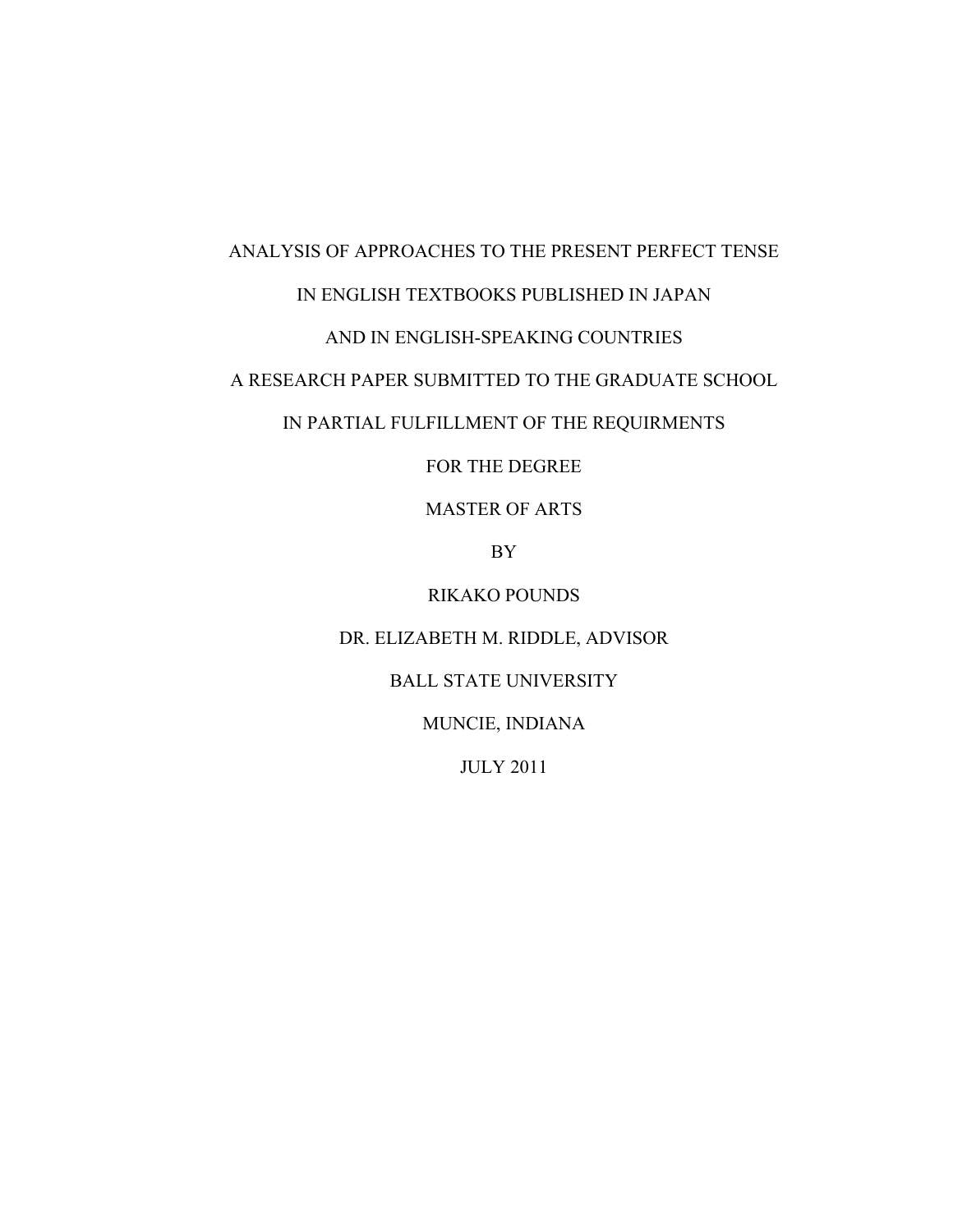### **Acknowledgement**

First of all, I would like to express my sincere gratitude to my advisor, Dr. Elizabeth Riddle, whom I met on the first day when I started my MA program here at Ball State University. She was not only my advisor, but also inspired me to work on this research. I was struggling with acquiring the present perfect tense as a learner, and had difficulty teaching the concept in Japan. It was one of her classes when I had the "a-ha!" moment, when she dealt with the present perfect tense. Her passion for the language as a linguist and her professional attitude impressed me very much, and there was always something to learn in meeting with her for this research project.

Secondly, my sincere thanks go to my family in Japan. My parents Michiya and Toshiko Hirayama, who always worried about me studying so hard to get a perfect grade in every class, often told me to take care of myself. My sister Rumiko, who is currently teaching English at a junior high school in Japan, offered her insight as a teacher.

Lastly, but not the least, my dearest husband Michael, who always offered great support and encouragement while I was suffering with completing every assignment, including this research project. I would not have been able to accomplish this degree without his support and help.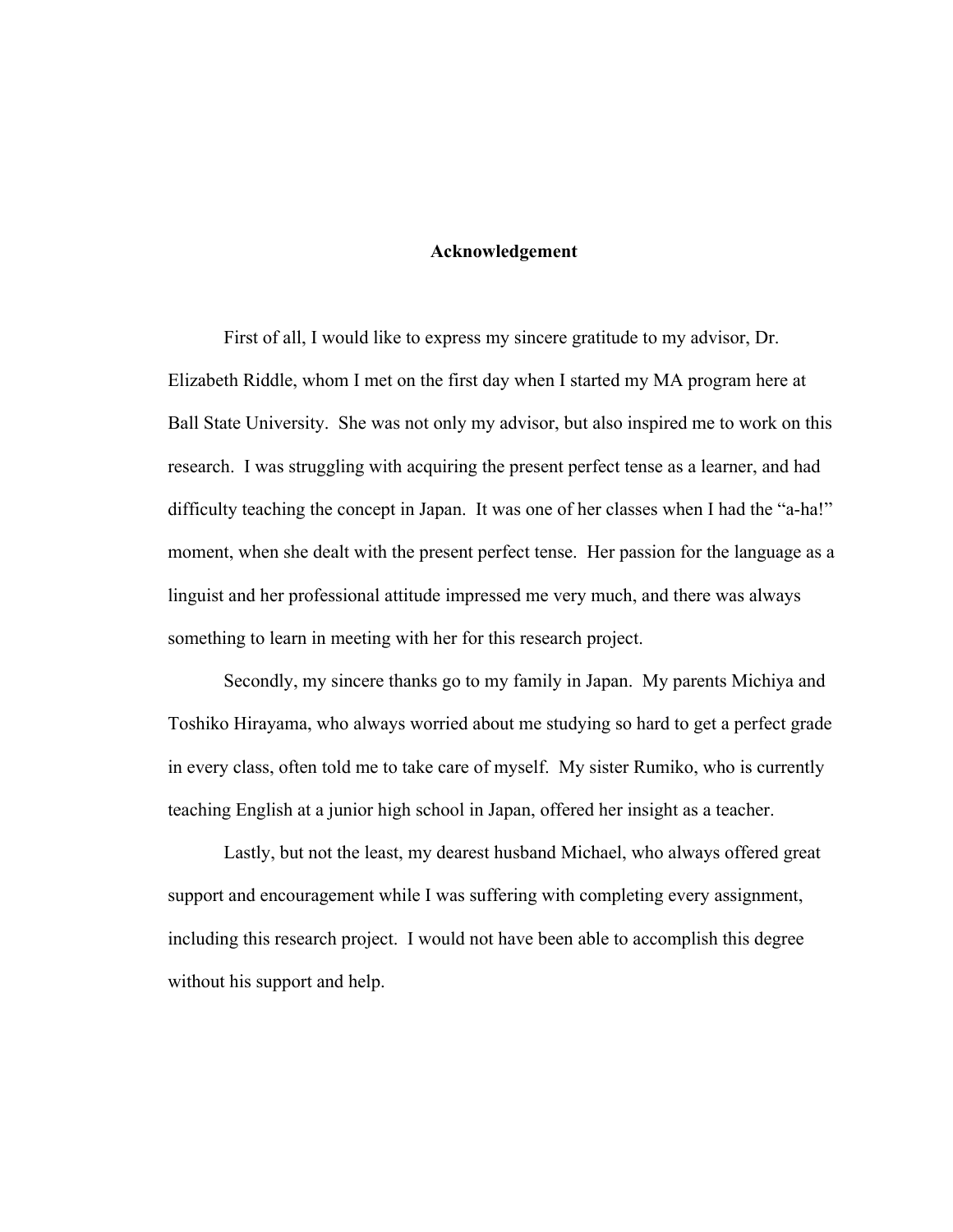### **1. Introduction**

The English tense-aspect system is a challenge for many learners, including Japanese speakers. The present perfect (PRPF) is one of the especially challenging tenses that second language learners face. There is no corresponding tense in the Japanese language. In addition, the use of the PRPF shows a point of view on the part of the speaker relating the past to the present, which can make it difficult to grasp.

There has been much research and discussion about tenses in second language acquisition (SLA). In spite of some improvement in teaching techniques, English learners (ELs) continue to have difficulty acquiring some English tenses, and especially those which do not exist in their first languages (L1s). More specifically, many studies dealing with the acquisition of the PRPF have been conducted (Bardovi-Harlig, 2001; Moy, 1977; Collins, 2007; Liszka, 2004). Some recent studies claim that learners' L1 has a negative influence in acquiring this tense (Lightbown & Spada, 2000; Liszka, 2004; Collins, 2007; Lonin & Zubizarreta, 2010). In situations where JLEs need to use the PRPF, they often end up using other tenses which are equivalent to Japanese expressions, possibly influenced by the lack of inventory that they can draw from in their native language.

There are a variety of possible factors that may hinder JLEs' utilization of the PRPF in appropriate situations: (1) since there is no PRPF in Japanese, learners do not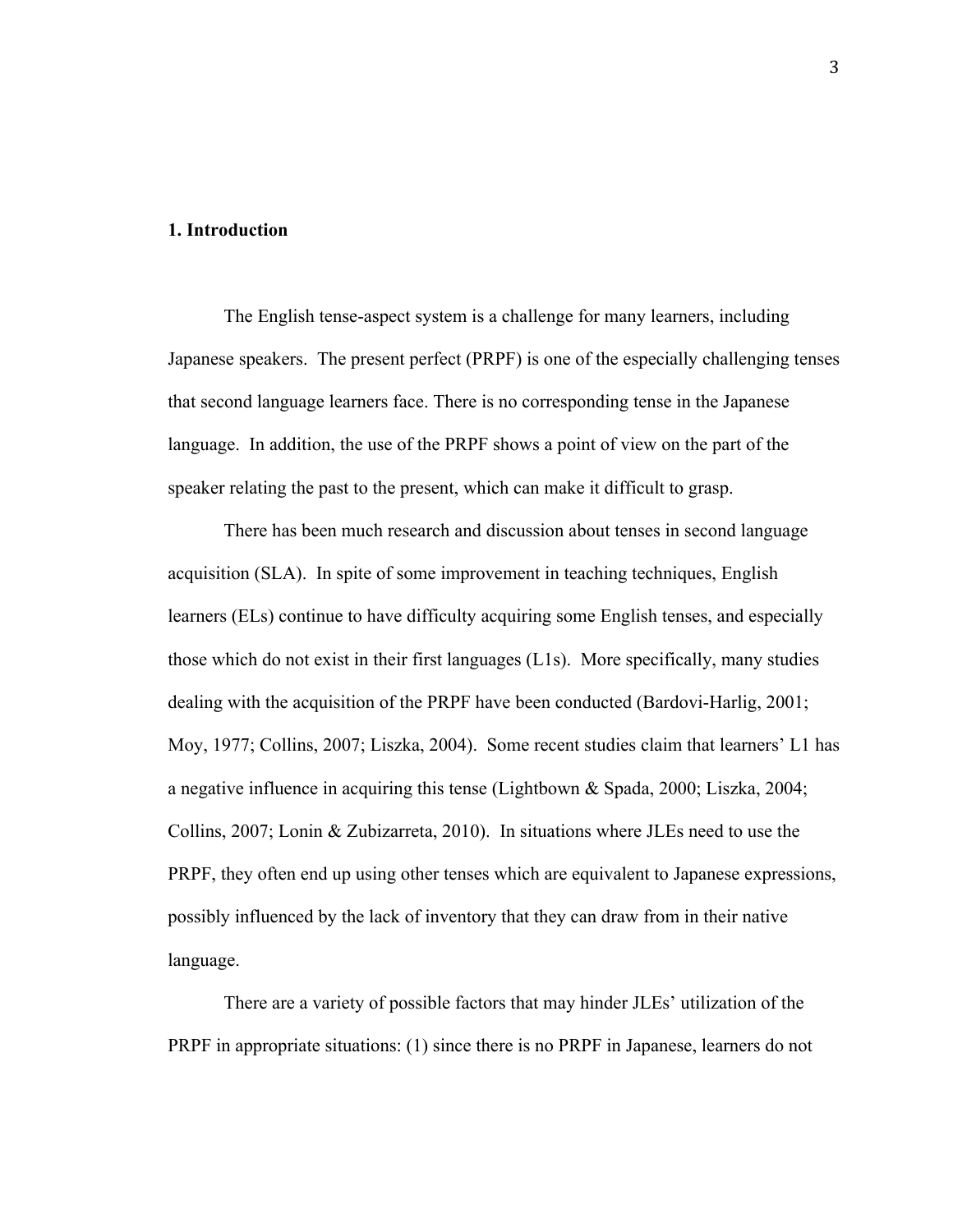have a clear idea of when to use it, (2) the PRPF is more complex than, for example, the simple past (SPA) or the simple present (SPR), which generally indicate either past or present events without reference to a separate time of reference in Reichenbach's (1966) terms; the PRPF is heavily dependent upon the context, and it has a subtle meaning, (3) non-native English teachers (especially Japanese English teachers) might have difficulty explaining it, and lastly, (4) since JLEs usually do not have frequent exposure to the use of the PRPF outside of the classroom, it may be more difficult for them to acquire it than for some ESL learners.

In order to overcome these difficulties, it is necessary for learners to be introduced to this new tense and its usage in a way that allows learners to actually get involved in real-life situations. Learning English in an English-speaking environment can be helpful in mastering the subtleties in the usage of different tenses, because learners can actually use the tenses in practical communication. They need to learn to use them in actual discourse in an appropriate context; however, such is not the case with JLEs in Japan. English grammar textbooks used in Japanese secondary schools try to focus on communication skills, and give examples used in conversations, yet they seem artificial and tailored in order to stress the new grammar forms, rather than presenting authentic or natural use of the language. One way to help learners to understand the usage of the PRPF is to show how it is used in a real-life situation in an explicit way.

In this paper, the treatments of the PRPF in English textbooks that Japanese learners use in their home country are examined. In order to compare approaches to the PRPF, English grammar textbooks used in English institutions in the USA are examined as well. English textbooks published in Japan (ETPJs), and especially the textbooks most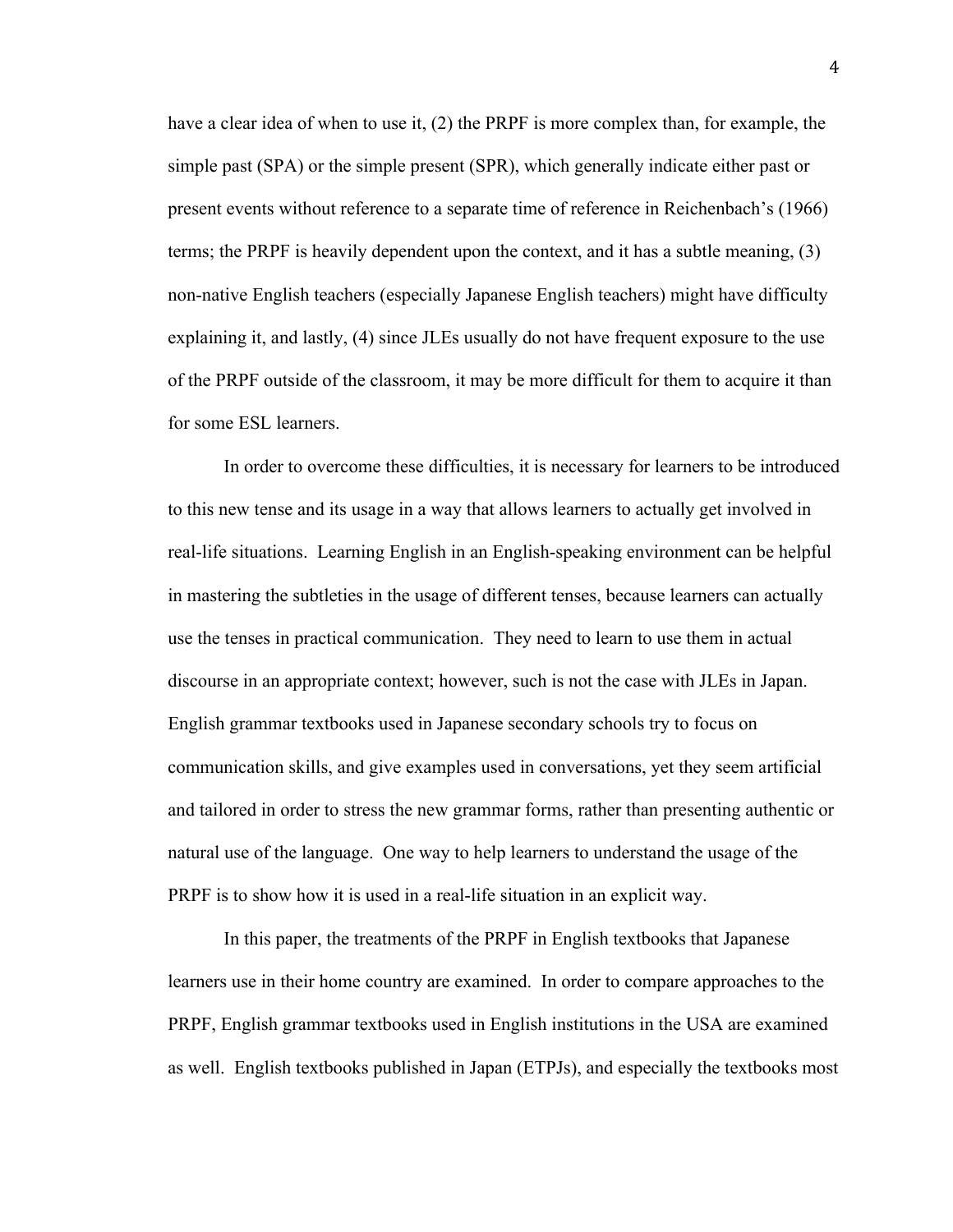Japanese junior/senior high school students are using, tend to be more rule oriented, and tend to have less information about of the usage of the PRPF. English textbooks published in English-speaking countries (ETPEs), generally recognized as ESL textbooks, have a different approach to grammar, since they are designed for use in an environment where English is spoken. These two kinds of textbooks are evaluated, and the approaches to the PRPF are analyzed.

In terms of textbook evaluation, no studies were found comparing ETPJs and ETPEs with a particular focus on the PRPF. In the examination of approaches to the PRPF, this paper attempts to evaluate how successful those textbooks are in explaining the concept of the PRPF and offering opportunities to utilize it in native-like contexts.

This paper first discusses the problems JLEs have in acquiring the PRPF, and examines some possible causes of their problems. Secondly, perspectives of the PRPF are discussed based on the literature, and thirdly, both ETPJs and ETPEs are analyzed. Based on the results of the analysis of both kinds of textbooks, an approach to the PRPF is suggested.

### **2. Literature Review**

### **2.1. First language influence**

One of the factors that make it difficult for SLLs to fully acquire an second language  $(L2)$  is the influence of their L1. Although not every researcher has agreed (e.g. Ellis, 1985, who concluded that the proportion of errors due to the L1 influence is small), L1 influence in L2 grammatical production has been acknowledged by many researchers,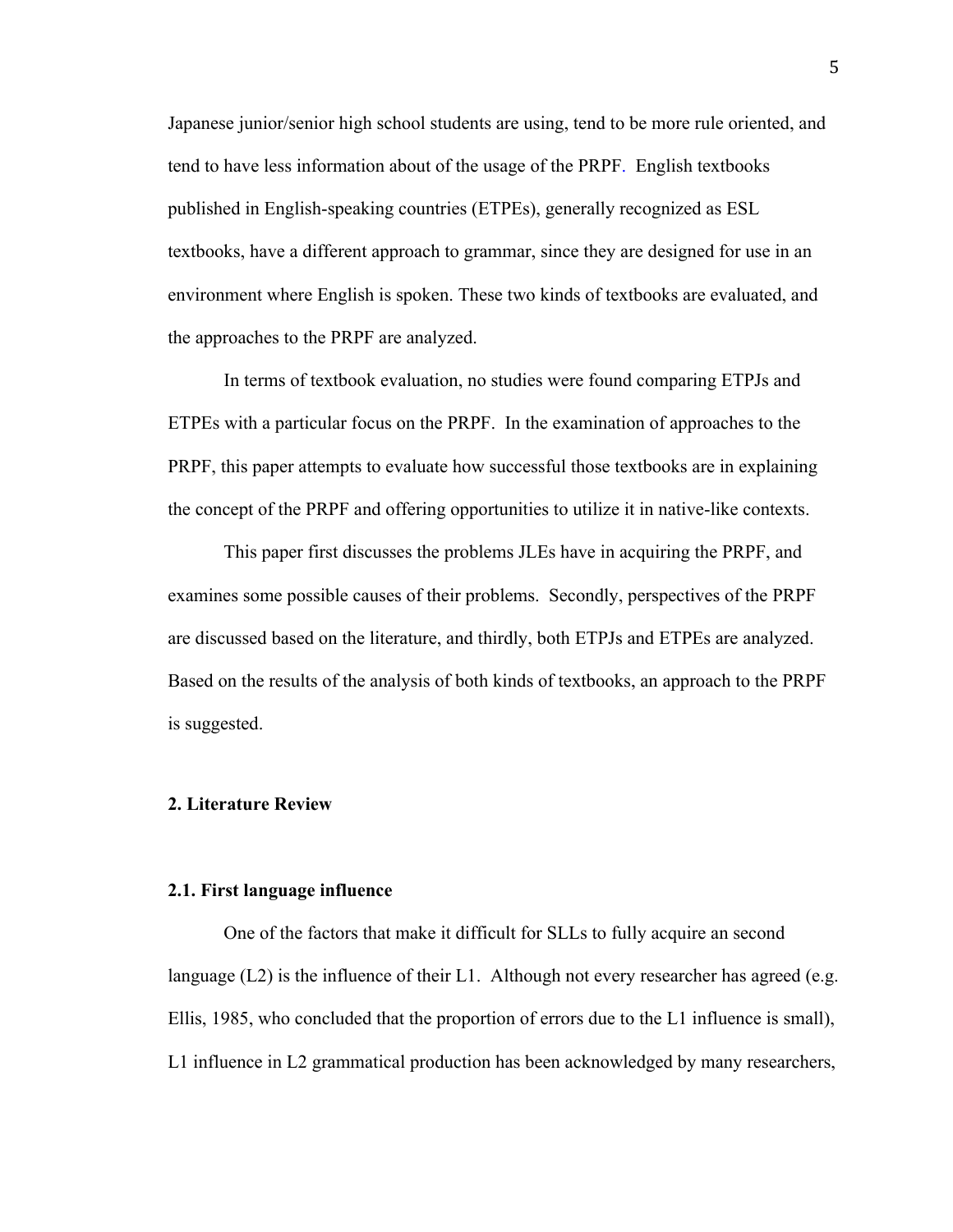including Lado (1957), who have claimed that in speaking a foreign language, the influence of the native language plays an important role. Some recent studies show that learners' non-target-like output shows some influence from their L1 (Lightbown  $\&$ Spada, 2000; Liszka, 2004; Collins, 2007; Hinkel, 1992). Lonin & Zubizarreta (2010) acknowledge that a large number of SLLs are influenced by L1 language transfer. This L1 influence can be positive or negative. They make a clear distinction between positive L1 transfer and negative L1 transfer following Odlin (1989):

Traditionally, L1 transfer has been divided into positive transfer, which facilitates the course of L2 acquisition, and negative transfer, which interferes with successful acquisition. (p. 283)

If a learner's L1 and L2 share the same syntactic elements, and he/she can manipulate his/her L2 production in an appropriate way, the L1 has a positive influence. On the other hand, if a learner's L1 does not possess the syntactic elements of the L2, he/she might fail to use the L2 appropriately; hence, the L1 has a negative influence. Problems of L2 production occur when a learner's L1 has a negative influence.

There are two types of negative L1 influence on the acquisition of grammar: the first is making L2 errors due to having the same L1 grammatical forms with different functions; the second is making L2 errors due to not sharing particular grammatical elements with the L1. The first can involve L2 learners' misuse of a verb tense because of the sharing of the same type of verb morphology between a learner's L1 and L2, but with a different function. For example, in French, there is a tense called compound past, which takes the same form as the PRPF in English (Collins, 2007). A French compound past can be used in a context where simple past (SPA) should be used in English. As a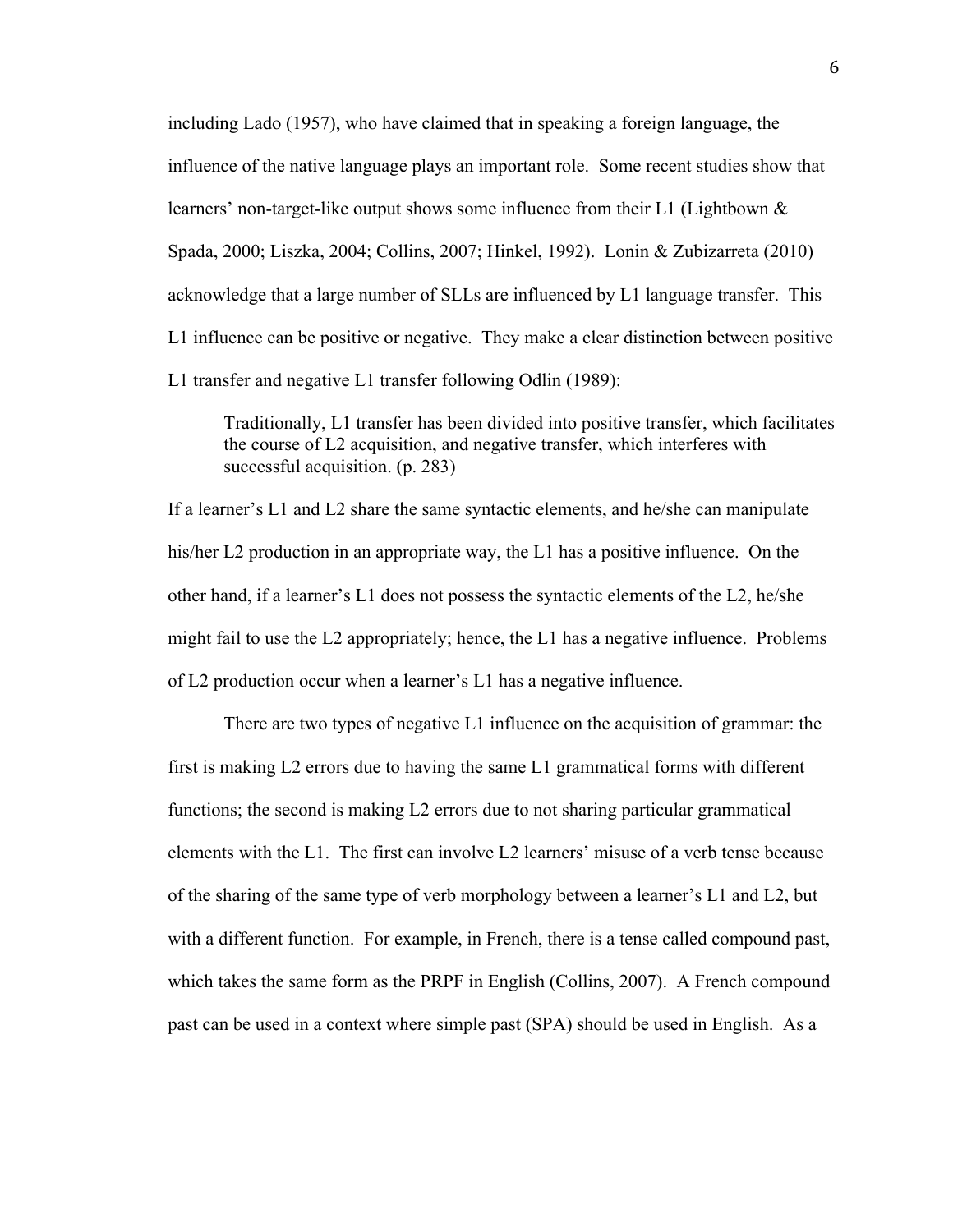result, French learners of English overuse the PRPF where the simple past tense is required.

The second type of negative L1 influence is due to a lack of particular L2 syntactic structures in the L1. This can causes L2 learners to underuse an unfamiliar tense or substitute it with other tenses. Learners with a different L1 tense/aspect system are subject to a negative influence in L2 acquisition of the PRPF (Liszka, 2004). Liszka discovered evidence that Japanese and Chinese learners of English tend to alternate between present and past tense use in contexts where the PRPF should be used. This agrees with Hinkel's (1992) findings that English learners of East Asian languages, including Chinese and Japanese, have "less mutual conceptualization of time" than L1 speakers of, for example, Arabic and Spanish, which have a "deictic time reference" (p. 565). This type of negative influence can apply to JLEs. Since there is no inventory for JLEs to access in their L1, it might be difficult to conceptualize the time reference of the present perfect tense. Hinkel (1992) gives examples of Japanese and Chinese, comparing with English as follows:

Some languages, such as Chinese and Japanese refer to time lexically by employing nouns and adverbs; others, like English, also utilize *grammatical*  references (i.e., verb tense). (p. 557)

However, she overstates the lack of tense use in Japanese reference to time. Japanese does have tense markers for past, present, and future, but Japanese tenses are not obligatory in all the same contexts that English tenses are. In the case of the PRPF, Hinkel's claim applies. Her statement presents a clear contrast between English and the other two languages. In other words, in the English PRPF, the verb itself presents the time reference, whereas in Japanese and Chinese, nouns and adverbs can serve to express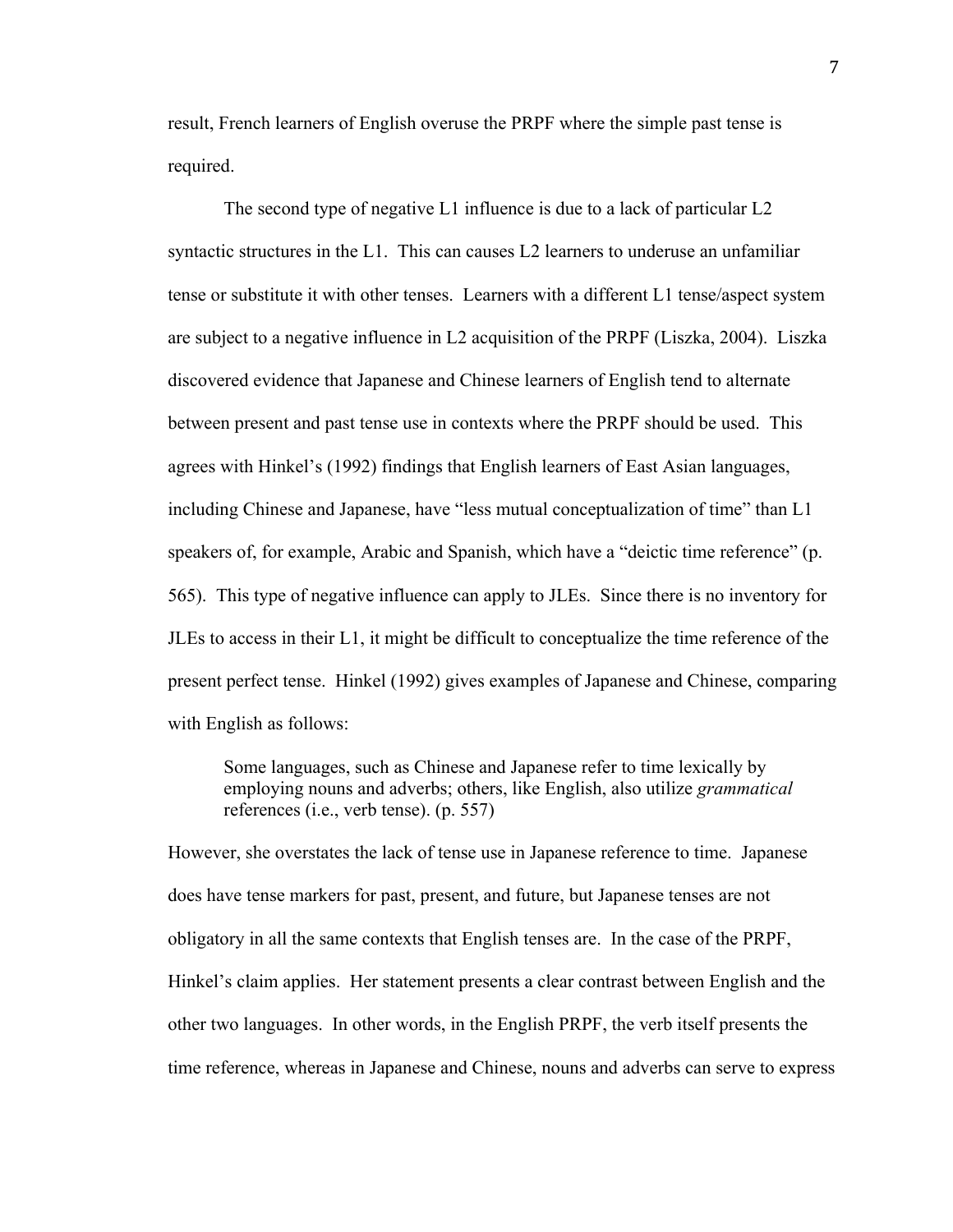the equivalent of some tenses in English. As a result, in L2 learners' interlanguage mechanism, they substitute the PRPF with their L1 grammar. Liszka (2004) also observed this verb replacement in the use of the PRPF by Chinese and Japanese learners of English. She concludes that learners' language backgrounds do influence their acquisition of the PRPF.

The English PRPF sometimes can be translated either with the SPA or present progressive tense in Japanese, along with an adverb or adverbial phrase. Since there is no PRPF in the Japanese language, it can be difficult for Japanese learners to conceptualize the implication of this tense and utilize it in their output. As a result, they tend to replace PRPF with either the SPA or the present progressive.

### **2.2. JLEs' errors in the PRPF**

Before determining what kind of information needs to be taught, it is necessary to analyze JLEs' errors and learn what is lacking in their understanding of the PRPF. Problems in the use of the PRPF include learners' overgeneralization and undergeneralization of this tense (Bardovi-Harlig, 2001). Overgeneralization means that learners overuse the PRPF in sentences where it is not required. Undergeneralization occurs when learners use tenses other than the PRPF in situations where it should be used. In Bardovi-Harlig's study (2001), ESL learners' written and oral texts using the PRPF were analyzed during their sessions in ESL classes. She provides the following examples of undergeneralization of this tense by JLEs:

- 1) I'*m living* in Eigenmann Hall since March 14<sup>th</sup>.
- 2) ...but I *don't finish* it yet. (Bardovi-Harlig, 2001, p. 245)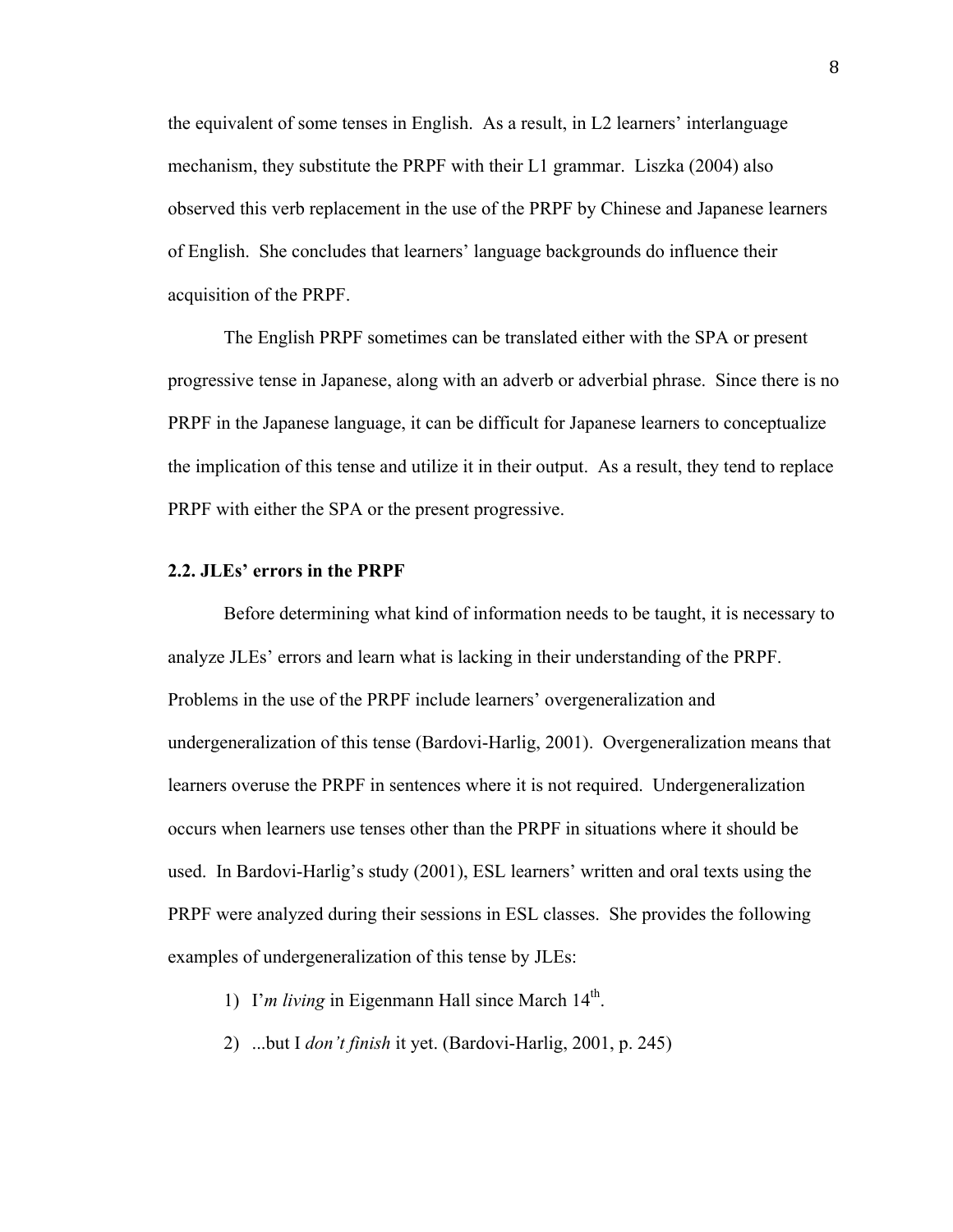These two examples might be direct translations from Japanese. The verb in the first sentence was replaced with the present progressive, and the second sentence involves replacement with the present tense. As suggested by Hinkel (1992), since the time reference of the PRPF in English has no equivalent in learners' L1 (Japanese/Chinese), they are less successful in choosing appropriate tense, leading to "unnaturalness" in their output.

In Bardovi-Harlig's (2001) study, both overgeneralization and

undergeneralization in the use of the PRPF were detected, even after the students studied the PRPF. What is noteworthy in her study is that most of the overgeneralizations were observed in situations where the simple past (SPA) should have been used. This occurred even while learners were receiving English intensive instruction in an ESL environment. In one case, a JLE used the PRPF where the past perfect (PAPF) should have been used:

3) …After that I went to College mall to buy TV. I want to buy it for quite a long while, but I didn't have money. So I **have saved** mony. (p. 242)

In another case, a sequence of past events, the most recent event was described using the PRPF by a JLE:

4) After class, I played base ball in front of Ashton with Kengo, Akihiko and some other guys. We have fun it. But our bat was broken off. and our ball was cut. We bought these one yesterday. After baseball, I **have finished** my homework. And I came back Eigenmann. (p. 242)

In both cases, the JLE seemed to fail to conceptualize the notion of expressing what

Inoue (1979) and McCoard (1978) refer to as "current relevance" (cited in Bardovi-

Harlig, 2001, p. 220) in the PRPF. This study indicates that even after receiving

instruction in the PRPF, it is still difficult to utilize this tense in an appropriate, native-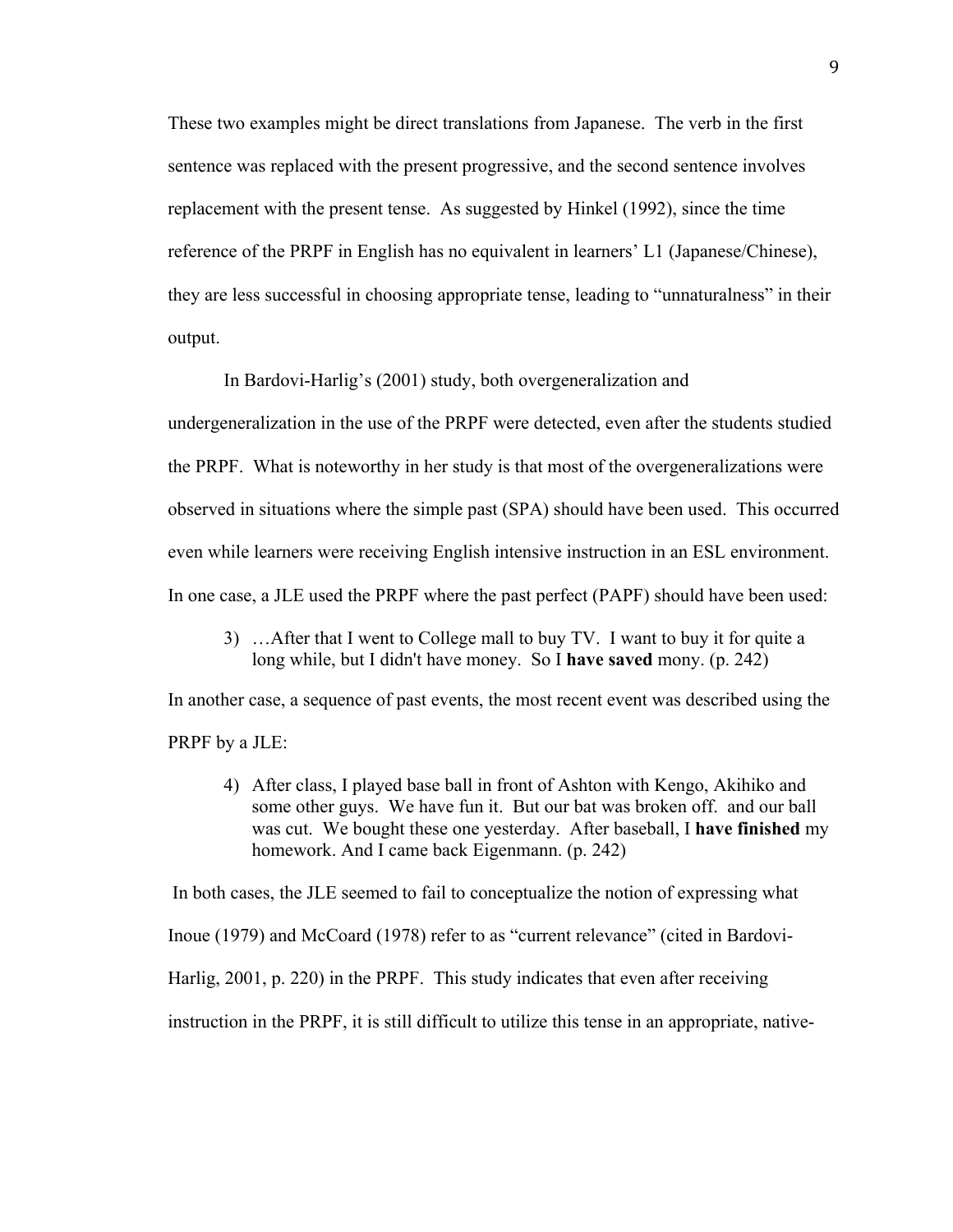like way. This leads to the question: what kind of information might help them to use the PRPF correctly?

Recalling my own experience of learning and teaching English in Japan, there does not seem to have been a clear concept of "current relevance" or "time reference to the present," in the PRPF. In my teaching experience, when the PRPF is introduced to Japanese students, the procedure goes as follows: first, four cases in using PRPF are usually introduced: (1) continuum—when the state is continued from the past to the present, (2) completion—when the action/state is completed, (3) results—the action/fact that affects the present as a result, and (4) experience—somebody has an experience of doing something. Secondly, adverbials such as *since, for* and *yet* are introduced to learners to indicate that those adverbials are used with present perfect tense. Thirdly, as an exercise, students are provided with lists of sentences and are asked to choose appropriate verb tenses, without being given any circumstances. Moy (1977) points out that this can cause learners a problem in determining whether to use the past tense or the present perfect tense. He gives an example in which the adverbial phrase *three times* can be used in both the PRPF and the SPA:

- 5) I visited Hong Kong three times.
- 6) I have visited Hong Kong three times. (p. 304)

In this case, both tenses can be used, and teaching learners that the adverbial phrase *three times* should be used with present perfect tense is not correct. Just teaching that certain adverbial phrases are always used with the PRPF does not offer learners a clear concept of when to use the tense. Liszka's (2004) study indicates that JLEs seem to have problems establishing a speaker's viewpoint and an event/thing the speaker is talking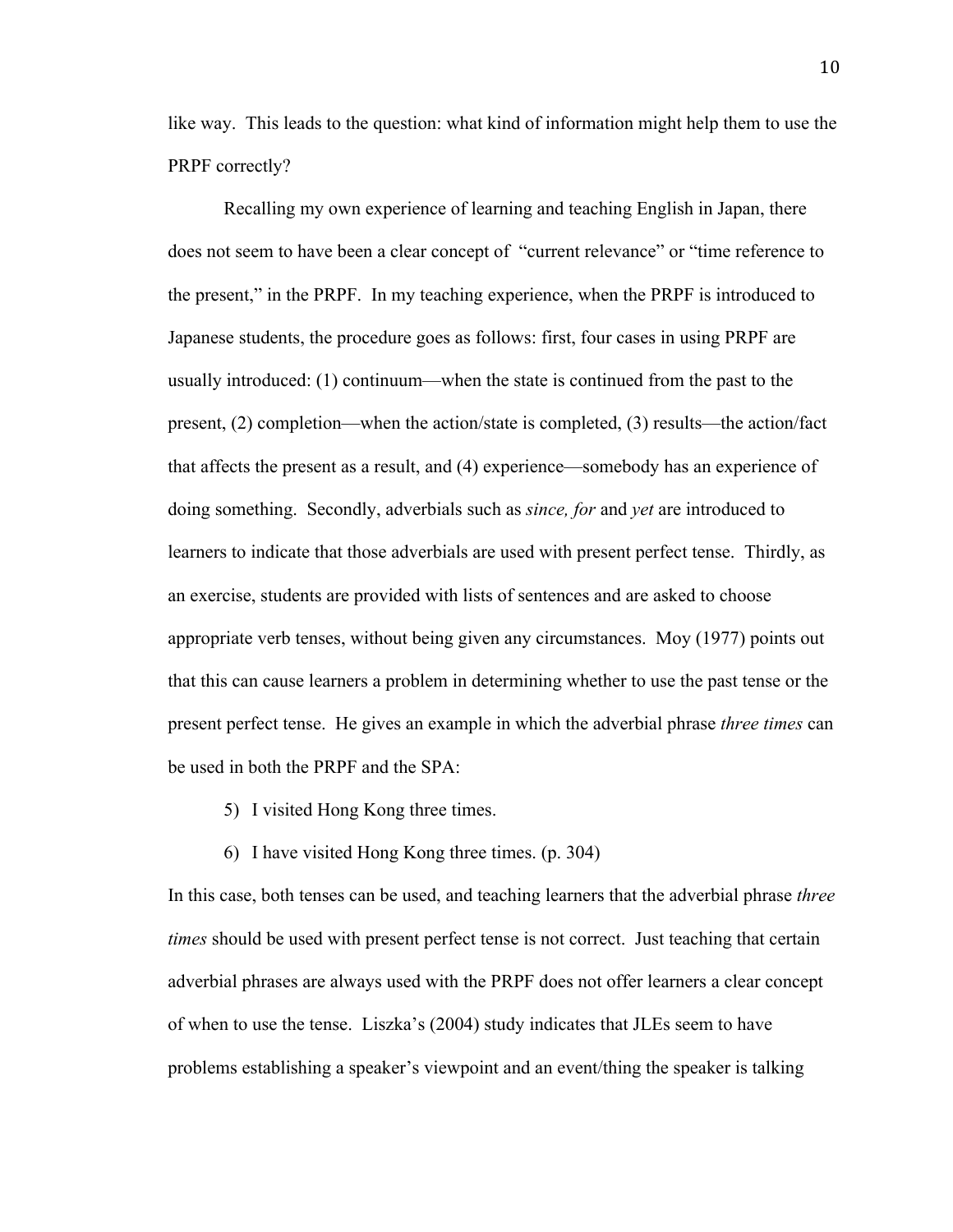about in the timeline of the PRPF. It seems to be plausible to inform JLEs about the conceptual timeline of the RRPF.

### **2.3. Tense and aspect**

English tenses are difficult to teach without addressing tense vs. aspect. According to Comrie (1976) and Dahl (1985), "tense is a deictic category that locates an event on the time line, usually with reference to the time of speaking" (cited in Bardovi-Harlig, 2000, p. 96). It is used to pinpoint an event or state in a specific frame of time (e.g. past, present, or future). Aspect, on the other hand, does not place an event or state on a time line. It deals with what Comrie describes as "the internal temporal constituency of one situation; one could state the difference as one between situation-internal time ([grammatical] aspect) and situation-external time (tense)" (cited in Bardovi-Harlig, 2000, p. 96). It expresses how an event or situation is viewed. For example, the verb "eat" can be presented in different forms depending on the situation. It could be used in sentences such as, "I am eating pasta now," or "I have been eating since 10:00," or "I usually eat at 8:00." Aspect indicates the perception of the time when an event occurs. Linguists have categorized the PRPF aspectually in several ways. Bardovi-Harlig (2001) uses Smith's (1983) word "viewpoint" (p. 222). A speaker's viewpoint, how a speaker views an event/thing, determines the use of the tense. It seems to be strongly associated with aspect. The implications of the two sentences, "We were good friends, " and "We have been good friends," are definitely very different and clearly show distinctly different viewpoints of a speaker.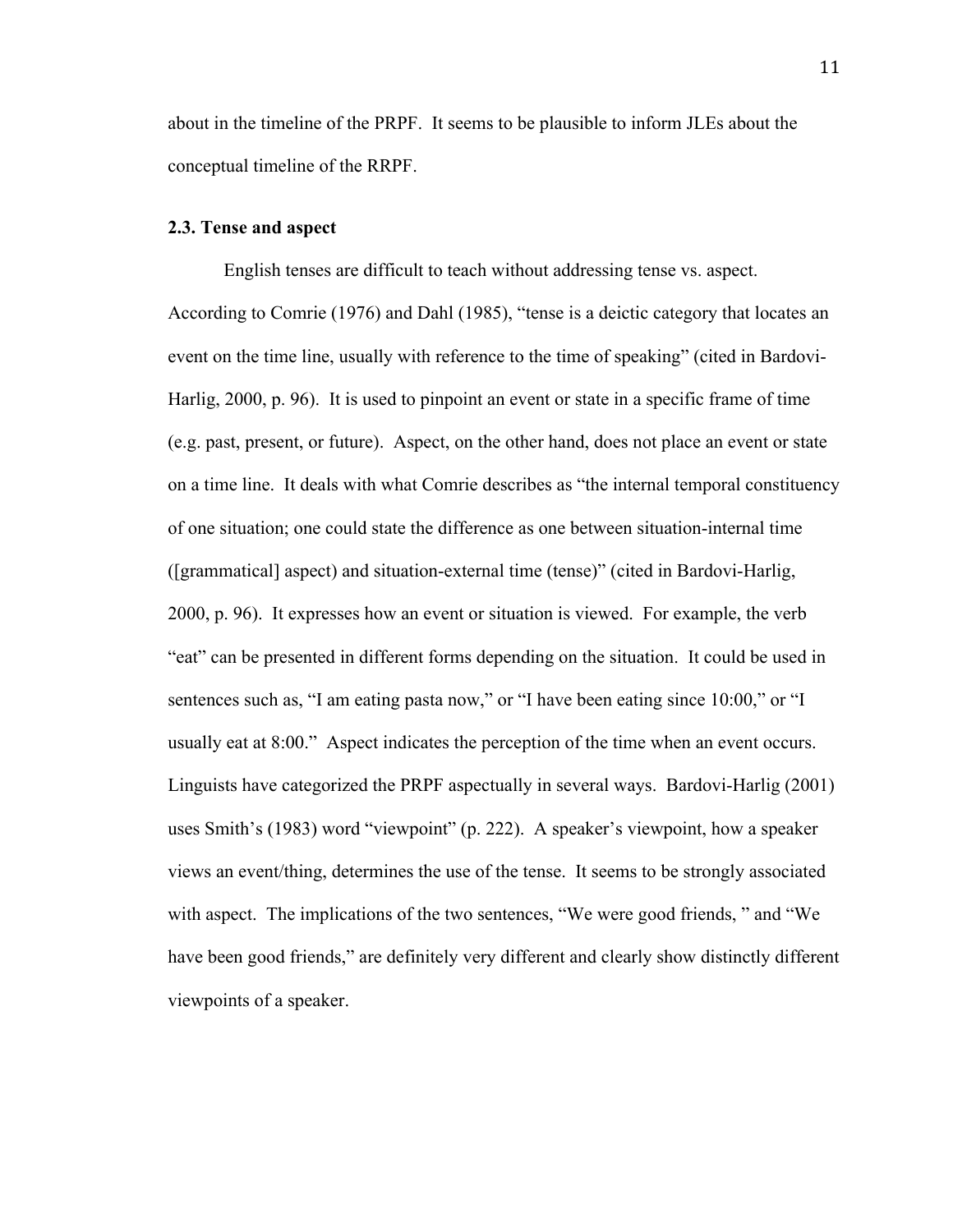Reichenbach (1966) established three temporal time elements: E stands for "point of the event," which implies the point when the event occurs; R stands for "point of reference," which refers to the mental connection that a speaker is making; S for "point of speech," when the speech takes place. According to Reichenbach (1966), the PRPF can be diagrammed as follow (p. 290):



This diagram shows that (E) happened at some point in the past, "lived in New York." This event is affecting the (R), and (R) is the same time that the addresser is speaking, (S), which is the present. (R) could be, "Living in New York has been part of my life experience." The fact of (E) has some kind of implication at the present time: a speaker is still alive, and this experience is part of his/her life. If you compare with the past tense, there is a clear difference. In his diagram of time, the past tense is (p. 290):



As can be seen above, in the past tense, the point of reference of the speech is in the past, when the event occurred, and there is no relevance at the time of speech (present). This implies the addresser does not live in New York anymore. The important thing to bear in mind is that this reference of time (R) plays an important role in deciding which tense to use (e.g. between the PRPF and the SPA).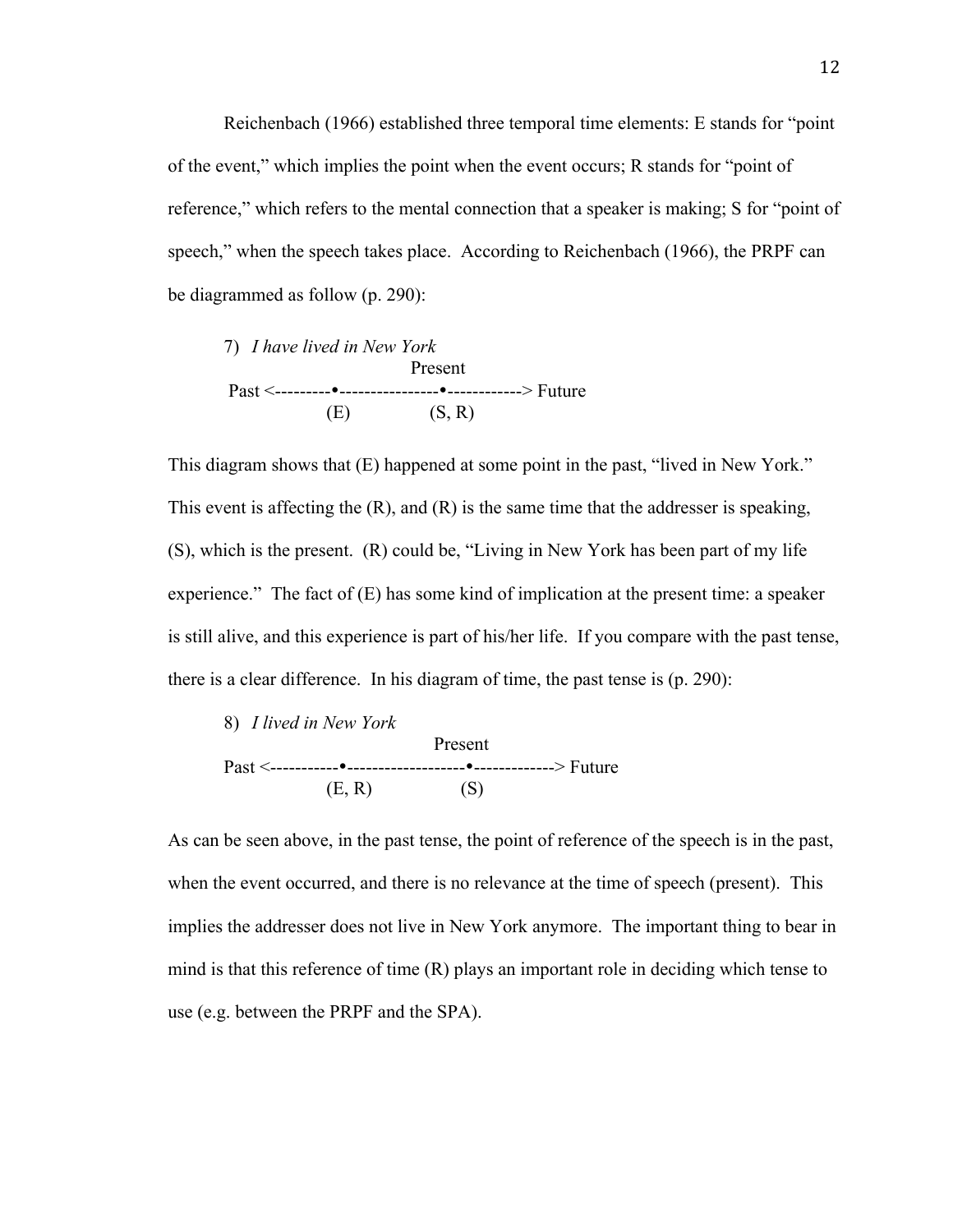McCoard (1978) defines the PRPF in an accommodating way: "an identification of prior events with the 'extended now'" (cited in Bardovi-Harlig, 2001, p. 221). If the PRPF is compared with the SPA, it is obvious that the SPA indicates that an event happened at a point of time in the past and is disconnected from the present. McCoard also distinguishes the SPA from the PRPF, describing it as "the time which is conceived of as separate from the present" (cited in Bardovi-Harlig, 2001, p. 221). Moy (1977) makes a clear difference between the past tense and the present tense, using Eckersley & Eckersley's (1973) suggestion: "with the perfect, our interest is primarily not in the time of the action, but in the fact of its occurrence and in its result…" (cited in Moy, 1977, p. 305). For example, the sentence, "I have read all about you in the paper," implies that now I know everything about you. There is a strong sense of current relevance as a result of the action "read about you."

Four main uses/senses of the PRPF are suggested by McCawley (1971) and others:  $(1)$  the perfect or persistent situation,  $(2)$  the experiential sense,  $(3)$  the perfect of results, and (4) the perfect of recent past (cited in Inoue, 1978, p. 167). This view seems to correspond with the cases introduced in a typical Japanese textbook—the sense of (1) continuous, (2) experience, (3) results, and (4) completion. However, Inoue (1978) claims that the English PRPF has one basic meaning, "existential sense." By "existential sense," she means that the PRPF implies that the event or state that existed in the past has some connection to the present. Riddle (1988) describes the PRPF, adapting Inoue's analysis:

…the present perfect describes a situation (including states and actions) which had its starting point in the past, in a special existential sense. It is used only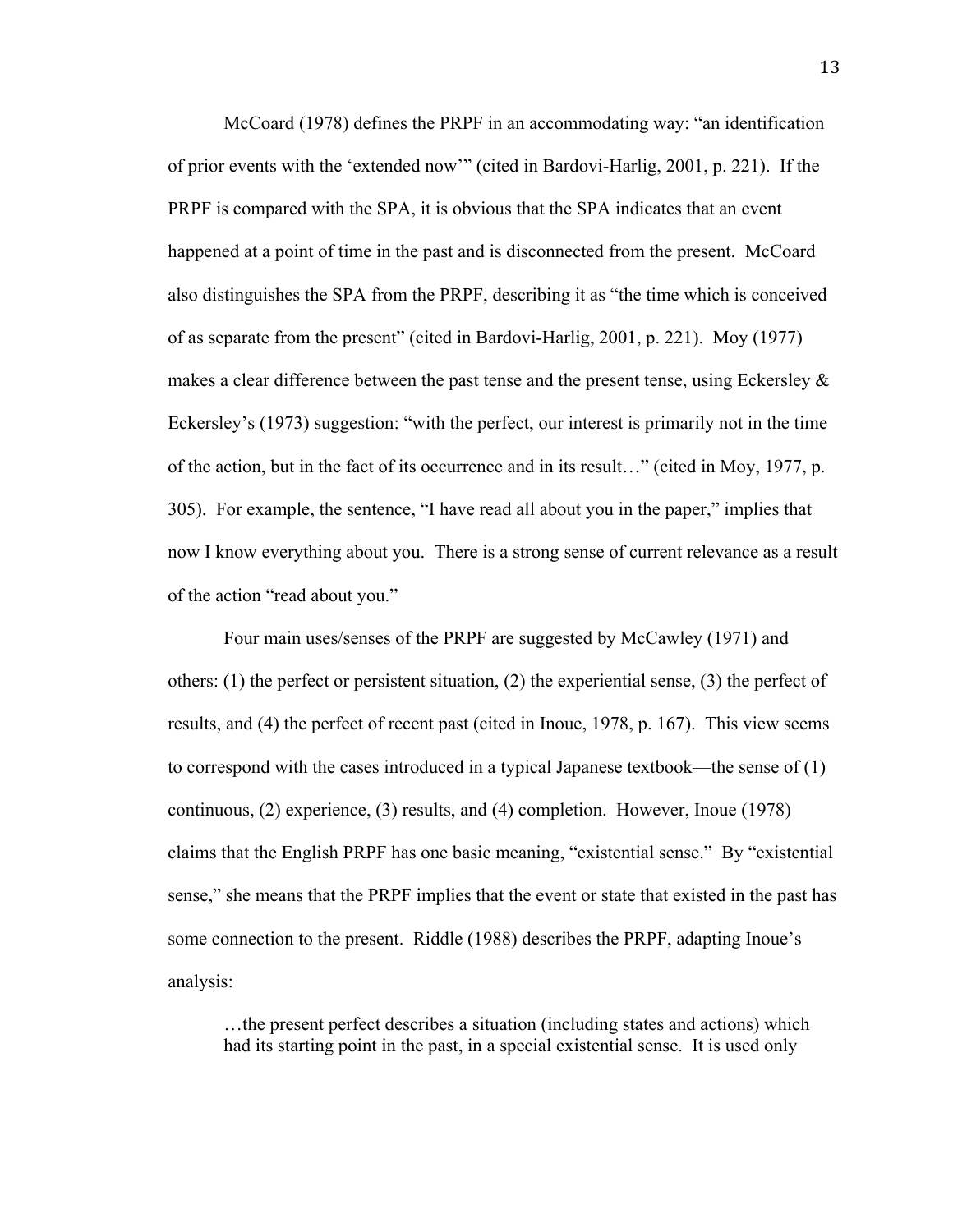when the speaker wants to emphasize that some aspect of the situation still exists, i.e. either the situation itself or its results. (p. 6)

Rather than just addressing four independent cases when the PRPF is used, describing the usage in terms of making a connection between a past event and the present seems to be more reasonable and logical. The past event is relevant or influential to the present situation. A very important factor is to know the context in which the present perfect tense occurs.

### **2.4. Textbook evaluation**

Textbooks are one of the most essential resources for students in learning any subject. They offer information about what needs to be learned about the subject. They do not only provide students the content to learn, but also provide teachers the content to cover. In English language teaching (ELT), "they (textbooks) are an effective resource for self-directed learning, an effective resource for presentation material, a source of ideas and activities, a reference source for students…" (Cunningsworth, 1995, cited in Litz, 2005, p. 5). Textbooks play an important role in language learning no matter what situations the learners are in—whether in an EFL or ESL environment. The importance of textbook evaluation has been shown by Vallenga (2004). She stresses the significance of the role that EFL textbooks play, especially because they are the "primary (only)" source of learners' input. In an EFL situation, where learners have little contact with authentic English in their everyday lives, the textbook may be the only source they can learn from directly.

Textbook evaluation oftentimes reveals inadequacies or missing elements that learners need to know. Vallenga (2004) analyzes four ESL and four EFL textbooks for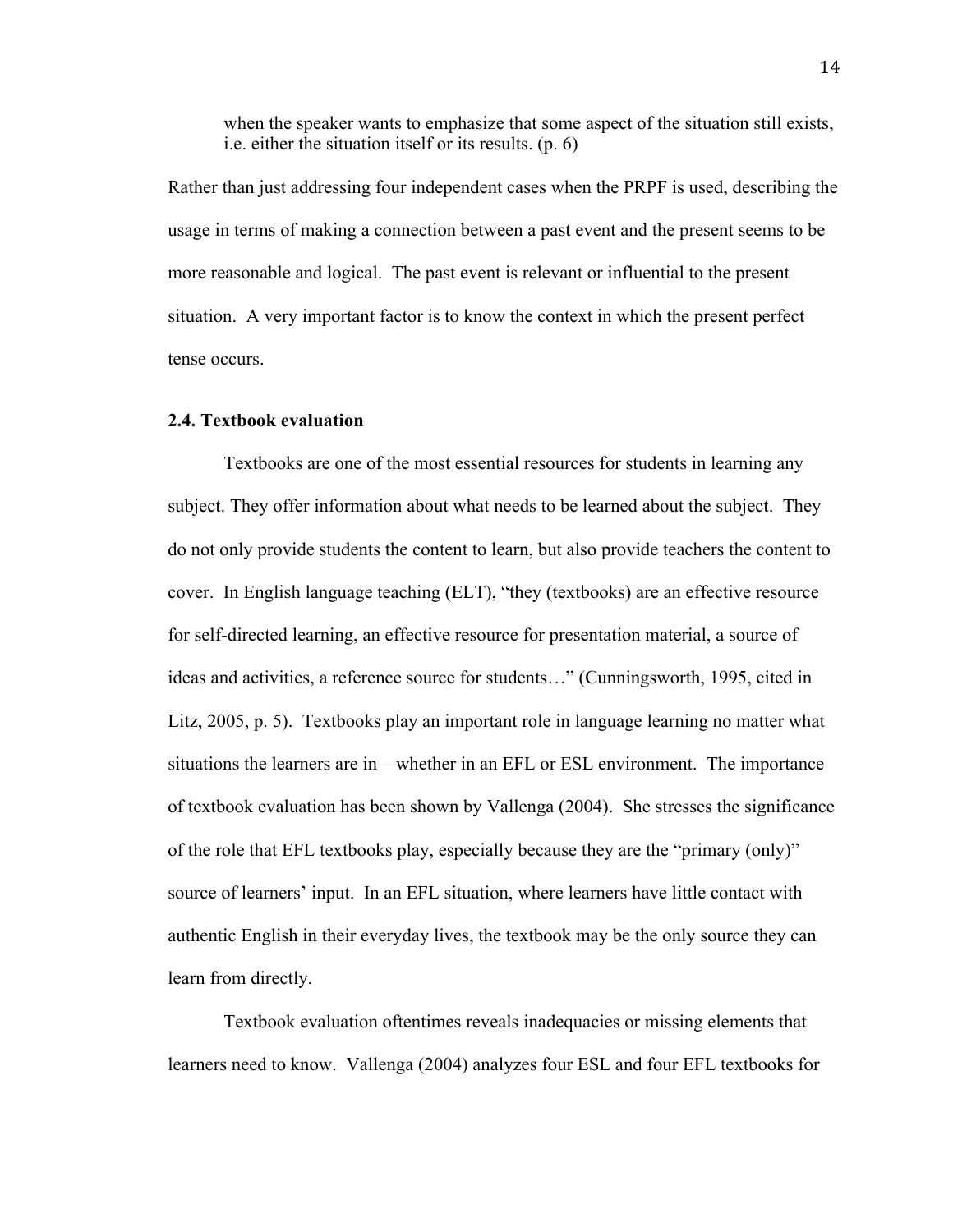the quantity and the quality of pragmatic information. The results show that ESL textbooks include more pragmatic information than EFL textbooks in terms of both quantity and quality. This lack of information in EFL textbooks could be a disadvantage to EFL learners. Collins & Lee (2005) examined English grammar textbooks used in Hong Kong. They concluded that inaccurate information about the details of English usage is found in locally produced grammar textbooks in Hong Kong. They also discuss artificiality in the dialogue. For example, in the introduction of the passive form, one person in the dialogue uses the passive in all of her utterances. This is not authentic and it sounds unnatural; it will not help learners to use the passive if it is presented as such.

In attempting to seek a tangible way for learners to comprehend the PRPF, it is reasonable to examine what kinds of approaches are presented in English grammar textbooks. What is explained or introduced in textbooks can influence learners greatly. They tend to believe what is explained or written in the textbook is authentic, and use the language the way it is presented. Yamanaka (2006) describes the authorized (by the Ministry of Education) textbooks in Japan by quoting Parmenter and Tomita (2001). According to them, textbooks used in public schools in Japan follow the Ministry's curriculum guidelines closely "in order to have [publishers'] books authorized for use in schools" (cited in Yamanaka, 2006, p. 71). Therefore, examining the textbooks used in public schools in Japan is a good way to learn what kinds of things are taught in their English classes. In order to compare these Japanese textbooks with ESL textbooks, I examine English grammar textbooks used in the ESL classroom.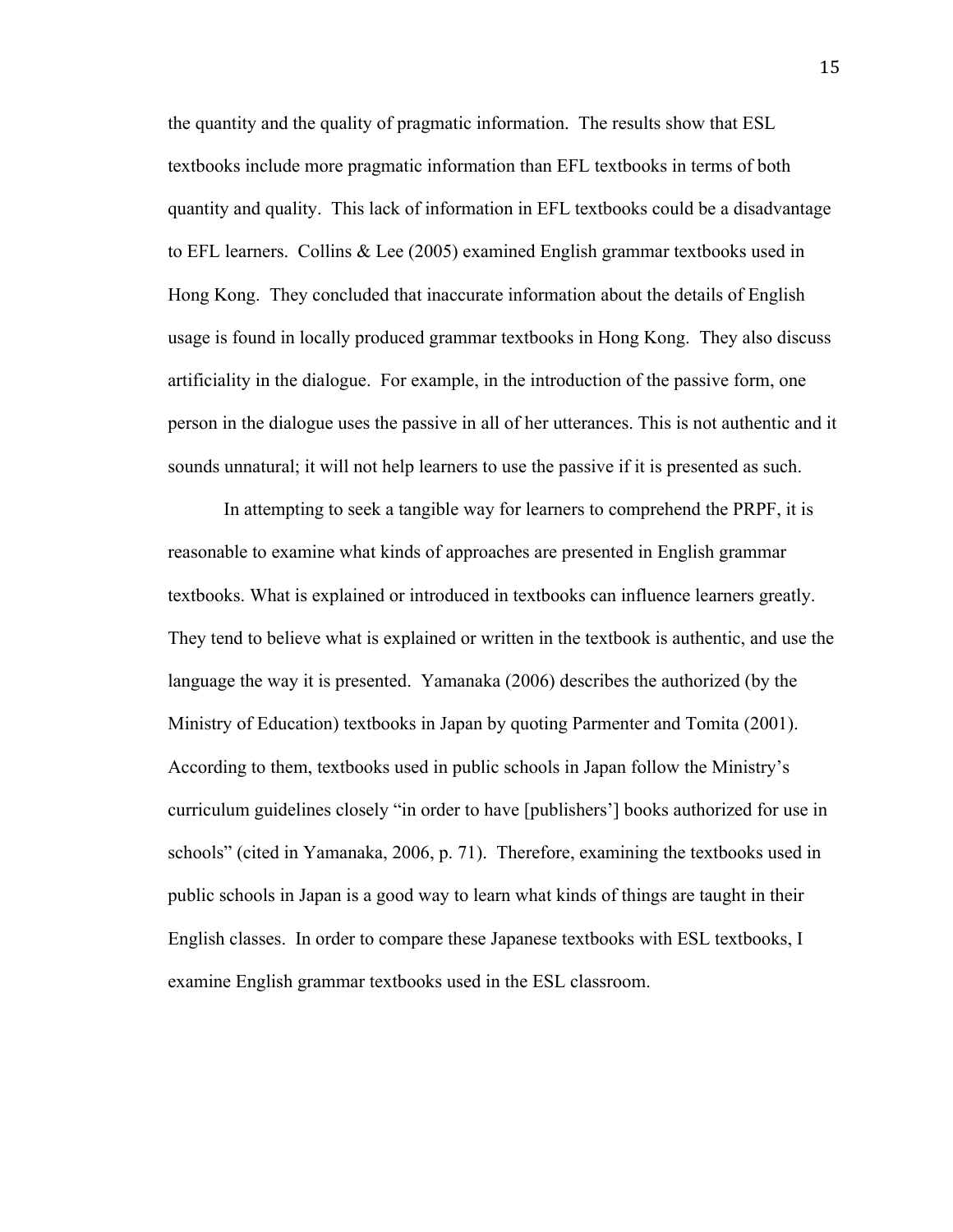### **3. Methodology**

### **3.1. Research questions**

Since the textbook is the first source that learners usually encounter, it is important to know what kind of knowledge is introduced and how it is presented to them. It is logical to consider whether ETPEs differ significantly from ETPJs, since the former are often used in an environment where English is spoken, but the latter are not. This consideration leads to the major research issue of this study: how do ETPEs and ETPJs differ in their approach to the PRPF? For example, are there any differences in terms of the way that it is introduced and explained? In other words, what kinds of information and exercises are provided to help learners understand the meaning and use of the PRPF?

Research results shown in the previous section, which pointed out learners' difficulties in acquiring the PRPF, indicate that instruction in the PRPF has not always been successful (Liszka, 2004; Collins, 2007; Hinkel, 1992; Bardovi-Harlig, 2001). The challenge is to find a way to help L2 learners comprehend this tense and apply it in their output. If learners are introduced to this tense with an emphasis on "present relevance," as suggested by Inoue (1978) and Riddle (1988), it might improve their use of the PRPF in English. As noted earlier, in my experience, when the PRPF is introduced, the idea of "current relevance" is mentioned in the textbooks, but they do not seem to offer descriptions of how this idea ties into the use of the PRPF. This leads to the following sub-questions:

1) Do the textbooks clearly state the sense of "current relevance?" (Do they address points of reference, event, and speech?)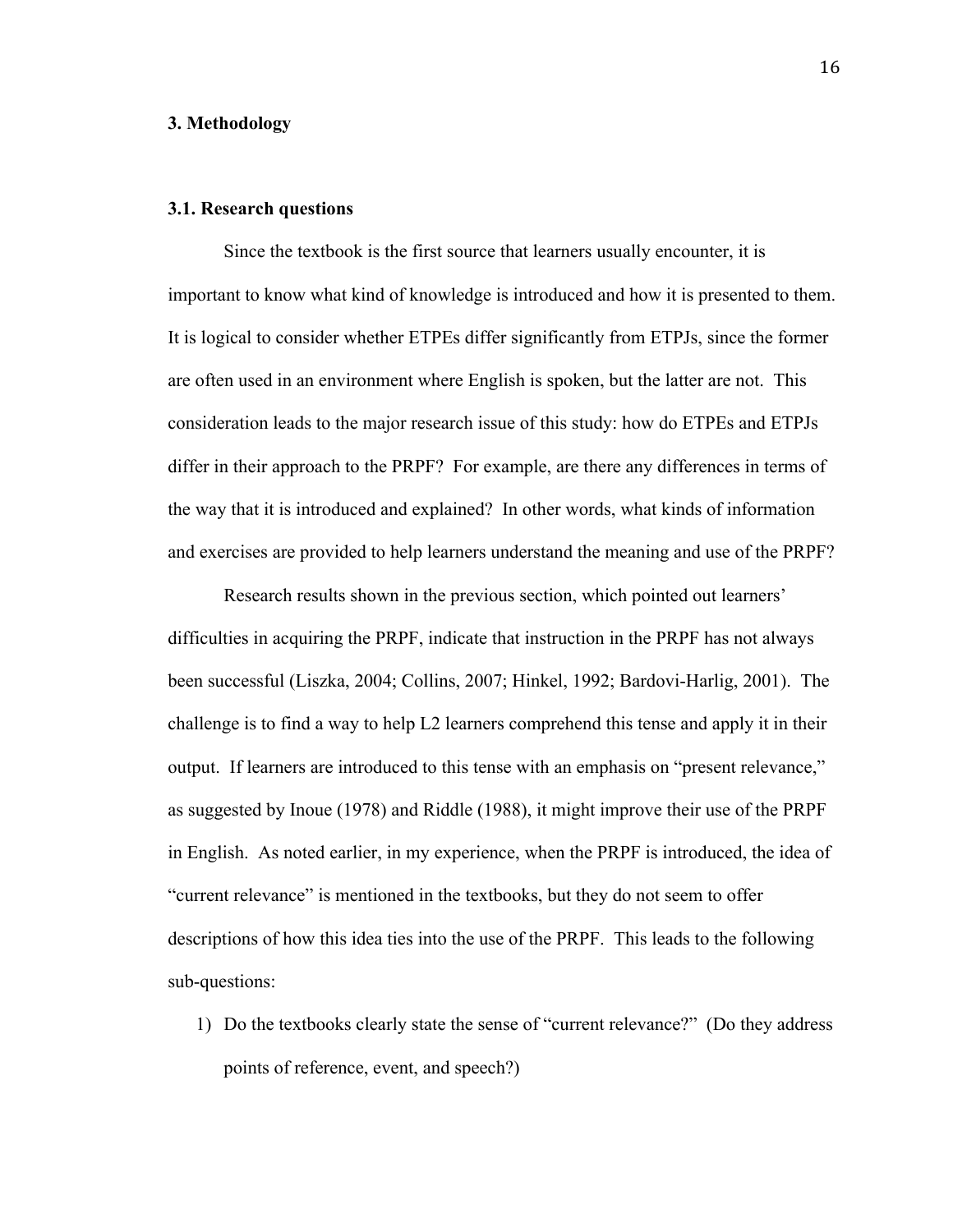- 2) Do they give natural examples to help learners understand this tense?
- 3) Do they include discourse context in the exercises rather than just showing an adverb to indicate the PRPF?

### **3.2. Material (textbooks)**

Eight textbooks were chosen for evaluation: four English textbooks published in Japan (ETPJs), and four English textbooks published in English speaking countries (ETPEs). For the purpose of comparing different approaches between English classes in Japan and the USA, textbooks which are marketed for and used in the USA were chosen as ETPEs. For the scope of this paper, the number of textbooks for evaluation seems to be a reasonable number to investigate tendencies. Usually textbooks used in Japanese public schools follow curriculum guidelines issued by the Ministry of Education, and no major differences were expected in terms of the content and the style of approach in the textbooks. However, since private schools in Japan are not required to use governmentapproved textbooks, the fourth ETPJ examined was one not approved, which is used at a private school. To equalize the number of textbooks, four ETPEs were chosen.

### **3.2.1. English textbooks published in Japan (ETPJs)**

Different from Vallenga's (2004) choice of EFL textbooks which were published in either the US or UK (e.g. Longman, Oxford, and Pearson), all ETPJs in this study were published in Japan. Three of the textbooks examined are used in Japanese public schools. The first three textbooks are all approved by the Ministry of Education, Culture, Sports, Science and Technology (MECSST), and are all published by major Japanese publishers. Textbooks approved by the MECSST are written to meet curriculum guidelines issued by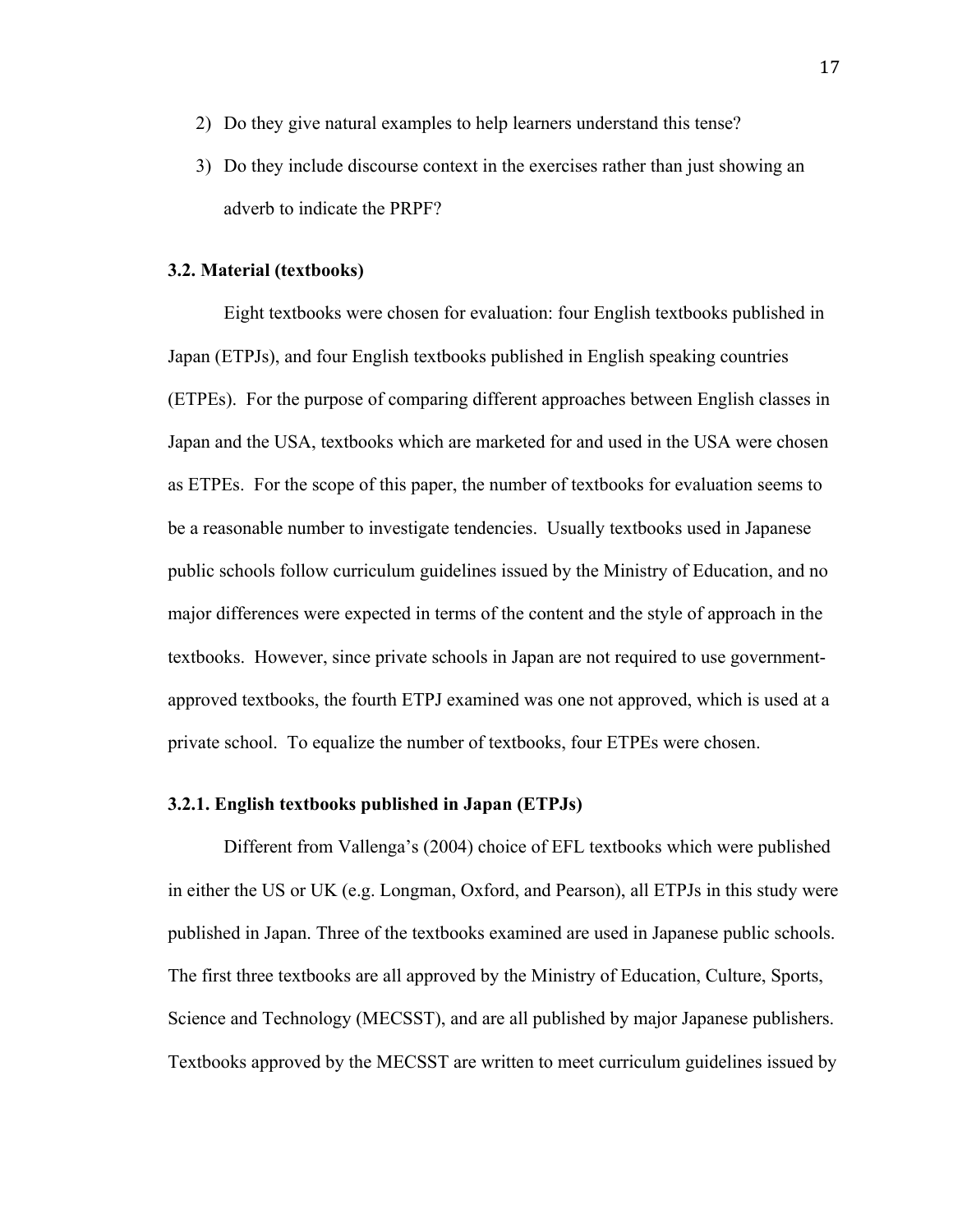the MECSST. All three textbooks are edited by Japanese people who are engaged in the professional language-teaching field. The authors of these textbooks are mainly Japanese university scholars and secondary school teachers. One (sometimes two) native English speaker is included as a co-author of each textbook. The fourth textbook is one which was used when I was a high school student in Japan and is still used in my high school. This textbook was edited by a native speaker of English and is not approved by the MECSST. The purpose of including this textbook is to see if there are any major differences between MECSST-approved textbooks and a non-approved textbook.

There has been a shift from the grammar-translation method to the communicative teaching method in the English curriculum in Japanese public high schools. As a result, there are no classes specific to grammar anymore; instead, grammar is incorporated in "English I and II" and "Writing" classes, which mainly focus on reading and writing skills. The MECSST issues curriculum guidelines that specify what content to teach in all elementary, middle, and high schools in Japan. According to the curriculum guidelines, the subject called "English grammar" was replaced by "writing" and "oral communication" to put an emphasis on communication. In "English I and II" and "Writing" classes, grammar is taught. The objectives of "English I" are described as follows:

To develop students' basic abilities to understand what they listen to or read, to convey information, ideas, etc. by speaking or writing in English, and to foster a positive attitude toward communication through dealing with everyday topics.  $(MECSST, n. d.)<sup>1</sup>$ 

!!!!!!!!!!!!!!!!!!!!!!!!!!!!!!!!!!!!!!!!!!!!!!!!!!!!!!!

<sup>1</sup> When originally accessed at http://www.mext.go.jp/english/, but this appeared in English, now it is available only in Japanese.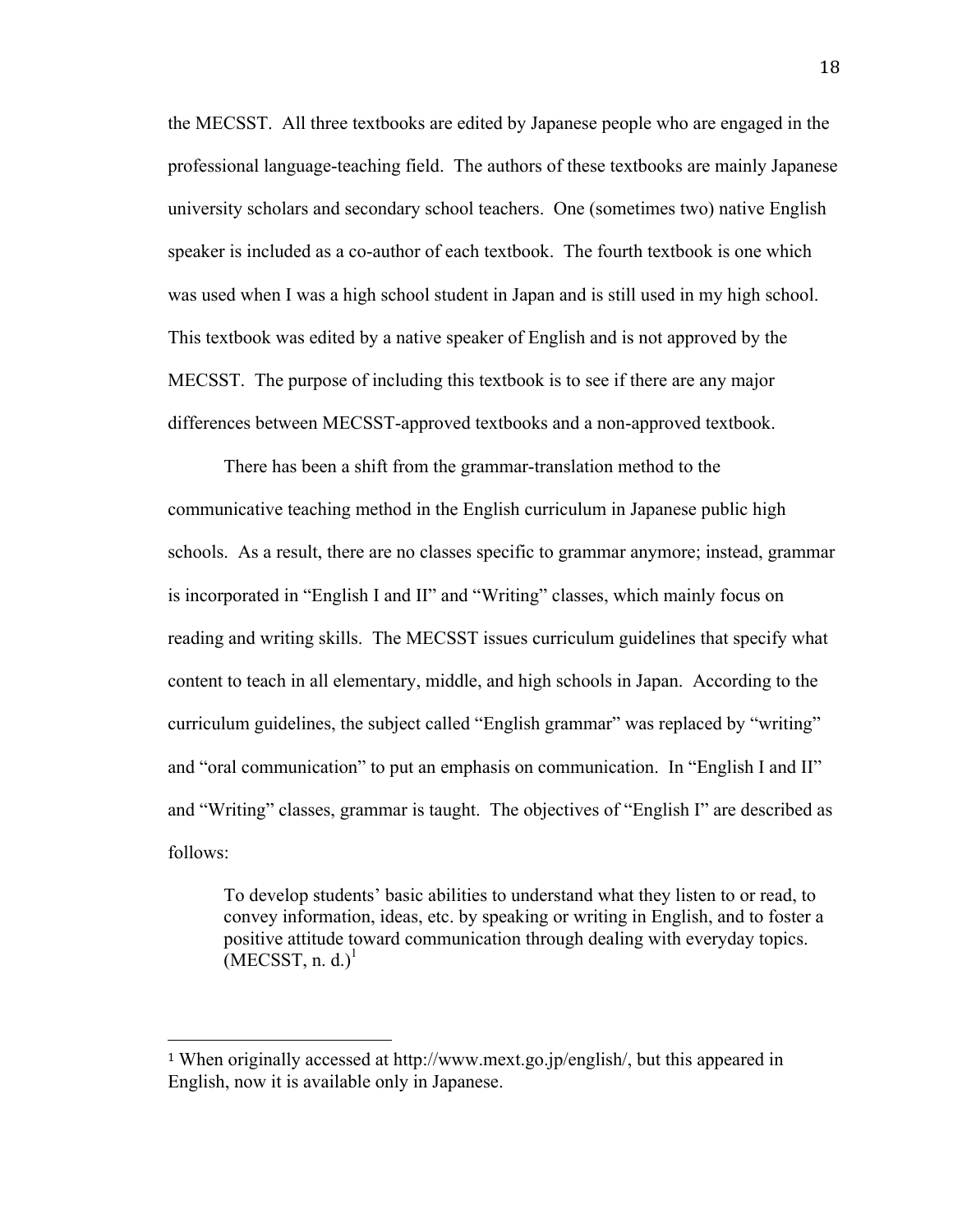As can be seen in the objectives, "English I" focuses on all skills including reading, listening, speaking and writing. Usually there are a couple of pages of reading material dealing with a current issue or some specific topic. Each lesson includes two or three grammatical elements found in the reading material. Grammatical points are presented in the textbook with example sentences. There are several exercises to help learners review the grammar points.

The "Writing" classes also deal with grammar, but they put more emphasis on conveying a message clearly though writing. The objectives of "Writing" are described as:

To develop students' ability to write down information, ideas, etc. in English in accordance with the situation and the purpose and to foster a positive attitude toward communicating by utilizing these abilities. (MECSST, n. d.)<sup>1</sup>

In "Writing" textbooks, each lesson typically deals with one grammar topic, usually starting out with a short text or conversation in which the grammar point is included. Compared with "English I," there are more exercises, such as fill in the blank or translation; therefore, learners can practice more grammatical forms.

Judging from the two objectives, the "Writing" textbooks seemed to be more suitable to evaluate as grammar textbooks, than the "English I" textbooks. Thus, it was "Writing" textbooks which were chosen as MECSST-approved textbooks to compare with the ETPEs. The fourth textbook does not reflect any particular specialization but is a general English textbook covering reading, writing, and grammar.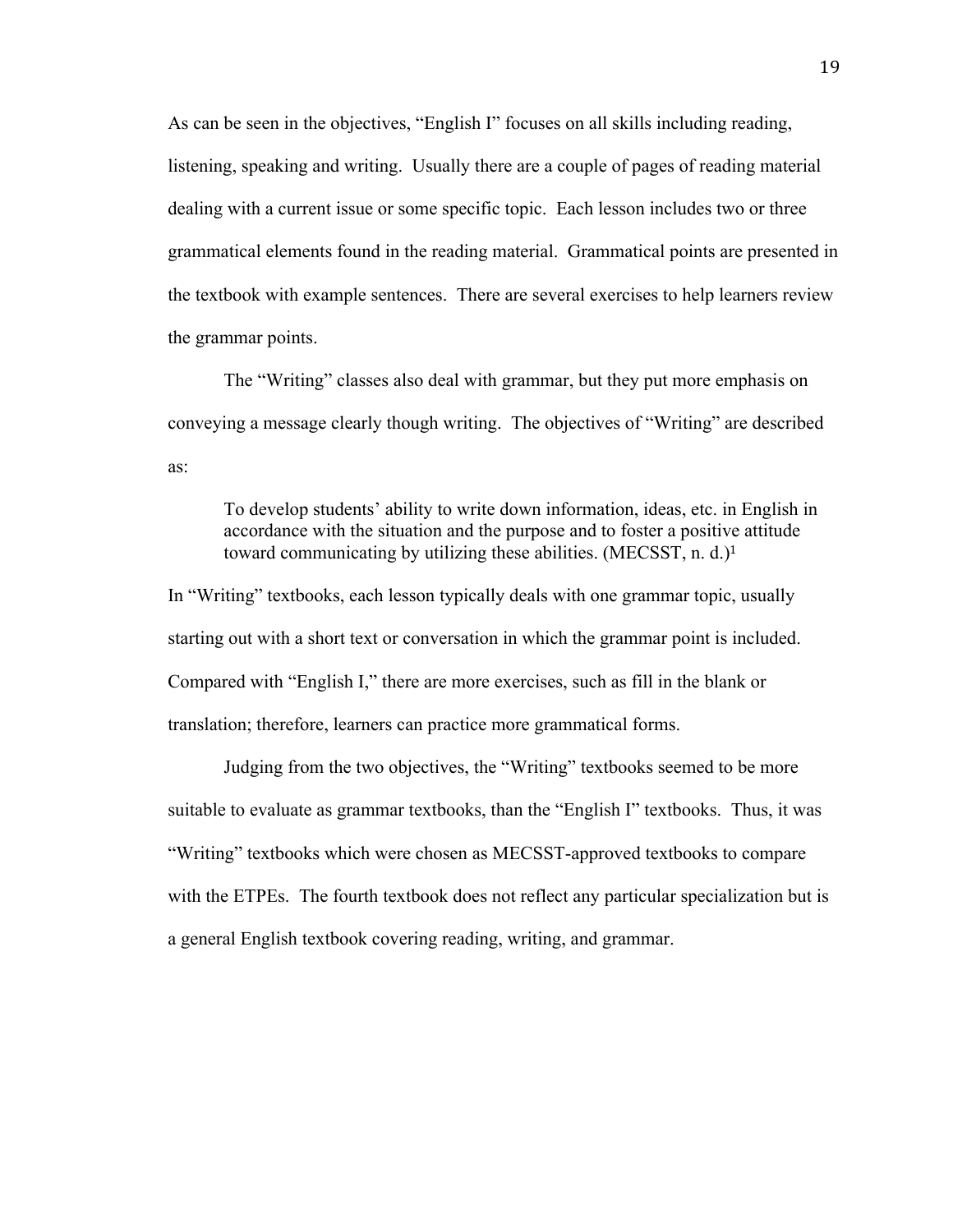### **3.2.2. English textbooks published in English speaking countries (ETPEs)**

Two ESL textbooks used in the Intensive English Institute (IEI) affiliated with Ball State University were chosen (*Grammar Dimensions 2* & *3*). There are seven undergraduate levels of classes in the IEI. Level F (Fundamentals) and 1, Level 2 and 3, and Level 4 and 5 share textbooks from the same publisher in sequence. The textbook *Grammar Dimensions 2* (Wisniewska et al., 2006) is used in Level 2 and 3, and *Grammar Dimensions 3* (Thewlis, 2007) is used in Level 4 and 5 grammar classes. In Level 6 no textbook is required for students. Two other textbooks from major publishing companies were added for the analysis: *Grammar Sense 2* (Pavlik, 2004) and *Grammar in Use Intermediate* (Murphy & Smalzer, 2009). All textbooks analyzed are shown below:

| <b>ETBJs</b>                                                                                                                                                                                                                                   | <b>ETBEs</b>                                                                                                                                                                                                                                             |  |  |
|------------------------------------------------------------------------------------------------------------------------------------------------------------------------------------------------------------------------------------------------|----------------------------------------------------------------------------------------------------------------------------------------------------------------------------------------------------------------------------------------------------------|--|--|
| Writing textbooks (MECSST approved)<br>New Access to English Writing,<br>$\bullet$<br>Kaitakusha<br>• Milestone English Writing,<br>Keirinkan<br>• Sunshine Writing, Kairyudo<br>(Non-MECSST approved)<br>• Progress in English 2, Eddic. Inc. | Grammar textbooks<br><i>Grammar Dimensions 2, Thomson</i><br>Heinle<br><i>Grammar Dimensions 3, Thomson</i><br>$\bullet$<br>Heinle<br><i>Grammar Sense 2</i> , Oxford<br><b>University Press</b><br>Grammar in Use, Cambridge<br><b>University Press</b> |  |  |

### **3.3. Evaluation criteria**

Stranks (2003) lists six considerations in developing materials for teaching grammar. In establishing criteria for evaluation, three of his points were determined to be relevant to this study: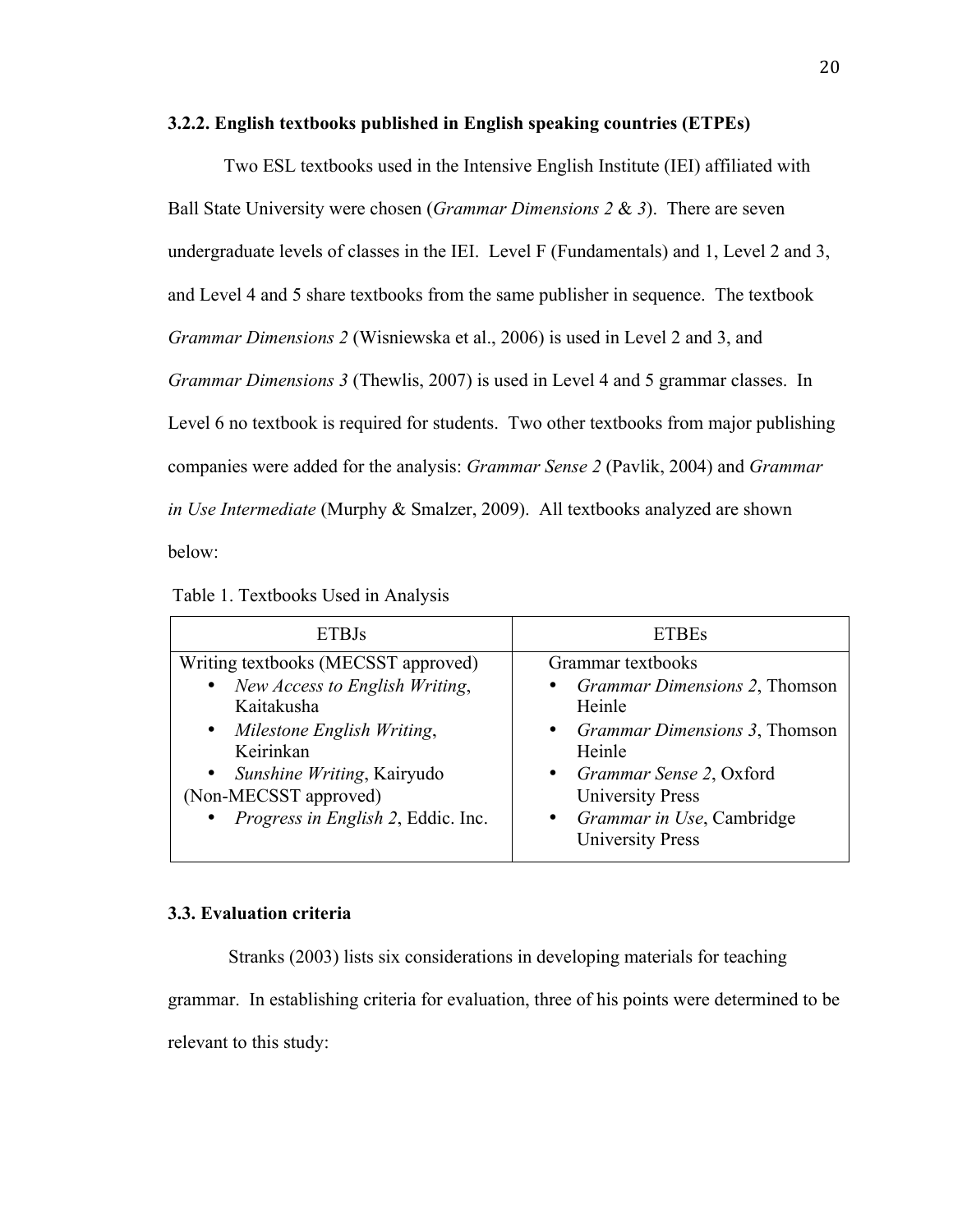- the nature of the grammatical areas to be dealt with, in terms of their form, their inherent meaning implications (if any) and how they are used in normally occurring spoken and or written discourse;
- the extent to which any language offered to the learners for them to examine the grammar used represents realistic use of the language, and the extent to which activities for learners to produce language containing the target grammar will result in meaningful utterances, and ones which bear at least some resemblance to utterances which learners would be likely to want to produce on their own, non-classroom discourse;
- any difficulties that learners can be expected to encounter when learning these areas of grammar, especially with regard to any similarities or differences in form, function, and form/function relationship, between the target language and their mother tongue. (p. 331)

In introducing a new grammatical form to learners, it is important to teach how it is used naturally in spoken or written discourse. Then the learners can think about what situations they can use the new form in. If the learners have difficulty in using the new form, raising their awareness of form and function could help them use it appropriately. One of the criticisms of grammar teaching that Stranks mentions, using a quote from Swan (2001, p. 182), is that normally a "large number of superficial 'rules of thumb'" will be given, and teaching such superficial rules does not "get to the heart of the matter," which is "deeper underlying patterns that guide native speakers' instinctive choices" (cited in Stranks, 2003, p. 333). If learners are learning the PRPF, they need to know the "deeper underlying patterns" of the PRPF, i.e., when and in what situation this tense is used in normal spoken and written discourse. Stranks (2003) argues that it is important for "learners to work with the aspects of grammar without actually producing utterances" (p. 335). They first need to be introduced to the function and meaning behind the sentences before actually producing them. This will eventually allow learners to produce new language forms in appropriate ways. In line with Stranks points of realistic use of new grammar forms, understanding implications of new forms, and awareness of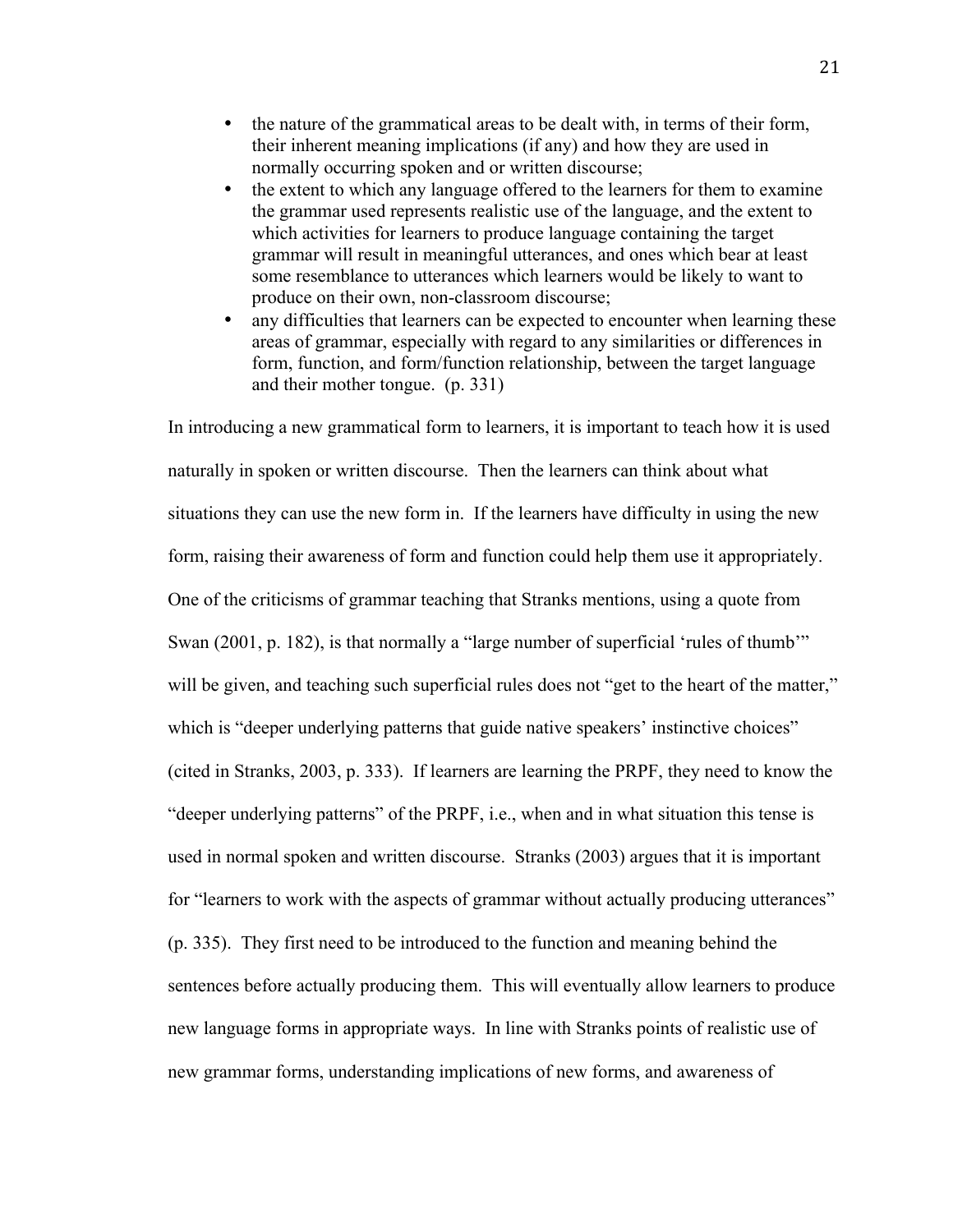differences from the L1 grammar, the following two ideas were essential in developing evaluation criteria:

- 1. In learning a new language form, learners need to know its function and how and in what circumstances it is used.
- 2. The examples used in the textbook need to be presented in a "real-world" way.

These two ideas involve two kinds of knowledge necessary for language acquisition: declarative knowledge, which explains factual information of grammar, and procedural knowledge, which indicates how to use new grammatical information. In order to evaluate how these two kinds of knowledge are introduced, the criteria for textbook evaluation in the present study have been developed by adapting Williams' (1983) checklists of textbook evaluation and Rubdy's (2003) content validity. This content validity relates to how authors of the textbook intend to deliver new grammatical information to learners. In order to address the major research questions, the following items were examined:

Does the textbook "help develop both the declarative knowledge and procedural knowledge of the learners?" (Rubdy, 2003, p. 51)

- a. Declarative knowledge:
	- i. Does the textbook "offer meaningful situations" in using present perfect tense and "a variety of techniques for teaching structural units"? (Williams, 1983, p. 253)
	- ii. "Is there an explicit and conscious focus on rules of present perfect tense and explanation, or are there any opportunities for learners to discover the patterns in the first place?" (Rubdy, 2003, p. 51)
	- iii. Does the textbook provide "conscious attention to linguistic and pragmatic features" of the present perfect tense in the examples? (Rubdy, 2003, p. 52)
	- iv. Do the grammar activities encourage learners to look at examples of utterances containing present perfect tense to differentiate from other tenses (present, past)?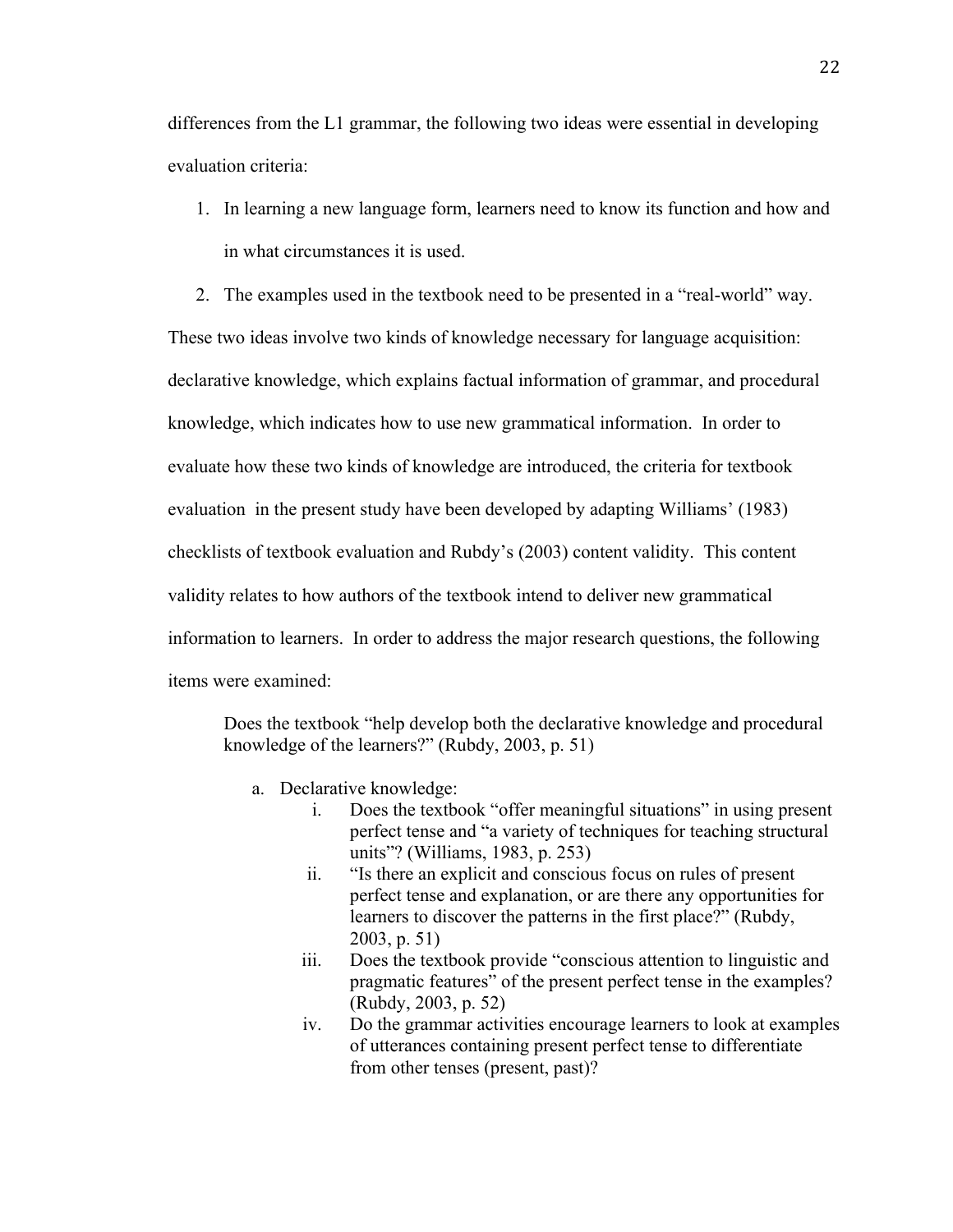- b. Procedural knowledge:
	- i. Does the textbook "demonstrate the various devices for controlling and guiding content and expression in composition exercises"? (Williams, 1983, p. 253)
	- ii. "Are there sufficient opportunities for students to use and practice their conversational strategies and skills?" (Rubdy, 2003, p. 54)
	- iii. Does the textbook help learners "exploit language in a communicative and 'real-world' way?" (Rubdy, 2003, p. 52)

## **4. Results**

Based on the evaluation criteria, the results fall into three categories: (1) how

declarative knowledge of the PRPF is presented, (2) how procedural knowledge of the

PRPF is presented, and (3) how authentic the activity is/how learners can connect the

activities with their personal experiences in a real-world way. The results according to

these criteria for the ETPJs are summarized in Table 2, and for the ETPEs in Table 3.

## **4.1. ETPJs**

Table 2.

| (PRPF: present perfect, PAPF: past perfect, SPA: simple past, PR: present, PAPL: past |  |  |
|---------------------------------------------------------------------------------------|--|--|
| participle)                                                                           |  |  |

| Textbooks    | New Access to   | Milestone English  | Sunshine Writing  | Progress in       |
|--------------|-----------------|--------------------|-------------------|-------------------|
|              | English Writing | Writing            |                   | English           |
| Theme        | Job as a        | How was the studio | Have you finished | Why is he         |
|              | photojournalist | tour?              | the math          | laughing?         |
|              |                 |                    | homework yet?     |                   |
| Declarative  | 1. completion   | Writing something  | The event in the  | PRPF is used:     |
| Knowledge    | 2. results      | up to the present. | past has          | 1. when action is |
| Presentation | 3. experience   | 1. not completed   | something to do   | completed         |
|              | Example         | 2. continuation    | with the present. | 2. when a person  |
|              | sentences,      | 3. experience      | 1. continuation   | experienced       |
|              | corresponding   | Example sentences, | 2. experience     | something in the  |
|              | with each       | corresponding with | Example           | past              |
|              | meaning.        | each meaning.      | sentences,        | 3. when a past    |
|              |                 |                    |                   |                   |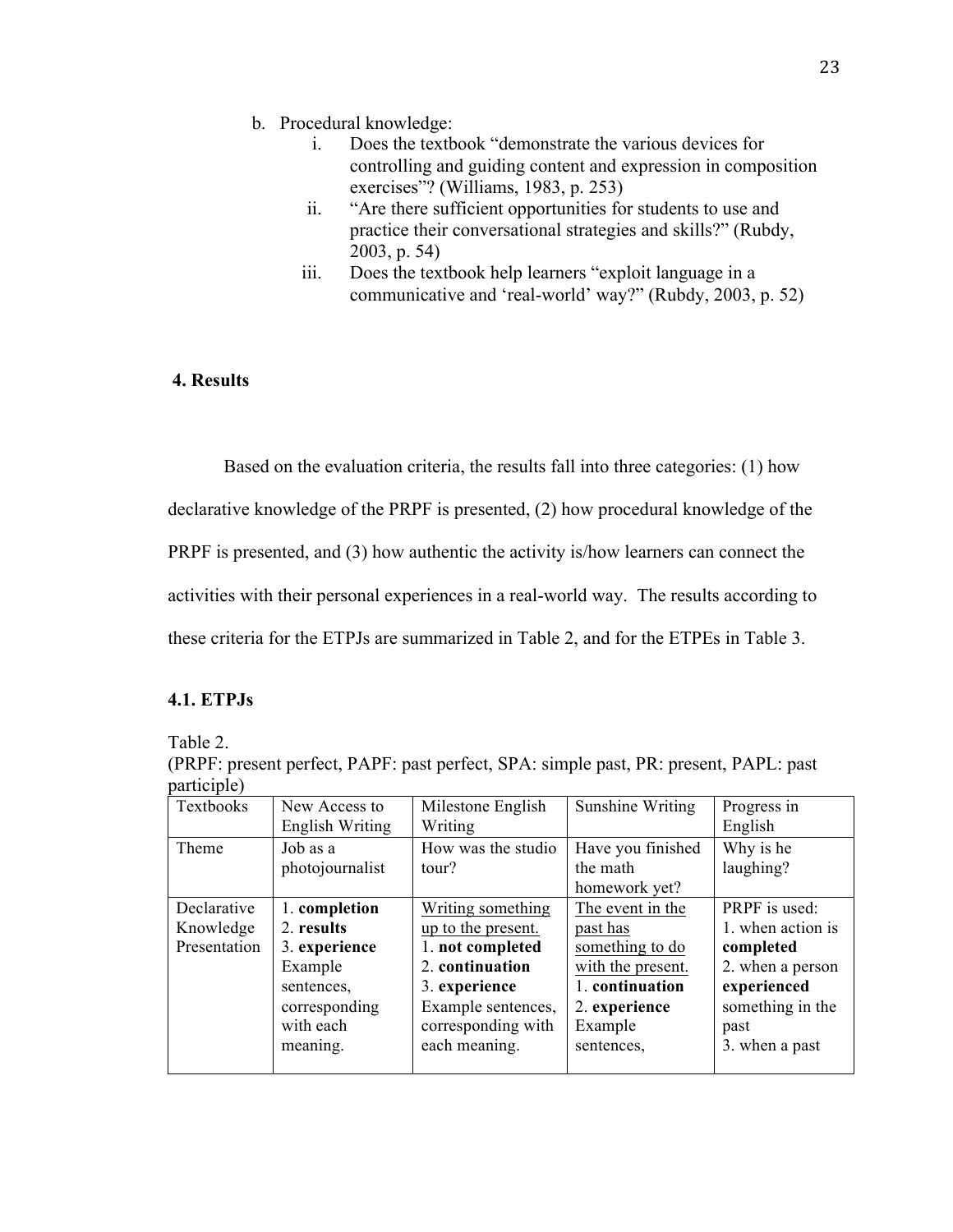|              | 4. PRPF                   | 4. Make              | corresponding            | event is related                   |
|--------------|---------------------------|----------------------|--------------------------|------------------------------------|
|              | progressive is            | comparison with      | with each                | somehow; a                         |
|              | also introduced to        | PAPF: "I finally     | meaning.                 | result or an event                 |
|              | explain a                 | went to Universal    | 4. PAPF is               | in the past is                     |
|              | continuation of           | Studios, which I     | introduced to            | influencing the                    |
|              | an action to              | had always wanted    | explain an               | present time                       |
|              | compare with a            | to go to," whereas   | event/state of           | 4. some actions/                   |
|              | continuation of a         | in PRPF, the event   | completion and a         | states are still                   |
|              | state used in             | has not happened     | continuation up          | continuing now                     |
|              | PRPF.                     | yet.                 | until the past           | 5. Adverbs used                    |
|              | 5. PRPF is not            |                      | event.                   | with PRPF are                      |
|              | used with words           |                      | 5. PRPF cannot be        | already, yet, not                  |
|              | which indicate a          |                      | used when                | <i>yet</i> , and <i>recently</i> . |
|              | past event (e.g.          |                      | describing an            | 6. SPA is used                     |
|              | ago).                     |                      | event at a specific      | with adverbs (e.g.                 |
|              |                           |                      | time, such as last       | $ago$ , and on                     |
|              |                           |                      | year or yesterday.       | July $10$ ).                       |
| Procedural   | Short passage:            | Dialogue: talking    | Dialogue: talking        | Dialogue: talking                  |
| Knowledge    | introducing               | about the Universal  | about finishing          | about a joke he                    |
| Presentation | Koichi's job as a         | Studios tour. "I     | math homework.           | has just heard.                    |
|              | photojournalist.          | have always          | "Have you                |                                    |
|              | "He has been              | wanted to go         | finished the math        |                                    |
|              | working for the           | there."              | homework?"               |                                    |
|              | same newspaper            |                      | Activity: listen to      |                                    |
|              | company since             |                      | the dialogue and         |                                    |
|              | 2001."                    |                      | fill in the missing      |                                    |
|              |                           |                      | words.                   |                                    |
|              | Exercises:                | Exercises:           | Exercises:               | Exercises:                         |
|              | 1. using PRPF,            | 1. looking at the    | 1. telling the           | 1. comparing                       |
|              | judging from the          | pictures and         | difference               | SPA with PRPF,                     |
|              | sentences                 | composing            | between SPA and          | filling in the                     |
|              | (already, not             | sentences by filling | <b>PRPF</b>              | appropriate tense                  |
|              | completed,                | in the blanks        | 2. putting the           | 2. drill exercises                 |
|              | experience)               | 2. filling in the    | appropriate tense        | using PRPF in                      |
|              | 2. using <i>since</i> and | blanks, putting the  | according to the         | both affirmative                   |
|              | so far in PRPF            | appropriate tense in | situation in the         | and negative                       |
|              | 3. writing                | the dialogue         | picture                  | sentences                          |
|              | exercises (one            | 3. writing exercises | 3. JPN $\rightarrow$ ENG | 3. translation                     |
|              | JPN→ENG                   | (one with the        | translation, using       | $(JPN \rightarrow ENG)$            |
|              | translation, and          | content given, the   | PRPF                     | 4. asking if                       |
|              | the other one             | other one free       |                          | you've ever been                   |
|              | writing about             | composition,         |                          | to $/$ seen                        |
|              | one's own                 | writing about what   |                          | 5. error                           |
|              | experience)               | you have always      |                          | correction                         |
|              |                           | wanted to do)        |                          | 6. choosing the                    |
|              |                           |                      |                          | appropriate tense                  |
|              |                           |                      |                          | in a sentence                      |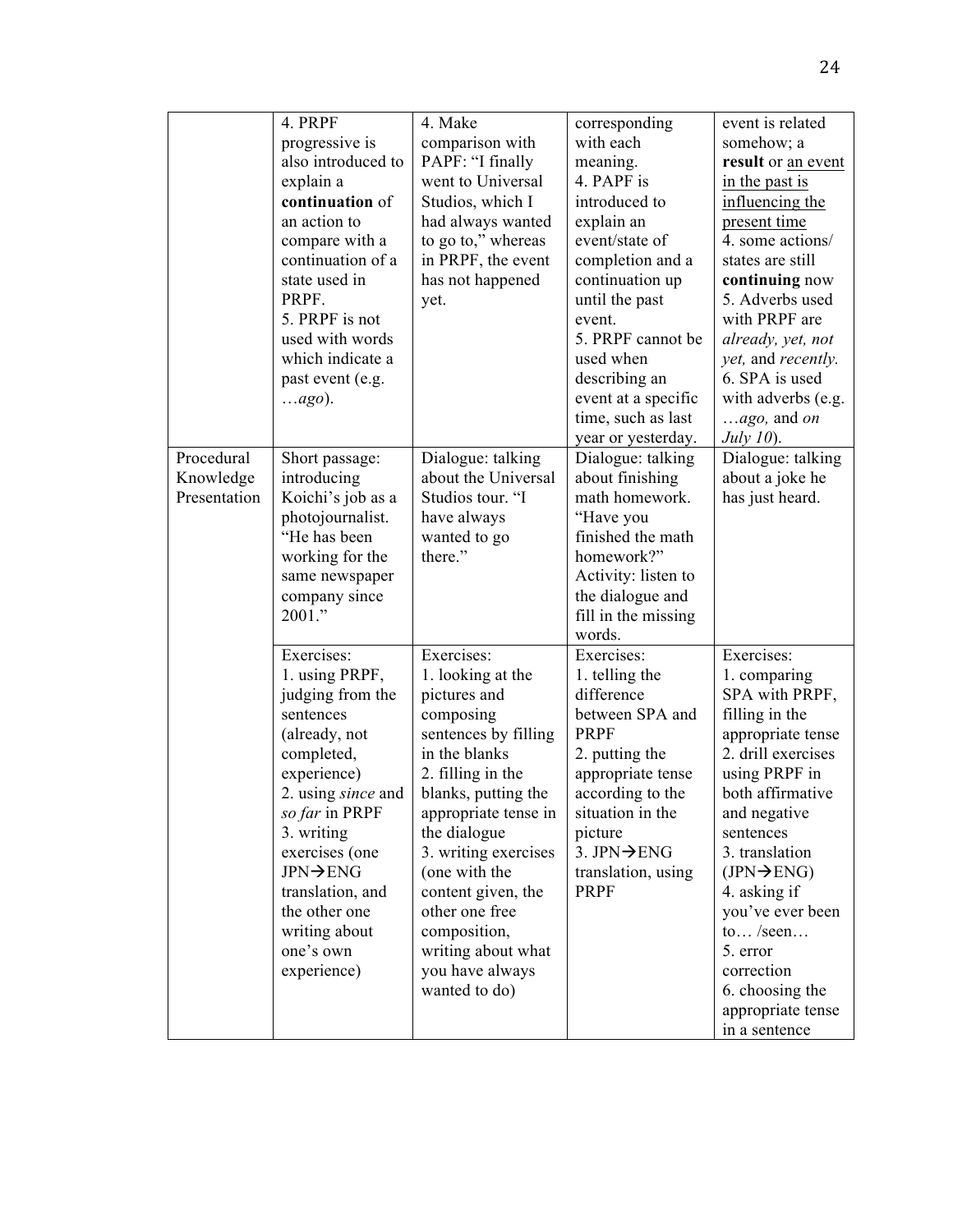| Authenticity   Write sentences  | Write sentences   |  |
|---------------------------------|-------------------|--|
| / Practicality about the places | about things that |  |
| you have been to                | vou have always   |  |
| in the past.                    | wanted to do.     |  |

Since three of the four textbooks are approved by the MECSST, it is not surprising that they all share the same patterns of form in terms of presenting the material: (1) presentation of an opening dialogue/short text, (2) presentation of rules in Japanese followed by example sentences, and (3) exercises using the PRPF. The length of each lesson is two to four pages. The last textbook, called *Progress in English* (PIE), which I used as a textbook in my junior and senior high school, is not approved by the MECSST and uses a different format. Each lesson usually starts with an opening dialogue using a new grammatical form. Example sentences are introduced, followed by a description of rules in Japanese. A variety of exercises is offered, including reading, grammar exercises, drill exercises, and dialogue practice.

### **4.1.1. Declarative knowledge presentation**

The way the ETPJs present declarative knowledge is almost identical among all of the books: starting out with a short text or dialogue using the PRPF. They take a deductive approach, giving rules/explanations first, followed by example sentences. All of the textbooks explain the meaning of the PRPF in the same way: the PRPF is used to express the concepts of "results," "experience," "continuity," and "completion." Three of the four textbooks express the concept of "present relevance" as a supplementary explanation; however, none of the three textbooks seem to give precise information, explaining how the PRPF relates to the present. The presentation is very simple, describing the concepts of the PRPF, and example sentences corresponding with each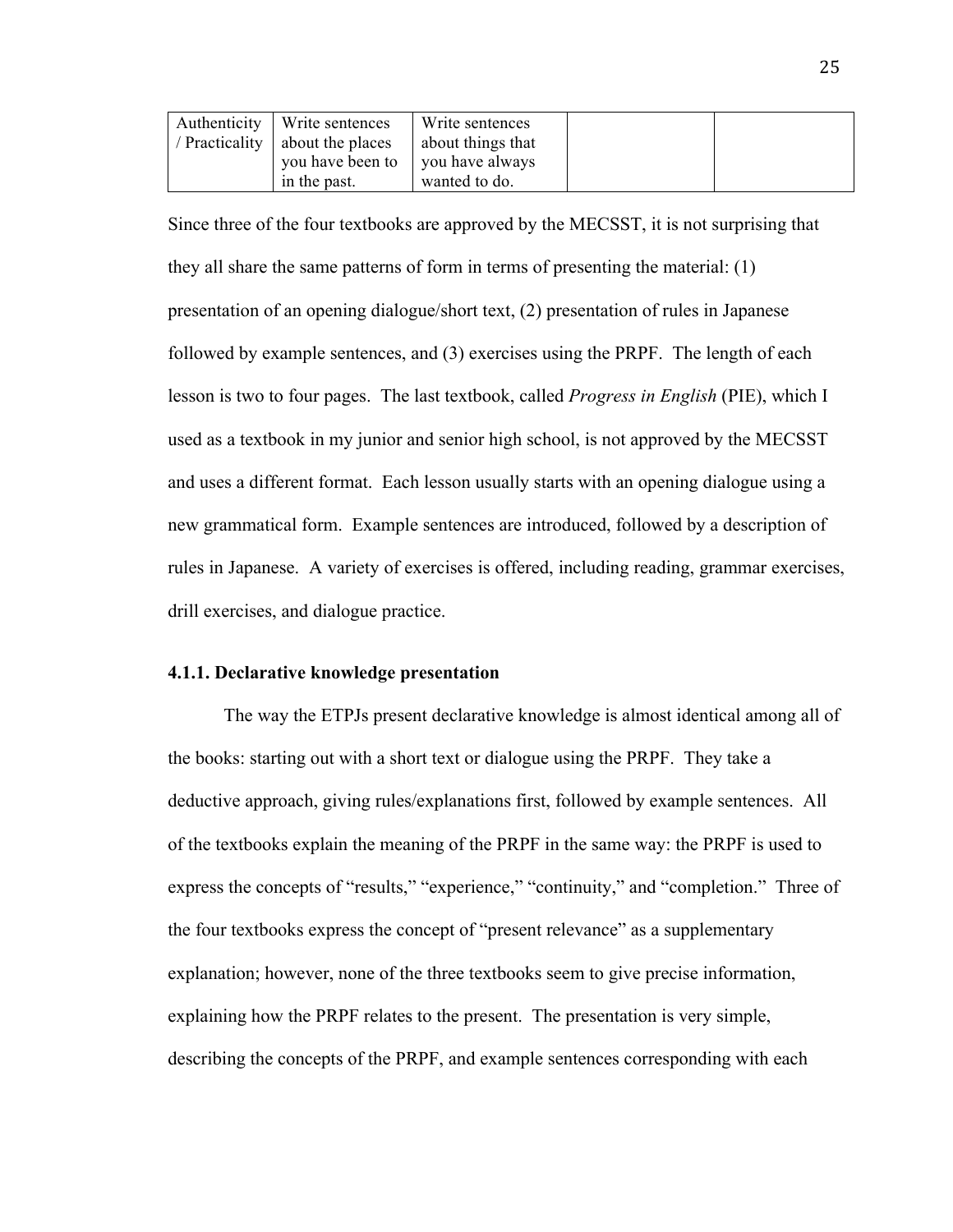concept are introduced. This probably requires teachers to give further supplemental knowledge to learners in order to help them understand the usage of the PRPF.

All four ETPJs compare the PRPF with other tenses. For example, Shiozawa et al., (2008) use the present perfect progressive (have/has + been  $\sim$ ing) to make a clear distinction between the continuation of an action and a state: "We *have been* friends since childhood," vs. "What *have* you *been doing* all this time?" (p. 36).

Two writing textbooks introduce the past perfect tense to make a clear distinction between the past perfect (PAPF) and the PRPF: "I *had* always *wanted* to go," vs. "I *have*  always *wanted* to go" (Toyota et al., 2003, p. 12). The textbook PIE has a different approach compared to the other three writing textbooks. It seems to take an inductive approach, giving example sentences followed by rules/explanations. It introduces examples of sentences using the SPA first to make comparison with the PRPF: "I lost my glove, but I found it again," vs. "I've lost my glove. Please lend me yours" (Flynn, 1996, p. 61). Two sentences are presented in the SPA, and then three sentences are given in the PRPF. This allows learners to notice the difference between the SPA and the PRPF. Four more sentences are presented in the PRPF with additional information so that learners can recognize in what situations the PRPF should be used. Detailed explanation is offered in Japanese after the example sentences.

### **4.1.2. Procedural knowledge presentation**

As stated in the declarative knowledge section, all of the ETPJs start with either a dialogue or a short passage/essay using the PRPF. This gives learners some idea about when and how to use the PRPF. Relatively short explanations of the tense are presented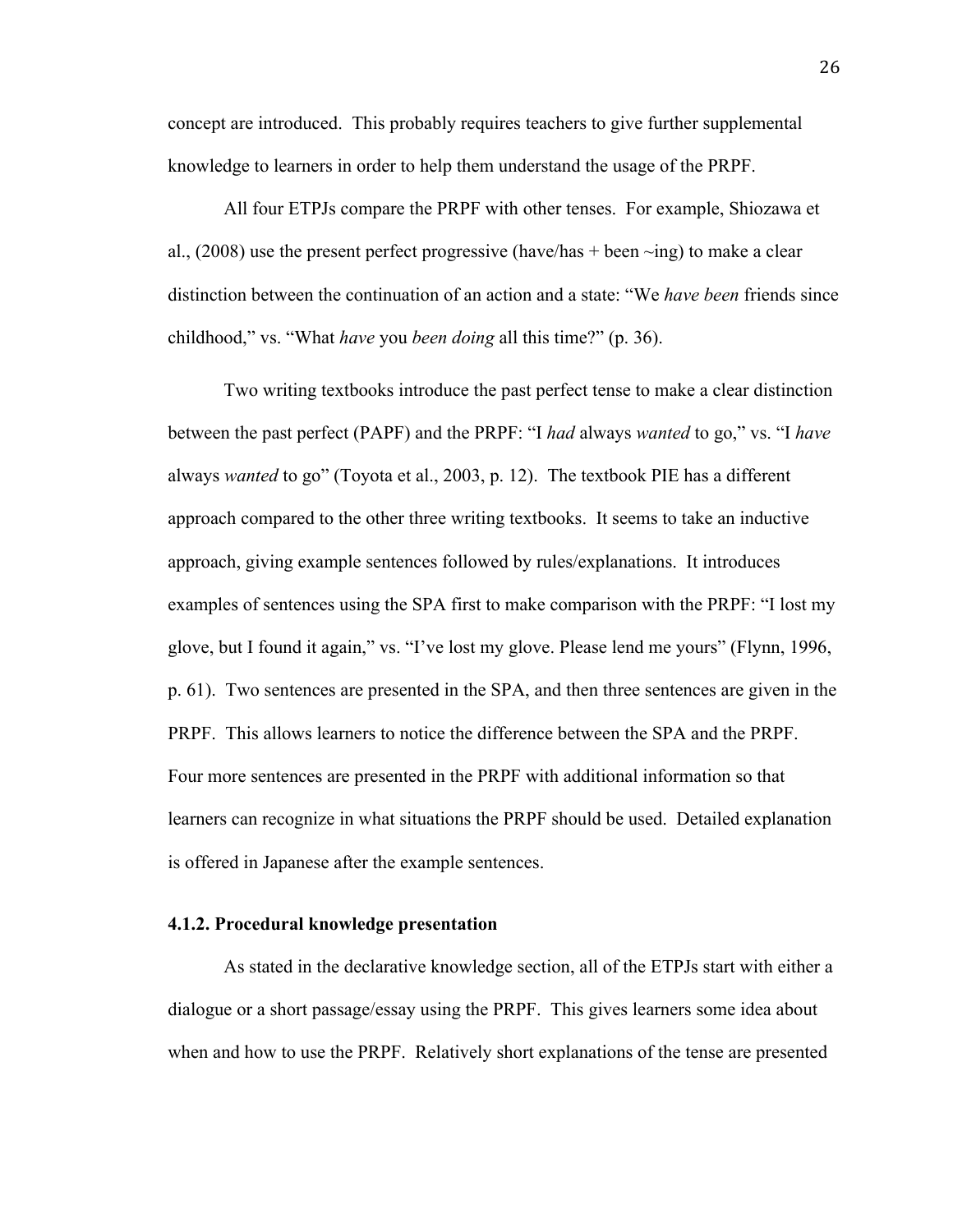in Japanese. After learners recognize how it is used in example sentences, exercises are offered for learners to actually use the PRPF. The textbooks include three to five kinds of exercises. For example, one exercise in *New Access to English Writing* asks students to change verbs in a dialogue to the PRPF, as shown in the following excerpt:

- 1. You should comb your hair. It's untidy. But I (already comb) it.
- 2. Your coat is lying on the sofa. I know I (not hang) it up yet. (Shiozawa et al., 2008, p. 37)

As can be seen in the example above, usually key adverbs (e.g. *already* and *yet*) are included in the sentences to help students determine the tense. Learners are usually asked to choose the appropriate tense, judging from the adverb used in each question. Learners can chose a tense from the PRPF, the SPA and the present (PR). Other exercises include free composition using the PRPF related to learners' personal experiences, and translating Japanese sentences into English sentences. One textbook does not offer free composition. Usually each exercise consists of three to five questions.

PIE (Flynn, 1996) takes a similar approach in terms of identifying the tense with accompanying adverbs rather than giving a detailed situational context for each sentence. After introducing the PRPF, there is an exercise where the students must write the given verb in the appropriate tense in each sentence, as in the following excerpt:

Fill in the blanks with the verb *make.*

- 1) He  $( )$  just  $( )$  a fine speech.
- 2) He ( ) a speech now
- 3) He ( ) a fine speech yesterday.
- 4) He ( ) the speech already. He needn't ( ) a speech now.
- 5) He ( ) many speeches already. (Flynn, 1996, p. 62)

Similar to the writing textbooks, PIE asks students to identify the proper tense from

adverbs in the sentences rather than from the context. A salient difference is that PIE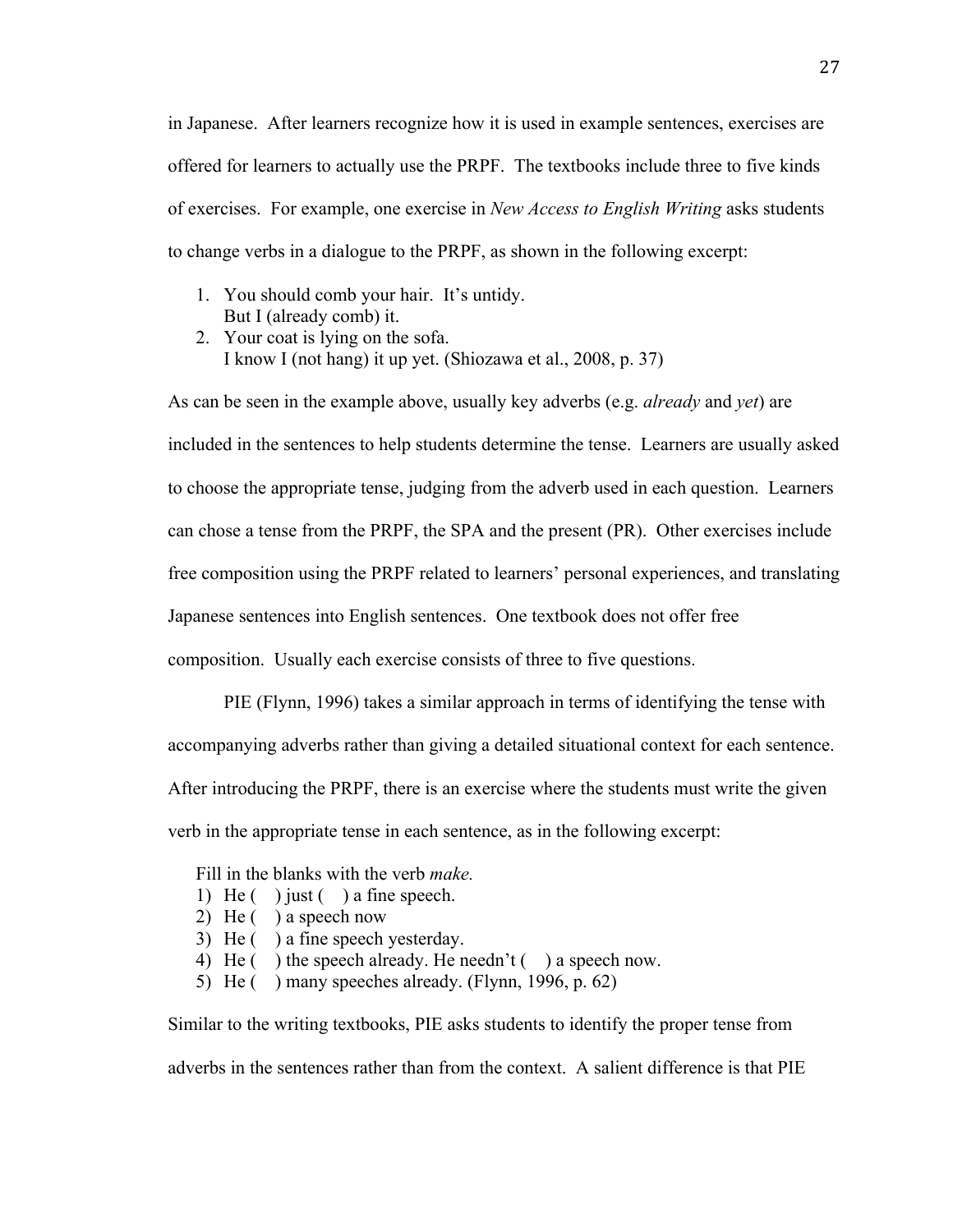includes a lot of drills where learners are expected to recite sentences using different verbs (using a chart with different pictures) to get accustomed to the form of the PRPF. Other exercises include changing PRPF sentences to the interrogative form, translation from Japanese to English, and error correction exercises.

### **4.1.3. Authenticity and practicality**

No authentic materials are found in the ETPJs. However, *New Access to English Writing* and *Milestone English Writing* both have one activity which asks learners to write about their own experiences using the PRPF, which I will call a semi-authentic exercise. One asks them to write about places they have been to in the past (Shiozawa et al., 2008, p. 37), and the other asks them to write about things they have always wanted to do (Toyota et al., 2003, p. 13).

The PIE textbook does not offer any authentic material such as actual magazine or newspaper articles. There are two reading texts which introduce American culture, but they cannot be considered authentic material, since they are not taken directly from originals written for English-speaking audiences. There are three exercises that require learners to substitute words in the sentence:

Substitute: *Have you ever been to America?*

- 1. Canada
- 2. England
- 3. Greece (Flynn, 1996, p. 65)

The topic of each question is given, so there is no creative or personal experience that learners can get involved in using the PRPF. There is no free conversation answering the question, "Have you ever…?"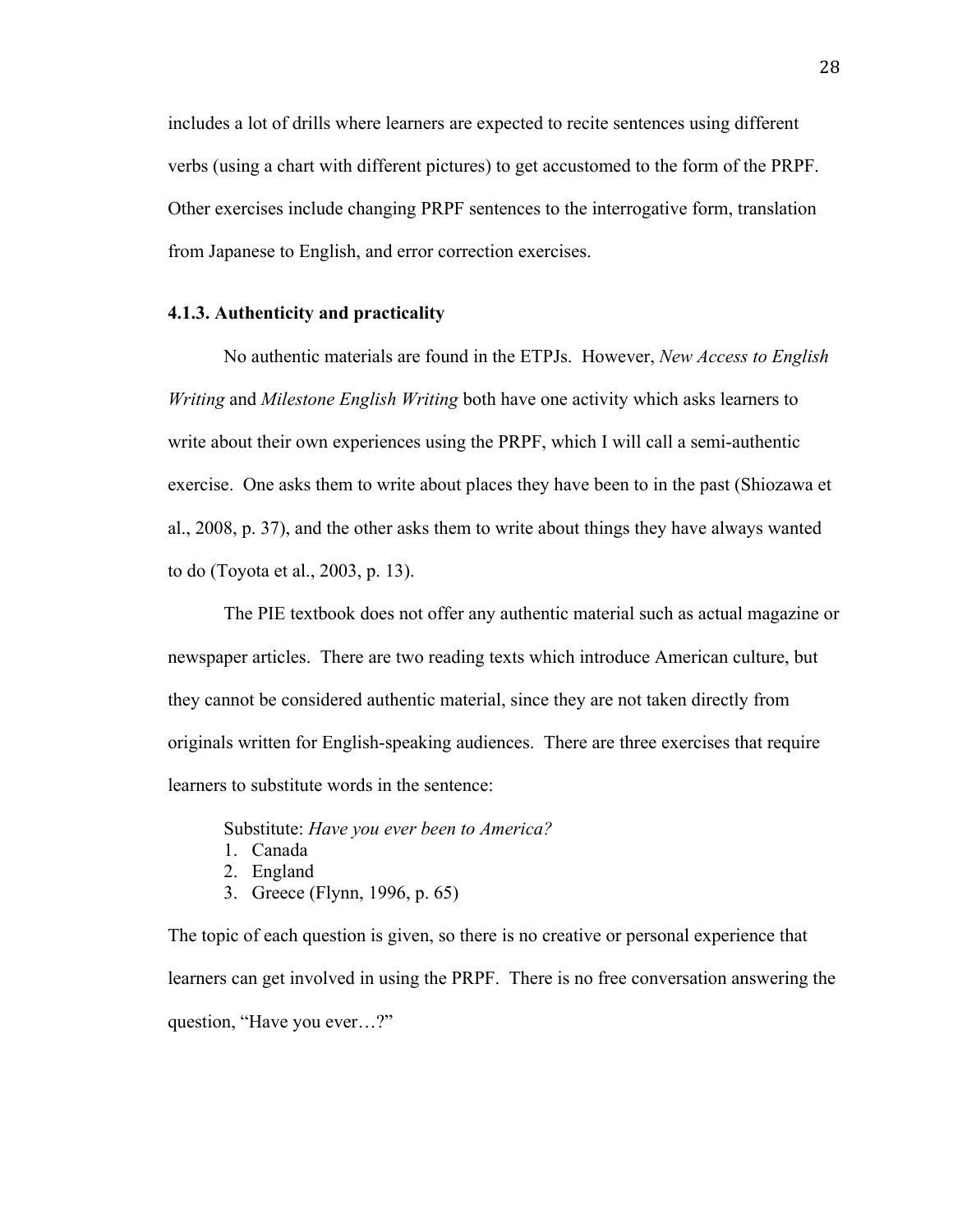## **4.2. ETPEs**

Table 3.

| Textbooks                                | Grammar                                                                                                                                                                                                                                                                                                                                     | Grammar                                                                                                                                                                                                                                                                                                                                                                                                                                                                                                                                                                                                                                                                                                                                                           | <b>Grammar Sense</b>                                                                                                                                                                                                                                                                                                                                                                                             | Grammar in Use                                                                                                                                                                                                                                                                                                                                                                                                                                                                                                                                                                                                                                                                                                                                                                                                                                                                                  |
|------------------------------------------|---------------------------------------------------------------------------------------------------------------------------------------------------------------------------------------------------------------------------------------------------------------------------------------------------------------------------------------------|-------------------------------------------------------------------------------------------------------------------------------------------------------------------------------------------------------------------------------------------------------------------------------------------------------------------------------------------------------------------------------------------------------------------------------------------------------------------------------------------------------------------------------------------------------------------------------------------------------------------------------------------------------------------------------------------------------------------------------------------------------------------|------------------------------------------------------------------------------------------------------------------------------------------------------------------------------------------------------------------------------------------------------------------------------------------------------------------------------------------------------------------------------------------------------------------|-------------------------------------------------------------------------------------------------------------------------------------------------------------------------------------------------------------------------------------------------------------------------------------------------------------------------------------------------------------------------------------------------------------------------------------------------------------------------------------------------------------------------------------------------------------------------------------------------------------------------------------------------------------------------------------------------------------------------------------------------------------------------------------------------------------------------------------------------------------------------------------------------|
|                                          | Dimension Book 2                                                                                                                                                                                                                                                                                                                            | Dimension Book 3                                                                                                                                                                                                                                                                                                                                                                                                                                                                                                                                                                                                                                                                                                                                                  | $\overline{2}$                                                                                                                                                                                                                                                                                                                                                                                                   | Intermediate                                                                                                                                                                                                                                                                                                                                                                                                                                                                                                                                                                                                                                                                                                                                                                                                                                                                                    |
| Theme                                    | Medical interview                                                                                                                                                                                                                                                                                                                           | Personal essay                                                                                                                                                                                                                                                                                                                                                                                                                                                                                                                                                                                                                                                                                                                                                    | Tales of world<br>traveler                                                                                                                                                                                                                                                                                                                                                                                       | Unit 7 - 13                                                                                                                                                                                                                                                                                                                                                                                                                                                                                                                                                                                                                                                                                                                                                                                                                                                                                     |
| Declarative<br>Knowledge<br>Presentation | 1. connecting the<br>past and the<br>present<br>2. a certain<br>event/action/state<br>is continued until<br>now<br>3. comparing<br>PRPF with SPA<br>4. used with the<br>adverb already to<br>show that an event<br>was completed<br>5. used with <i>yet</i><br>when an event has<br>not been<br>completed before<br>the time of<br>speaking | 1. past time frame<br>(which has no<br>direct ongoing<br>relationship to the<br>present) vs.<br>present time frame<br>(which is directly<br>related to the<br>present, and the<br>event which<br>happened in the<br>past continues to<br>influence the<br>present in some<br>way)<br>2. use the PRPF to<br>show that<br>something is still<br>true (PRPF) vs. no<br>longer true (SPA)<br>3. PRPF is used to<br>describe things<br>that begin in the<br>past but continue<br>up to the present<br>moment<br>4. PRPF is used if<br>the past event<br>continues to affect<br>the present<br>situation in some<br>way; also used to<br>describe past<br>events that cause a<br>result in the<br>present<br>5. PRPF<br>progressive tense<br>is used: a) to<br>describe | 1. examining the<br>form: has/have<br>$(not)+PAPL$ in<br>different types<br>of sentences<br>2. meaning and<br>use: continuing<br>time up to now<br>3. talking about<br>how long<br>4. use with for<br>and since<br>5. indefinite past<br>time<br>(contrasting)<br>with definite<br>past time)<br>6. describing<br>progress<br>7. adverbs used<br>in the PRPF<br>(yet, still, ever,<br>never, already,<br>so far) | Each unit starts with<br>an example situation:<br>1. when the PRPF is<br>used, we talk about a<br>period of time that<br>continues from the<br>past until now<br>2. PRPF is used to<br>give information or<br>to announce a recent<br>happening; SPA can<br>also be used but only<br>for things that are not<br>recent or new<br>3. comparison with<br>SPA: do not use the<br>PRPF when you talk<br>about finished time<br>(e.g. yesterday, 10<br>minutes ago, in<br>1999)<br>4. PRPF is used for<br>an activity that has<br>recently stopped or<br>just stopped; there is<br>a connection with<br>now; PRPF can be<br>used for actions<br>repeated over a<br>period of time<br>5. PRPF continuous<br>(have been doing) vs.<br>PRPF simple (have<br>done)<br>6. PRPF is used to<br>talk about something<br>that began in the past<br>and continues to the<br>present time (how<br>long have you |

(PRPF: present perfect, PAPF: past perfect, SPA: simple past, PR: present, PAPL: past participle, PRPG: present progressive)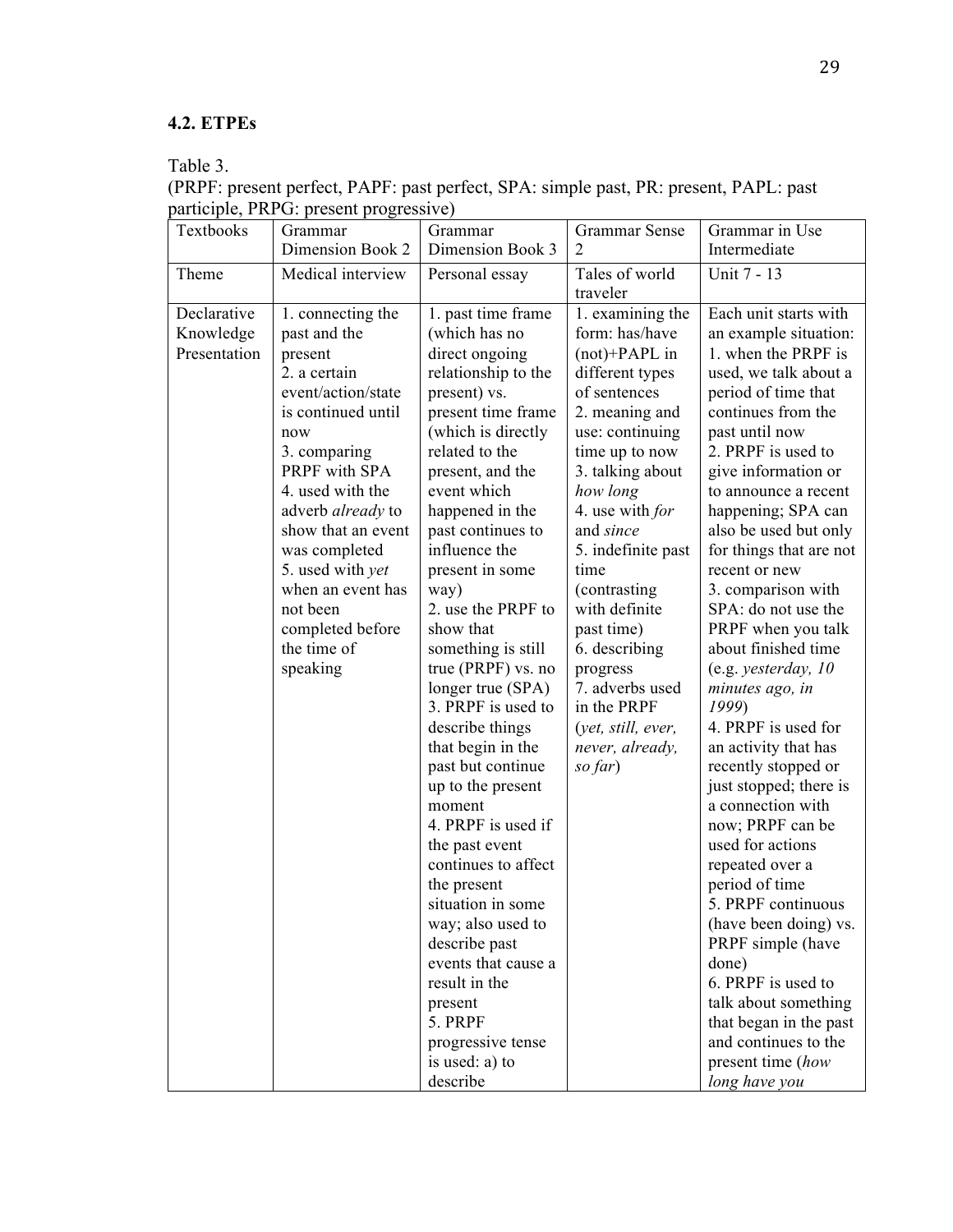|                                         |                                                                                                                                                                                                                                                                                                                                                                                                                                                                                                                                                                                                                                                           | something that is<br>temporary rather<br>than permanent, b)<br>repeated rather<br>than single<br>occurrence, c)<br>continuous rather<br>than repeated or<br>recurring, d)<br>uncompleted<br>rather than<br>completed                                                                                                                                                                                                                                                                                                                       |                                                                                                                                                                                                                                                                                                                                                                                                                                                                                                                    | been?)<br>7. comparison of<br>when? and how<br>long? (SPA vs.<br>PRPF)                                                                                                                                                                                                                                                                                                                           |
|-----------------------------------------|-----------------------------------------------------------------------------------------------------------------------------------------------------------------------------------------------------------------------------------------------------------------------------------------------------------------------------------------------------------------------------------------------------------------------------------------------------------------------------------------------------------------------------------------------------------------------------------------------------------------------------------------------------------|--------------------------------------------------------------------------------------------------------------------------------------------------------------------------------------------------------------------------------------------------------------------------------------------------------------------------------------------------------------------------------------------------------------------------------------------------------------------------------------------------------------------------------------------|--------------------------------------------------------------------------------------------------------------------------------------------------------------------------------------------------------------------------------------------------------------------------------------------------------------------------------------------------------------------------------------------------------------------------------------------------------------------------------------------------------------------|--------------------------------------------------------------------------------------------------------------------------------------------------------------------------------------------------------------------------------------------------------------------------------------------------------------------------------------------------------------------------------------------------|
| Procedural<br>Knowledge<br>Presentation | 1. read a medical<br>report and<br>compare the PRPF<br>with other tenses<br>to help understand<br>the PRPF<br>2. role play: doctor<br>and patient, How<br>long have you<br>been smoking?<br>3. difference<br>between since and<br>for: a) compare<br>SPA and PRPF<br>using for and<br>since, b) situation<br>is given and re-<br>write the sentences<br>using PRPF, c) fill<br>in the blanks in<br>the dialogue<br>(SPA/PRPF:<br>since/for)<br>4. error correction<br>of the verb tense<br>5. speaking<br>exercise,<br>practicing the use<br>of PRPF<br>6. use of ever in<br>accusative (Have<br>you ever?) and<br>negative sentences<br>( I have never ) | 1. read an example<br>essay in the<br>textbook and<br>answer why the<br>writer chose<br>present/past tense<br>2. read sentences<br>and write the<br>appropriate form<br>of the verb tense<br>(SPA or PRPF)<br>3. work with a<br>partner and ask<br>questions using<br>PRPF.<br>4. choose the<br>correct sentence<br>that flows<br>naturally/<br>coherently<br>5. discuss why<br>PRPF is used<br>instead of SPA in<br>sentences<br>6. use your<br>English: speaking,<br>speaking/listening,<br>researching on the<br>web, and<br>reflection | 1. read a<br>magazine article<br>using PRPF and<br>recognize PRPF<br>form that is<br>different from<br>SPA and PR<br>2. listening for<br>form:<br>have/has+PAPL<br>3. contrast PRPF<br>and SPA<br>(definite vs.<br>indefinite past<br>tense)<br>4. contrasting<br>for and since<br>5. exercises<br>using adverbs<br>(yet, still, ever,<br>never, already,<br>so far)<br>6. read each<br>dialogue and<br>choose whether<br>PRPF or SPA is<br>appropriate<br>7. correcting<br>errors (verb<br>tenses) in an<br>essay | 1. ask questions<br>about things people<br>have done in the past<br>2. read about a<br>situation and write an<br>appropriate sentence<br>using PRPF<br>3. look at the picture<br>and use either SPA<br>or PRPF<br>4. error corrections<br>of tense use<br>5. choose either<br>PRPF or PRPG (be)<br>$+ing)$<br>6. choose either<br>PRPF simple (have<br>done) or continuous<br>(have been doing). |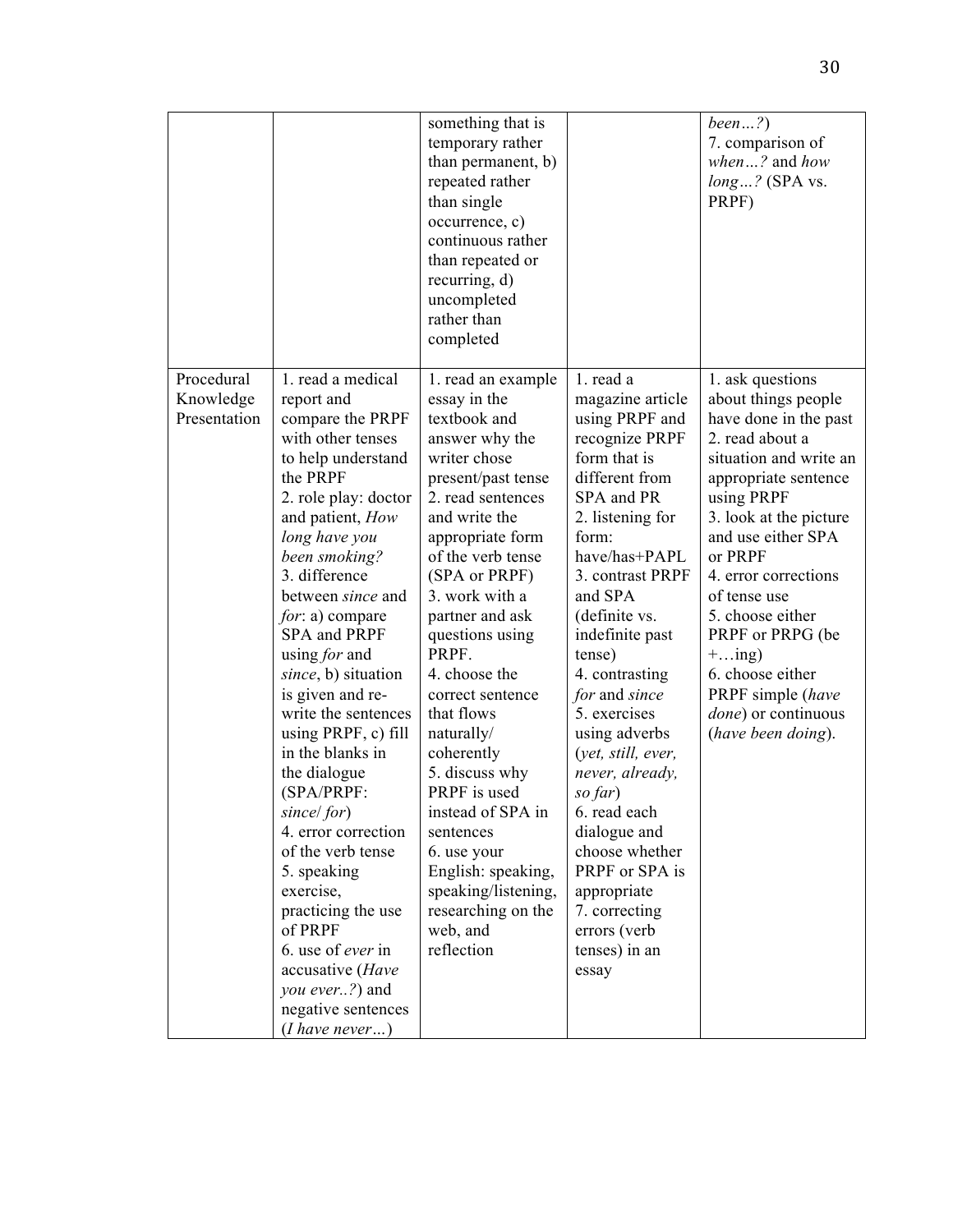| Authenticity  | 1. asking learners' | 1. ask each other   | 1. writing       | 1. write sentences   |
|---------------|---------------------|---------------------|------------------|----------------------|
| /Practicality | medical history,    | about changes       | practice:        | about yourself using |
|               | using have you      | recently made       | searching for    | the ideas in the     |
|               | had?                | 2. cross-cultural   | authentic        | parentheses          |
|               | 2. ask about        | awareness: what     | examples on the  |                      |
|               | learners'           | experience have     | Internet (e.g.   |                      |
|               | countries'          | you had that is     | choose a text    |                      |
|               | government          | different from      | about a famous   |                      |
|               | system              | other people?       | person who is    |                      |
|               |                     | 3. web search: find | still alive, and |                      |
|               |                     | authentic personal  | discuss why      |                      |
|               |                     | essays on the web   | PRPF is used)    |                      |
|               |                     | 4. find newspaper   | 2. write about   |                      |
|               |                     | articles and        | someone you      |                      |
|               |                     | compare how they    | admire (essay)   |                      |
|               |                     | use SPA and         | using PRPF,      |                      |
|               |                     | PRPF                | SPA, and PR      |                      |

The first two textbooks, *Grammar Dimensions 2 & 3* (Thomson Heinle), are textbooks used in grammar classes in the Intensive English Institute (IEI) at Ball State University. The other two grammar books, *Grammar Sense 2* (Oxford University Press) and *Grammar in Use Intermediate* (Cambridge University Press) are not used in the IEI. All textbooks present ample amounts of both declarative and procedural information. The number of pages devoted to the PRPF ranges from eight to seventeen.

### **4.2.1. Declarative knowledge presentation**

All four textbooks take a deductive approach in general, usually starting with example sentences followed by explanations. One textbook starts with an activity allowing learners to notice the difference between the SPA and the PRPF. Each textbook offers detailed information including the situation for and the meaning of each example sentence. None of the books give specific concepts said to underlie PRPF use, such as "experience," "continuous," or "completion," as presented in the Japanese textbooks; rather, the concepts evolve gradually through the core idea: some kind of connection or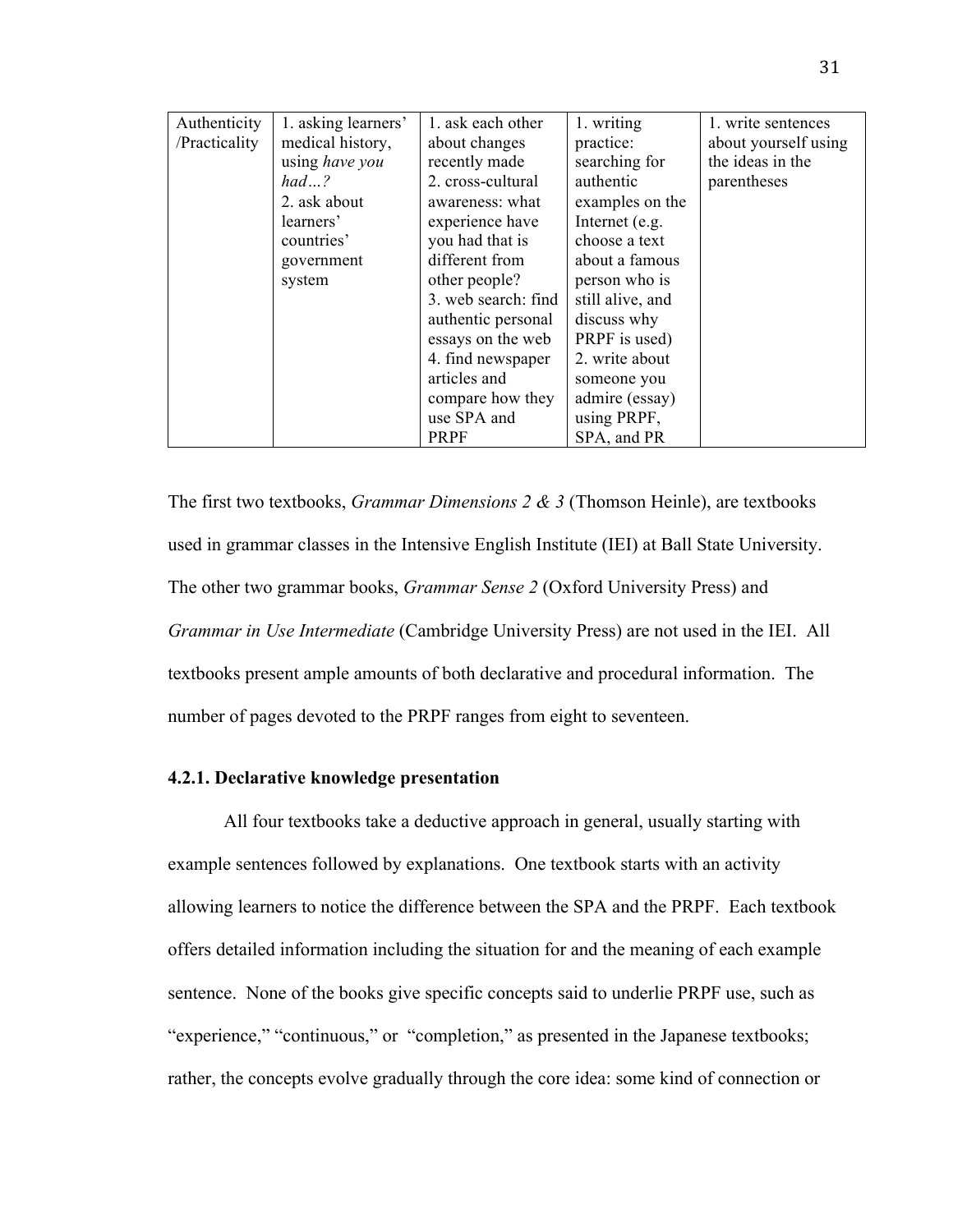involvement between the past and the present events/situation. Along with this core idea, they introduce different circumstances for which the PRPF is appropriate. The ETPEs offer detailed information about the use of the PRPF, and they do not seem to require teachers to supply additional information. For example, in explaining the relationship to the present, Thewlis (2007) uses added sentences/phrases to show how the PRPF connects to the present, as shown in the following excerpts:

I have already seen that movie, so I suggest we go see a different one. (p. 236)

Have you found the article you were looking for? Because if not, I think I know where you can find it. (p. 237)

What is written in the textbooks provides enough information for learners to obtain knowledge of the PRPF.

### **4.2.2. Procedural knowledge presentation**

For all of the textbooks, every time new information is introduced, follow-up exercises are given in order to help learners review what they have just learned. Various kinds of exercises are offered to help them understand the PRPF: read an example essay and identify and discuss in what situation each different tense is used in the essay, fill in the appropriate form of the verb tense in a given situation/dialogue, error correction of the verb tense, rewrite a sentence using the PRPF, and discuss a certain topic with a partner to raise awareness of the PRPF. Even though the exercises take similar formats between the ETPJs and the ETPEs, the ETPEs focus more on the situations and the content of the sentences, rather than focusing on the rules. Learners are asked to think about the circumstances in which the PRPF is used.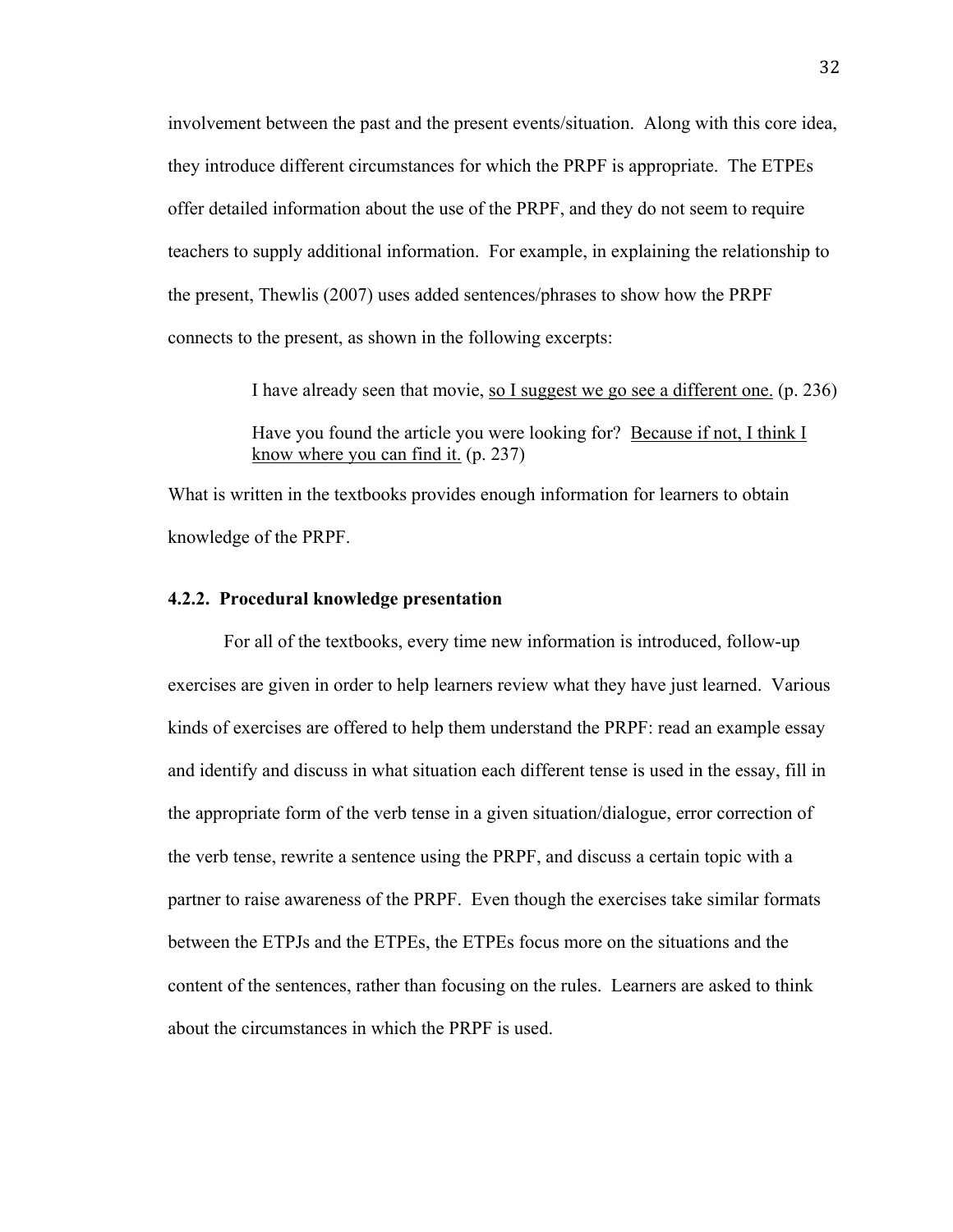### **4.2.3. Authenticity and practicality**

Three of the four textbooks offer authentic activities, such as asking one another questions using the PRPF or searching on the Internet and finding an actual text using the PRPF. For authentic material, one textbook asks learners to find a famous living person's biography to use for investigation of the tenses. Another textbook asks them to find a real person's essay on the Internet. The third textbook asks them to find any article that includes both the PRPF and the SPA, so that learners can compare the different uses of the two tenses in the article. For connecting learners' personal experiences with the PRPF and the SPA, many pair-work activities discussing their own experiences are presented.

### **5. Discussion**

As can be seen in the results section, salient differences are found between the two kinds of textbooks in various frames of reference. Three key points are discussed in terms of approaches: (1) deductive vs. inductive approach, (2) adequacy of the explanation, including the concept of the current relevance and the comparison of the PRPF with other tenses, and lastly, (3) practicality and authenticity.

### **5.1. Deductive vs. inductive**

These two approaches are usually used in establishing hypotheses in research, and they are both effective ways to introduce new knowledge to learners. In explaining a new grammatical form, a deductive approach can be applied by explaining grammar rules first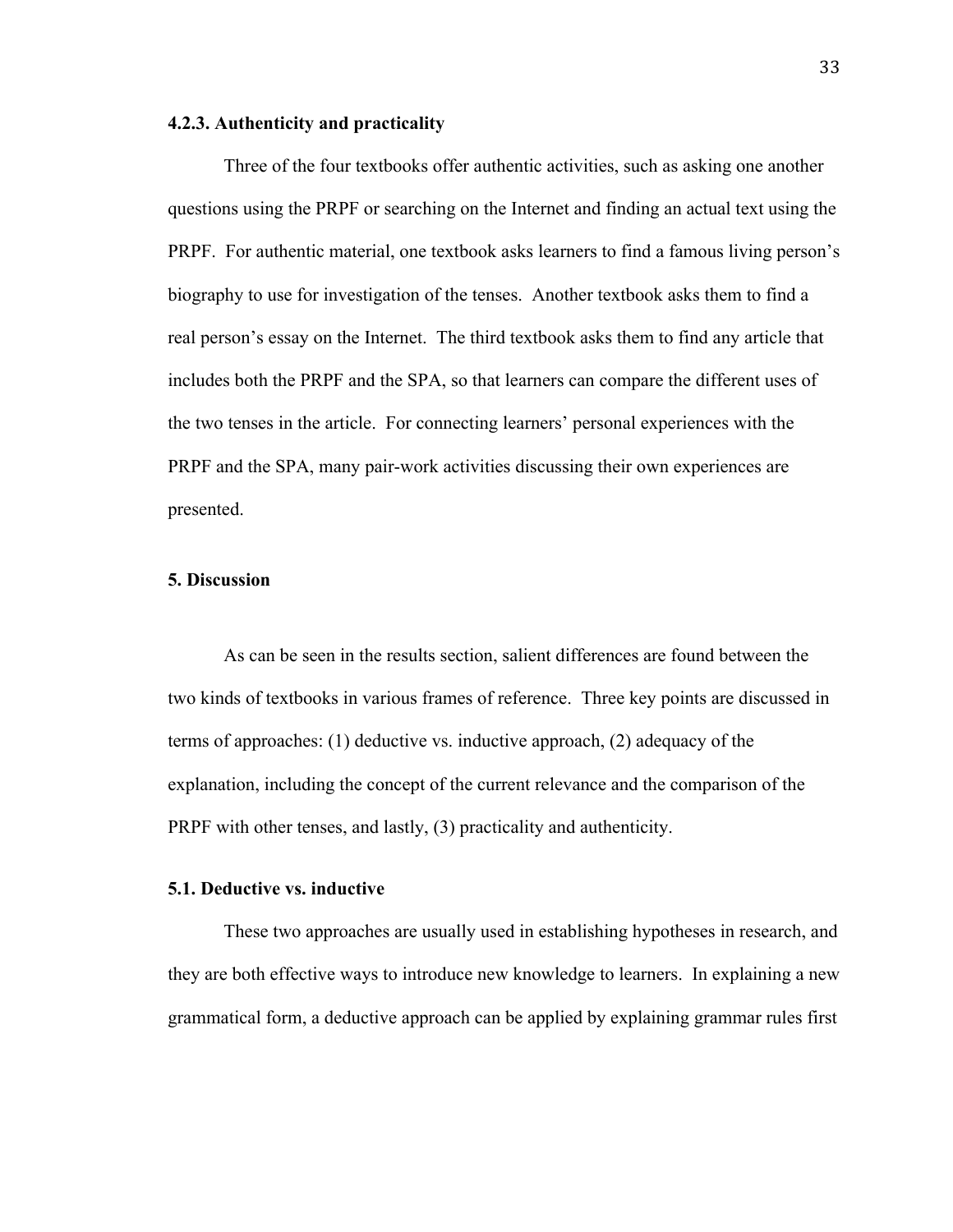and giving example sentences that follow the rules. This is one way to help learners understand new information.

It is fair to say that the ETPJs mostly offer the deductive approach. Two textbooks have explanations of the rules and form of the PRPF in only two lines of text. The explanations are simple and minimally written. No questions about the use of the PRPF are asked after the opening dialogue or short text, only questions about the content of the text. No situational explanation is offered; therefore, teachers are expected to add supplementary explanation of the situational use of the PRPF. Learners can have difficulty understanding the content of the textbook without being taught in the classroom. After explaining concepts of the PRPF use, three or four example sentences are presented along with Japanese translations. There is a heavy stress on absolute rules, such as "the PRPF is not used with an adverbial phrase that indicates a past event" (Shiozawa et al., 2008, 36), or "there are adverbs, such as *just, already, recently* and *yet* that should be used with the PRPF" (Flynn, 1996, p. 61). Rather than focusing on the situation of the sentence, adverbs used in the sentence are the keys to differentiate tenses. Learners are expected to use the PRPF according to these rules, which are limited to situations when: something is completed, is a result or a consequence, was experienced in the past, or continues to the present, without explanation of how they are connected to the present. In the deductive approach, language learners are informed of the rules based on the language usage. Teachers usually start with a statement of rules, and then examples are presented as proof of the rules. Rules are introduced to learners, and they can apply the rules in their language use. This seems to be very practical in a situation in which rules should be mastered in a short timespan. Diaz-Rico (2004) stresses the advantage of

34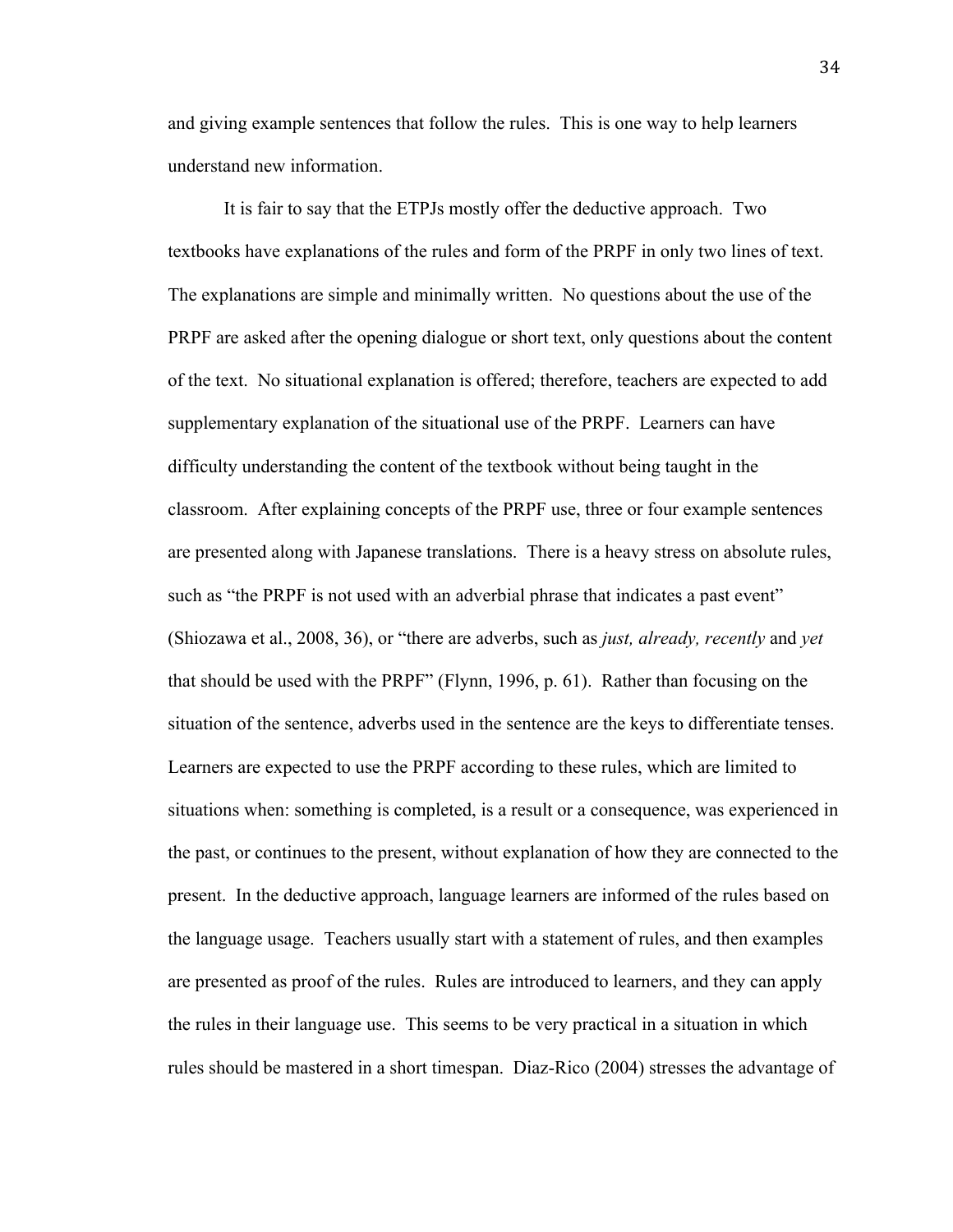the deductive approach as enabling learners to recall and produce the form explicitly on tests as a result of explicit teaching of that form. Learners might be able to get good scores on an exam that asks them to use the appropriate tense based on the given adverb, but it might be difficult for them to use the PRPF in free composition, such as an essay or conversation.

The second method is the inductive approach. It is considered to be the opposite of the deductive approach. This involves trying to find general rules by examining specific examples. The ETPEs tend to use the inductive approach. They start with examination of examples, followed by explanation. Thewlis (2007) starts with a student's personal essay and asks learners to consider "past time frame" and "present time frame," in introducing the PRPF. Questions such as, "Why did the author use past time in the first paragraph?" or "Why did the author use present time in the second paragraph?" (p. 232) are asked. Such questions give a chance for learners to think about differences between usages of the SPA and the PRPF. In the inductive approach, learners are usually given example sentences first, and are asked to find the grammar rules behind those sentences. From my own experience as a second language learner, it is very effective when a learner finds a rule by him/herself, because it allows him/her to find the logic behind it. It is what is called an "a-ha!" moment, and what was discovered usually stays in his/her mind. Dias-Rico (2004) also states the advantage of this approach as the fact that "the mind retains more from discovering patterns." This can be useful in language learning where learners need to know the situations in which rules are applied in their language use, i.e., "the focus is on end-use in meaningful situations" and "grammar is viewed as a tool or resource toward communication" (p. 262).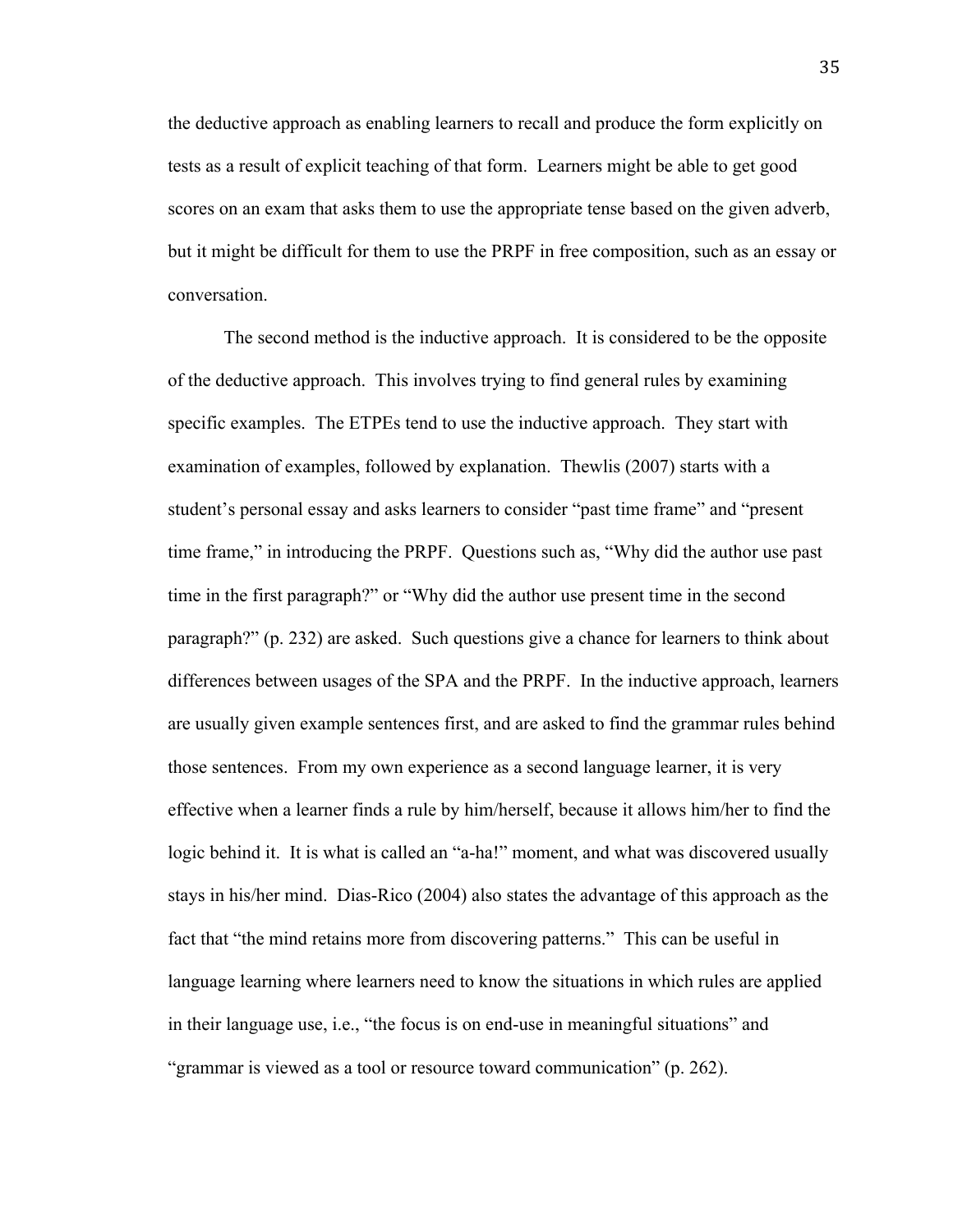### **5.2. Adequacy of explanation**

The ETPJs tend to limit or simplify the explanations as much as possible. This requires teachers to add their own supplemental explanations. This could be challenging, especially to less-experienced, non-native English-speaking teachers. There is no explanation of implication or speaker's intention for each sentence, so it is hard for learners to grasp the idea of the PRPF use. Sometimes, a sentence given in the exercises does not offer enough background information, so learners can only guess an appropriate tense by looking at an adverb in the sentence.

The ETPEs tend to give elaborate explanation of a speaker's intention, so learners are informed of the background information. Usually there is more than one sentence in each question to show the speaker's intention or the implication of the sentence. The ETPEs generally provide sufficient information, and teachers do not necessarily need to give any supplementary explanation.

Two points in regard to explanation of the PRPF in the two kinds of textbooks are discussed: relevance to the present, and comparison with other tenses.

### **5.2.1. Relevance to the present**

As pointed out by many researchers, the idea of "present relevance" is a key feature in the PRPF. A past event is somehow influencing or has some connection with the present. I have observed that the PRPF is often used in talk shows and news commentaries on television in the United States. For example, in a talk show where the guest is usually asked about a book he/she wrote, or a movie he/she was involved in, etc.,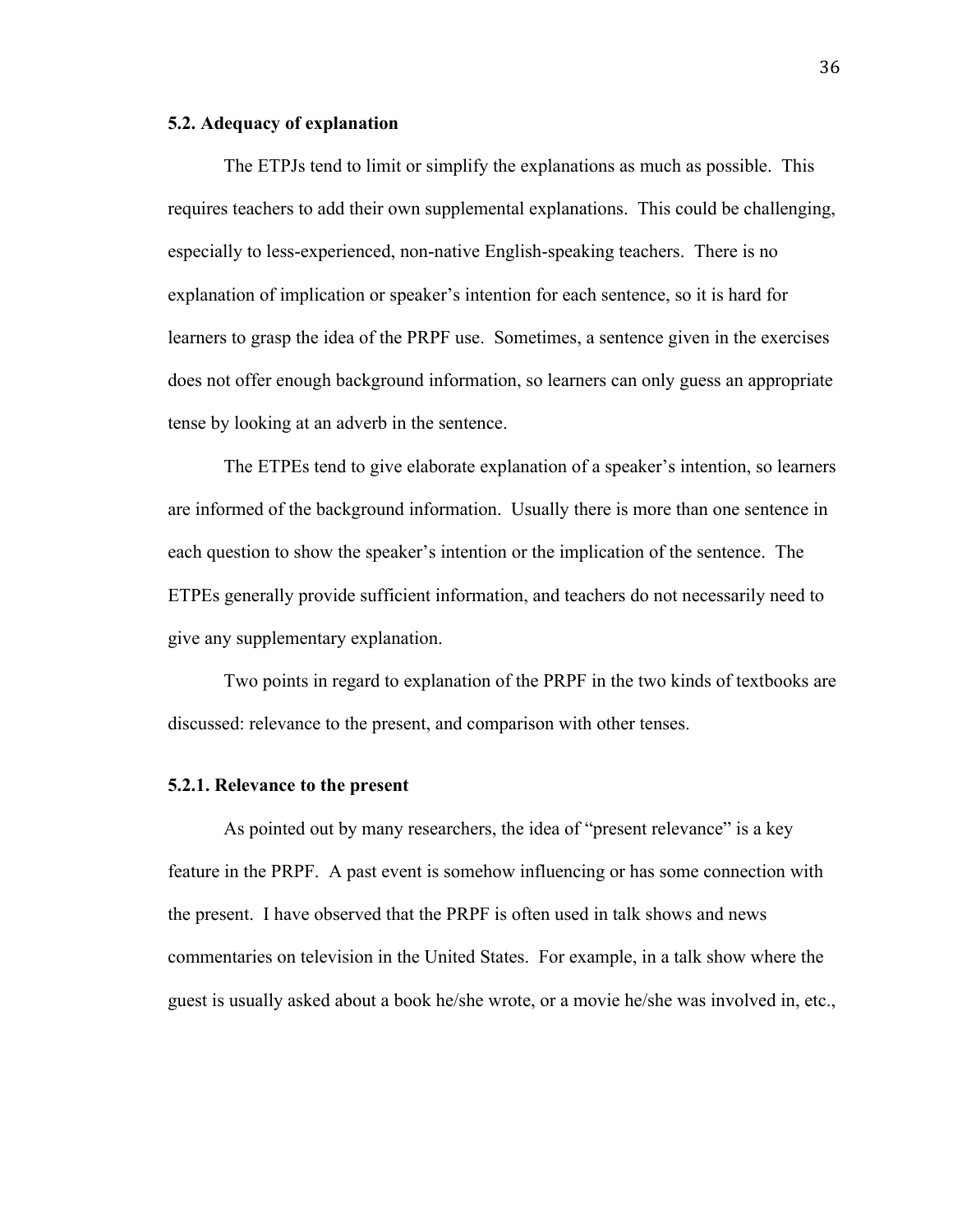he/she usually talks about his/her past experience or events which have something to do with the time of speech (the present).

All of the ETPJs start with an explanation of the senses of the PRPF, without adequately discussing how each sense relates to the present. They all stress that the PRPF is used to express the following: (1) the completion of an action, (2) experience, (3) continuation, and (4) results. The way they present this gives an impression that the PRPF is used in four separate circumstances, so the learners might think they need to use the PRPF in four different occasions. Three ETPJs do mention relevance to the present time in the explanation, but it is done in a vague way, as in, "Some events in the past are connected to the present time in some way" (Azuma et al., 2009, p. 21). There needs to be further explanation of how these four cases can tie into the present situation. No further explanation is given, and there are no example sentences for learners to examine to support the idea.

Instead of offering different situations in which the PRPF is used, all the ETPEs explain the PRPF by making some connection with the present time. The descriptions of the PRPF in the ETPEs are as follows:

- Describing past events in relation to the present (Thewlis, 2007, p. 234)
- Use present perfect to show a connection between past and present situations. (Wisniewska et al., 2006, p. 196)
- The present perfect connects the past with the present. (Pavlik, 2004, p. 97)
- We use the present perfect when we talk about a period of time that continues from the past until now. (Murphy & Smalzer, 2009, p. 14)

The idea of "relevance to the present" can be interpreted in many different ways; however, there seems to be a common concept of the PRPF indicating that something began in the past, and still somehow has an effect or consequence in the present.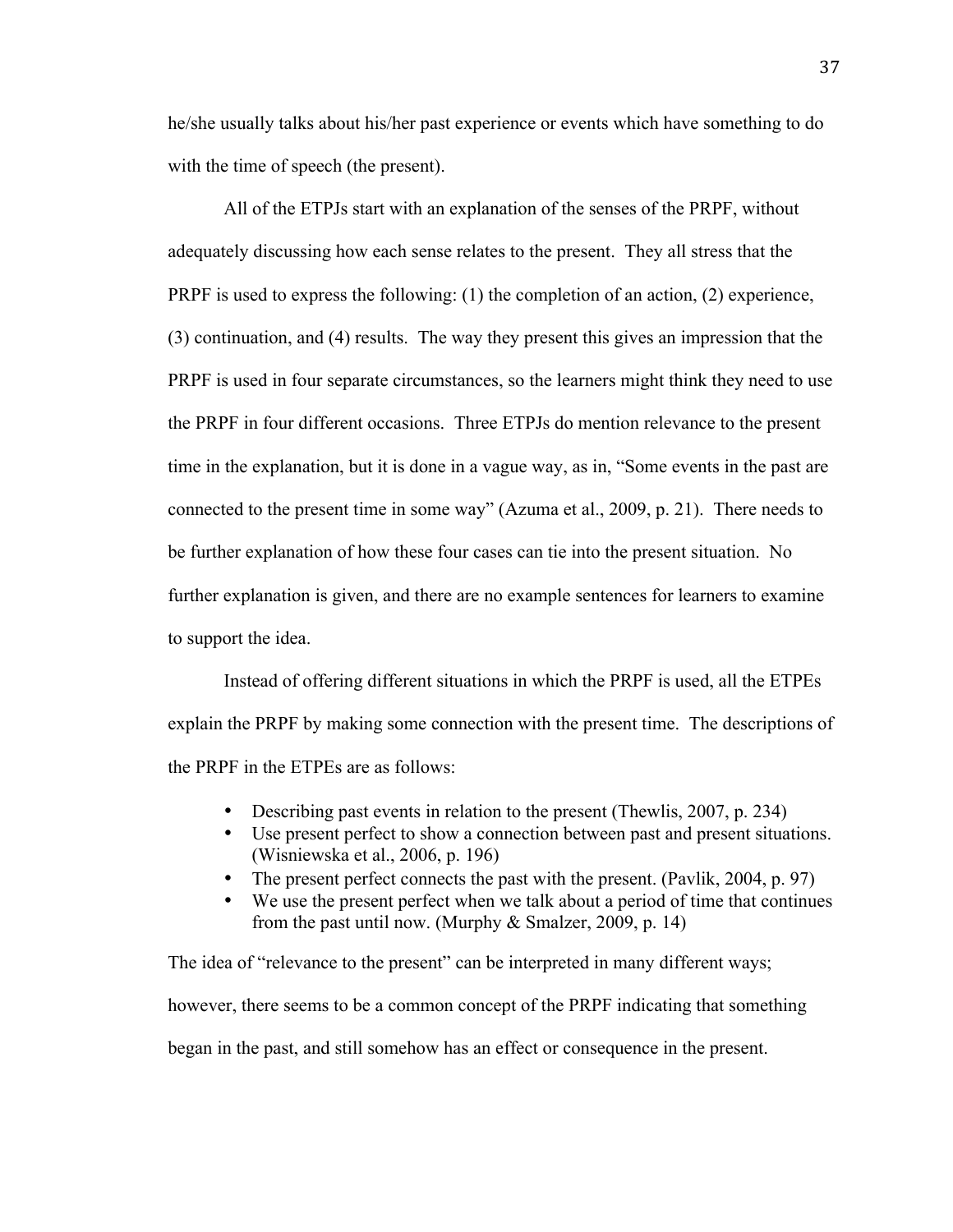One of the confusions that EFL learners face is telling the difference between a sentence that describes the completion of an action and a SPA sentence. In a situation where an action is completed, both the PRPF and the SPA are possible. However, JLEs might think only the PRPF should be used (because of the way the rules for the tense use are presented in their textbooks), and have difficulty understanding the use of the SPA. Compare the following sentences:

- 1) I have finished my homework.
- 2) I finished my homework.

The use of the PRPF can be justified in that there is a connection to the present. For example, sentence 1 can be used in a situation where a speaker has just finished his/her homework, so now she/he can watch TV and relax. If the speaker wants to stress that he/she can relax now, then the PRPF tends to be used in this situation. Sentence 2 also implies completion of the action (finish homework), but it does not have any connection to the present. It separates the action from the present. In the case of completed recent action, Riddle (1988) differentiates the use of the SPA and the PRPF based upon a speaker's point of view. She compares two sentences using the PRPF and the SPA: "Jane has received an award for community service," and "Jane received an award for community service." Both sentences can be used to state the fact of Jane's receiving the award, but she claims that the PRPF "focuses on the current existence of the fact, rather than on the act of receiving as it happened," (p. 7). Regarding the use of the PRPF, she gives further explanation of the speaker's view of receiving the award as excitement, whereas in the SPA, the speaker's focus is more on the fact of receiving the award, in answer to the question, "What happened at the banquet?" (p. 7). Rather than just defining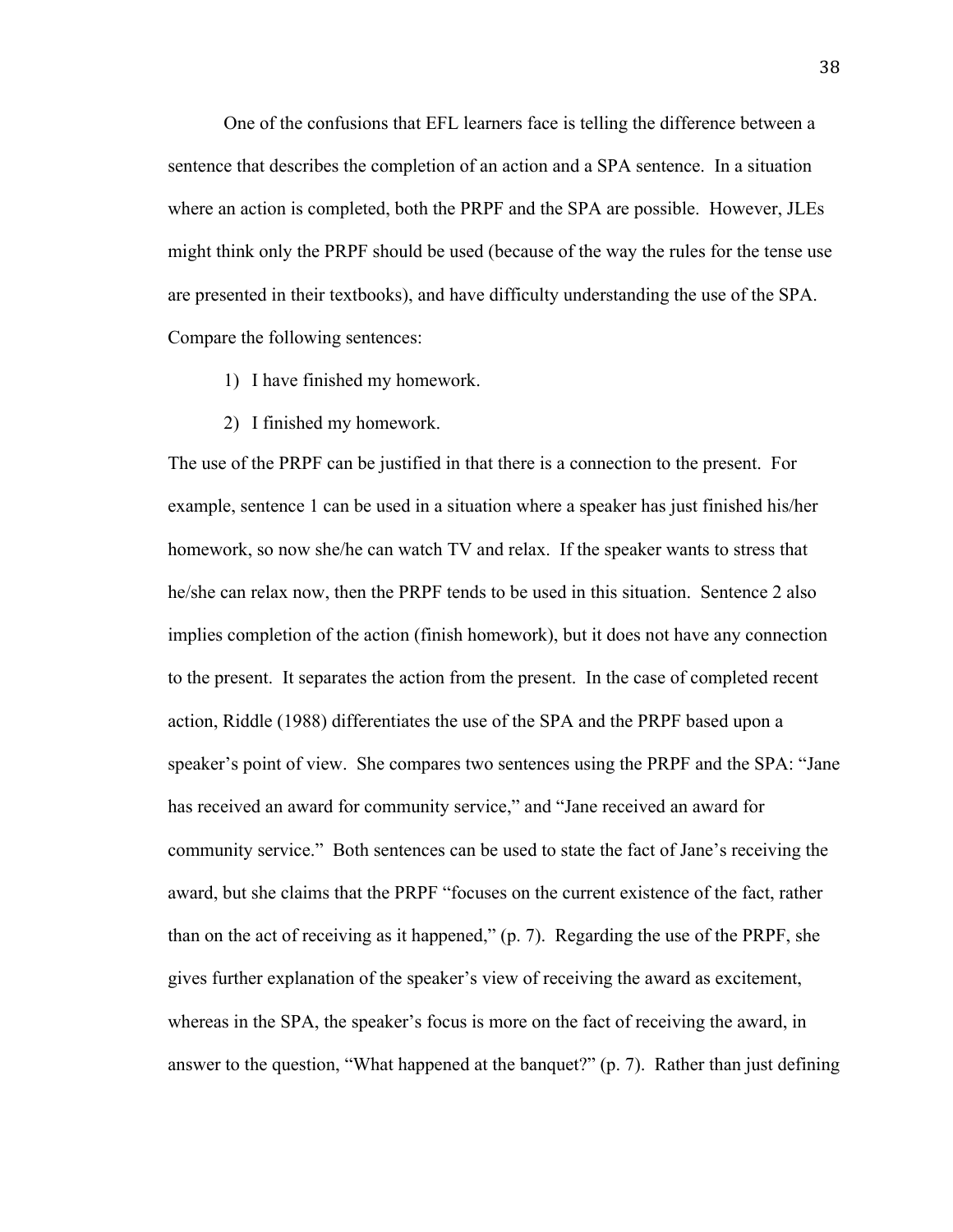the use of the PRPF with specific adverbs, making connection with the current situation seems to be more convincing and consistent.

Since the Japanese language does not have the PRPF, JLEs are not accustomed to the idea of the PRPF. They need to know what is unique about the PRPF that separates it from other tenses. They need to know why the PRPF needs to be used instead of the SPA or the PR. If they are introduced to the PRPF as a tense which has a connection to the present, with contextual examples, it might help them use the tense more easily, instead of trying to remember separate uses of the PRPF every time they attempt to use the tense.

#### **5.2.2. Comparing the PRPF with other tenses**

If the PRPF is new to learners, comparing with other tenses and making distinctions between them is very useful. Both the ETPJs and the ETPEs compare the PRPF with other tenses. In the case of JLEs, since the PRPF in English can be translated into either the past or the present tense in Japanese, it is crucial that they know the difference between the PRPF and other tenses in order to use the PRPF correctly.

### **5.2.2.1. PRPF vs. SPA**

Comparing the PRPF with the SPA seems to be the most common approach. Both the ETPJs and ETPEs compare the PRPF with the SPA, but they take different approaches.

Two ETPJs distinguish between the PRPF and the SPA by demonstrating a specific adverbial phrase(s) that is used with each tense. For example, one textbook has a footnote explaining, "Adverbs that indicate an event/thing occurred at a definite time in the past should be used with the past tense" (Flynn, 1996, p. 61). In this way, EFL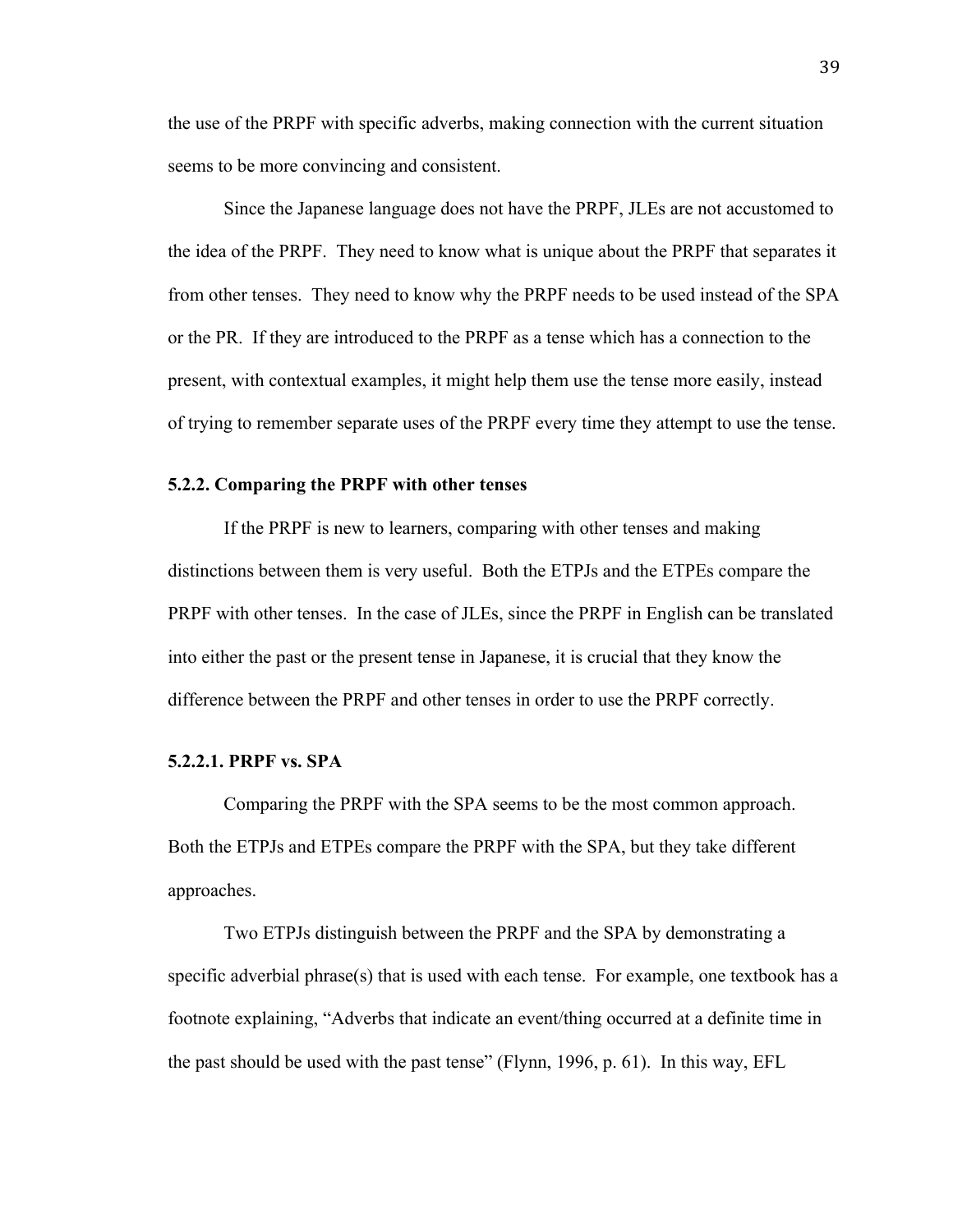learners can recognize that adverbs such as *an hour ago* and *on July 10* should be used with the SPA and not with the PRPF. They do not offer any comparable explanation of the PRPF.

All the ETPEs offer a clear distinction between the PRPF and the SPA. The way they differentiate the use of these two tenses varies: "something still true" (PRPF) vs. "something no longer true" (SPA), "something that happened in the past without mentioning the specific time" (PRPF) vs. "something that happened at a specific time" (SPA), and "indefinite past time (not exact)" (PRPF) vs. "definite past time (exact)" (SPA). They all describe the distinction differently, but the main idea is that the PRPF has a time range starting from the past and continuing up to the present, whereas the SPA indicates one point in the past for single events as opposed to states. The ETPEs tend to give more elaborate situational explanation in the use of the PRPF and the SPA, with example sentences. As a comparison of the PRPF and the SPA, Murphy & Smalzer (2009, p. 26) compare "when…?" and "how long…?" to explain the idea of "specific time" and a "duration of an event/thing." This will help learners to be able to use these two tenses appropriately depending on the situation.

Inoue (1978) argues that the "existential sense" is the basic meaning of the PRPF. Riddle (1998) encourages ESL/EFL teachers to adapt this explanation and compares the PRPF and the SPA as expressing "a sense of present existence" vs. non-existence. She gives two sentences to compare:

3) Bob has been sick all his life.

4) Bob was sick all his life. (p. 6)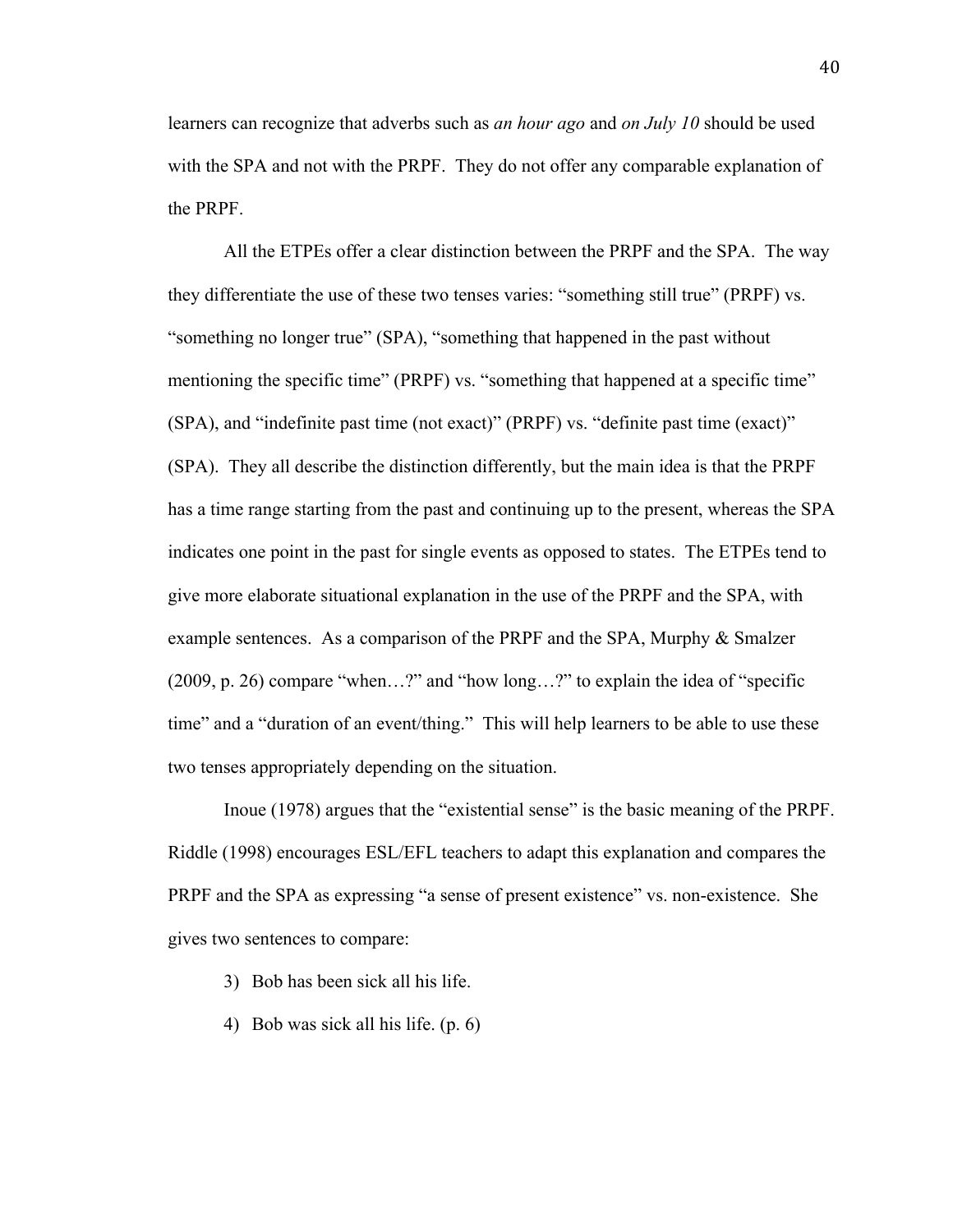Given the adverbial phrase "all his life," sentence 3 shows the current existence of Bob's sickness; therefore, Bob is still alive. Sentence 4 implies that Bob's sickness does not exist anymore, which means Bob is dead now. Here, the SPA indicates an endpoint of an event/thing, whereas the PRPF shows the continuation of an event/thing up to now. I heard another good example showing the sense of non-existence expressed by the SPA on a radio talk show: the SPA was used to imply that a famous golfer's career was over. Two people were talking about how a scandal involving a famous golfer could affect his career. One commentator said, "He [Tiger Woods] was a very good golfer." Then the host replied, "Wait a minute, do you mean he is not going to play any more?" If the commentator had said, "He has been a great golfer," the host might have reacted differently. The use of the PRPF could imply that Tiger Woods has been a successful golfer up to this point, and he is still playing at the time of speech, but that there is some doubt about the future. If the commentator had said, "Tiger Woods is a very good golfer," it would simply state that he is still a good golfer now without any further implication. He may continue to be a good golfer in the future or maybe not, but probably in the commentator's mind, Tiger Woods is going to play in the future. With the SPA, there is definitely an end point, but this is not the case with the PRPF.

Exercises that ask learners to tell the difference between the SPA and the PRPF are offered in both the ETPJs and the ETPEs, but the way they are presented is different. The ETPJs ask learners to note the difference on the basis of adverb use. Azuma et al. (2009) offer the following items from an exercise:

- 5) Sachiko (buy) a new bicycle two weeks ago.
- 6) My sister (live) in London since last April. (p. 21)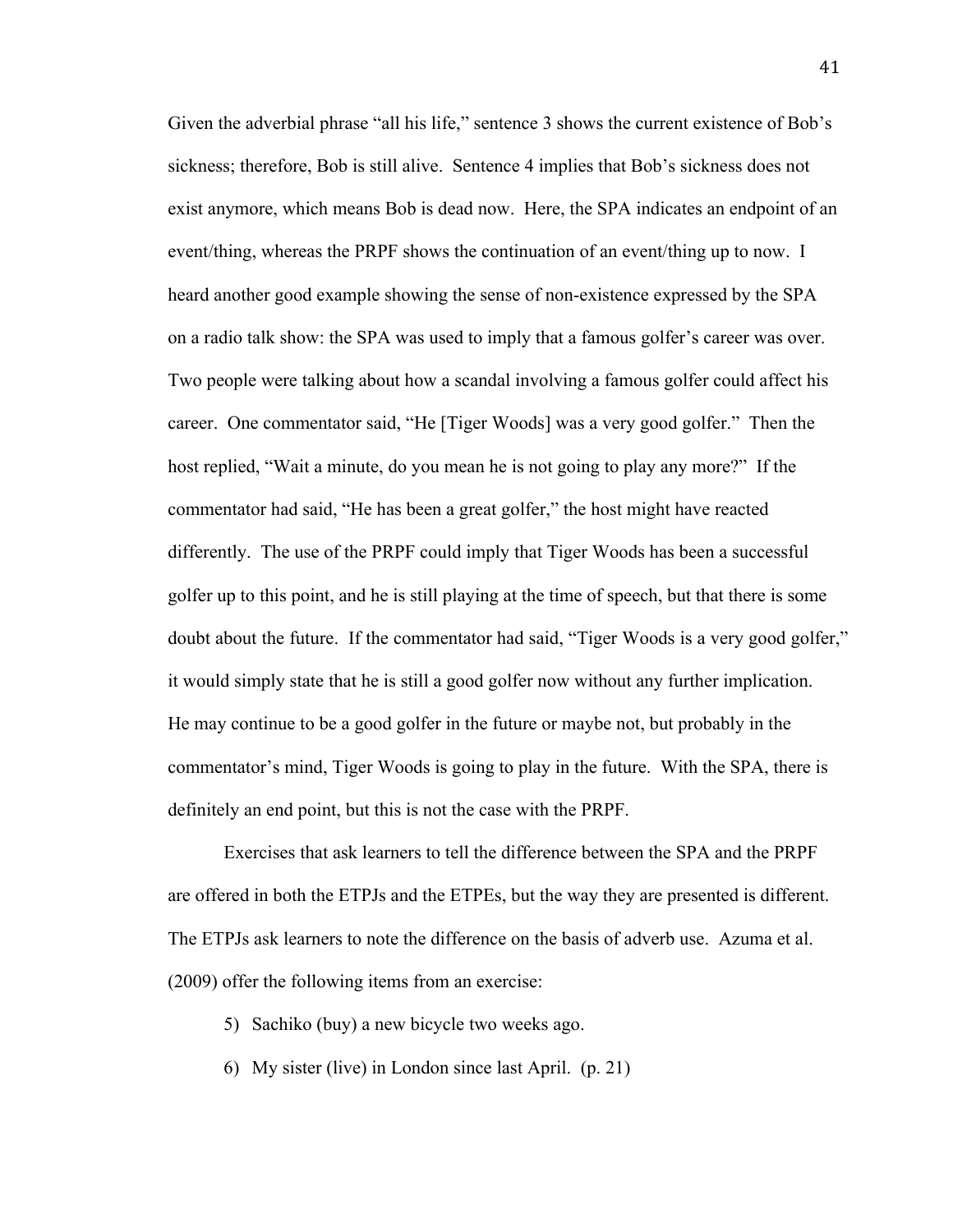In both cases, learners are supposed to write verbs in an appropriate tense by looking at adverbial phrases (*two weeks ago* and *since last April*). No situational information is given. The ETPEs offer exercises that include situational information contextualized in each sentence, so that learners can grasp the situation and differentiate the PRPF and the SPA. Typical instructions are: read the situations and write in either the SPA or the PRPF, or look at the picture and complete the sentence using the SPA or the PRPF. They usually give enough contextual information for learners to choose between these two tenses.

Some of the exercises and example sentences in the ETPJs are difficult to judge; either the SPA or the PRPF could be used. For example, consider the following items in reference to a baseball glove:

- 7) I lost my glove, but I found it again.
- 8) I have lost my glove. Please lend me yours. (Flynn, 1996, p. 61)

These are presented to show the difference between the SPA and the PRPF. No explanation is given, but the message in 7 is that the speaker has resolved the problem of the lost glove; the glove is no longer lost. In 8, on the other hand, the situation has not been resolved, and the state of not having found the glove continues. However according to the explanations of the PRPF in the ETPEs, and according to native speaker judgment, the SPA could be also used in sentence 8. Murphy  $\&$  Smalzer (2009) give the following example that could use either the PRPF or the SPA:

9) Tom **has lost** his key. He can't get into the house (*or* Tom **lost**…)

This example conflicts with Flynn's example 8. Murphy & Smalzer (2009) do not offer any reason to use one tense over the other, but it would be helpful if they did. It depends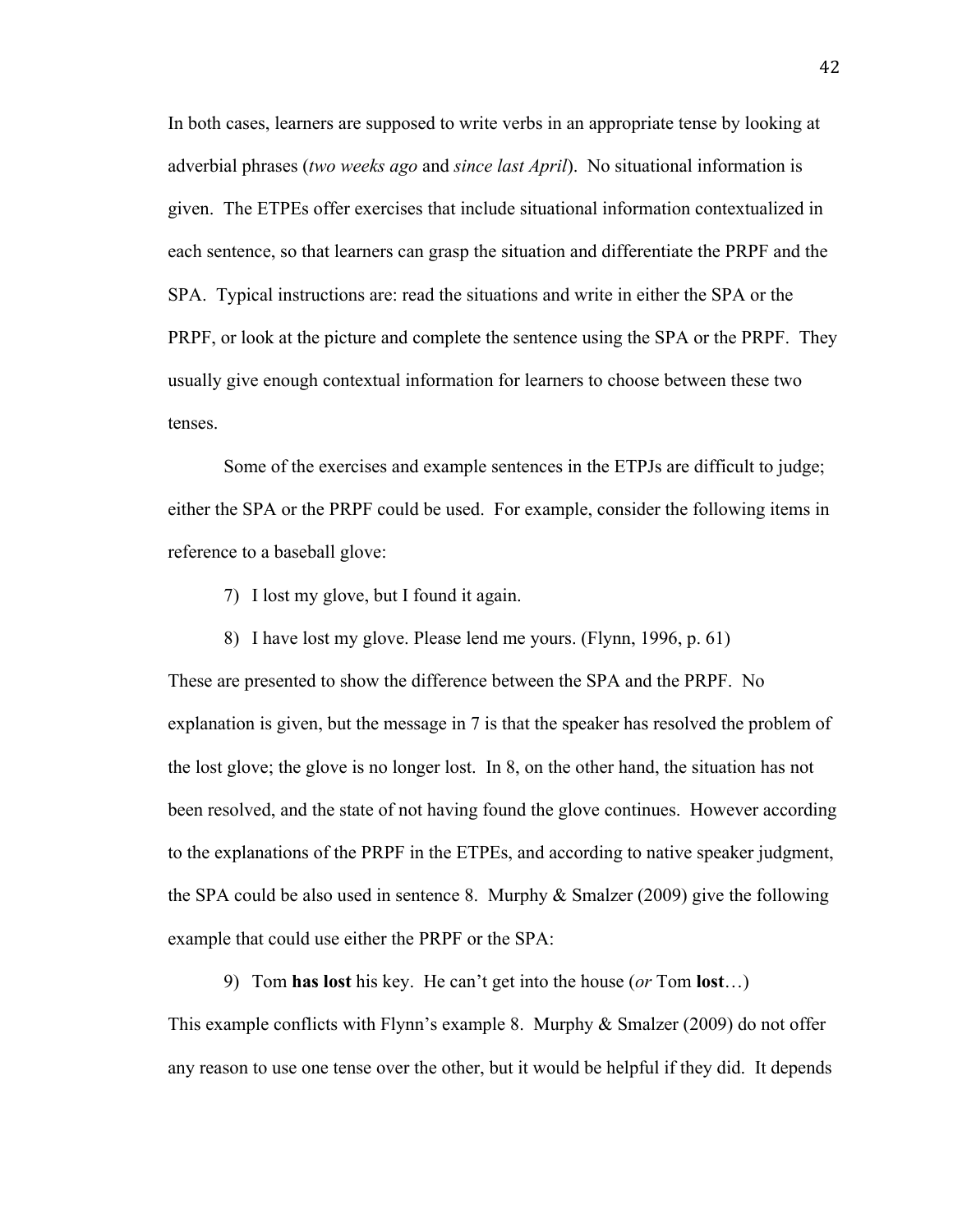on the viewpoint of the speaker. If the speaker wishes to emphasize that Tom lost his key and gave up looking for it (the act of losing the key is completed), the SPA can be used. If the speaker wishes to emphasize that Tom is still looking for his key, or if the event was recent, the PRPF may be used.

The key issue here in the difference between the PRPF and the SPA lies in the difference between the specific time and non-specific time. In the PRPF, "the experience is more important than when it happened" (Wisniewska et al., 2006). There is also an implication of existence at the time of speech (present) in the PRPF, whereas in the SPA, there is a sense of an end point. In the ETPJs, the word "experience" is used in the explanation, but they do not seem to make the contrast with the SPA in terms of the specific time vs. non-specific time frame. They tend to pay more attention to the lexical aspects, such as looking at what kind of adverbs are used in the sentence, in choosing an appropriate tense, rather than looking at the contextual reference.

### **5.2.2.2. PRPF vs. PAPF**

One case of comparison of the PRPF with the PAPF (had  $+$  PAPL) is found in an ETPJ (Toyota et al., 2003). This does not seem to be the common pattern of teaching the PRPF, but it could be an effective approach to introduce the PRPF and the PAPF simultaneously. They make a clear distinction: the PAPF is used to make a point of reference in the past, whereas in the PRPF, the point of reference is in the present. Compare the following opening dialogue:

A: How was the studio tour last week? 10) B: It was exciting. I **had** always **wanted** to go there… A: Sounds interesting. B: Let's go together, shall we?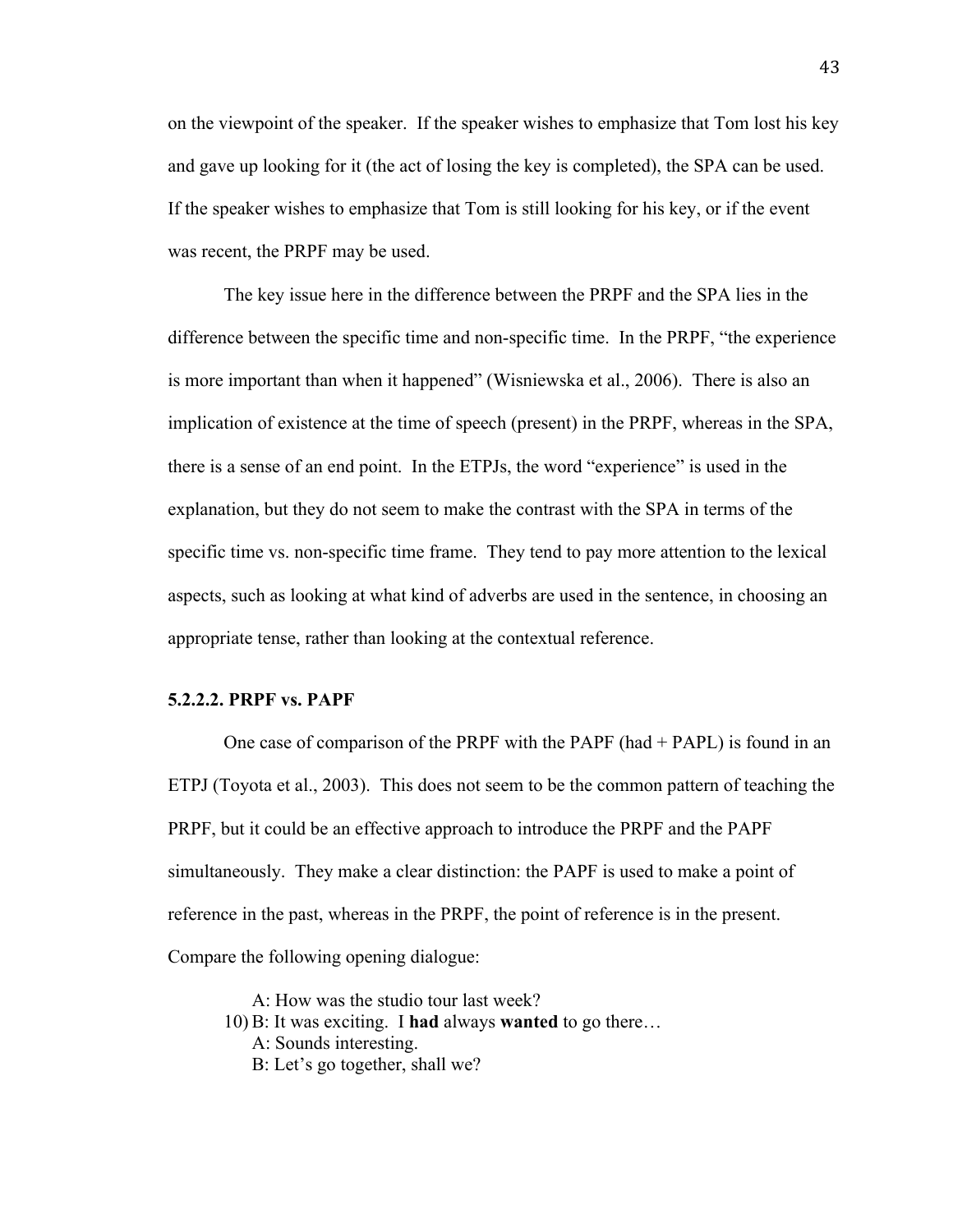11) A: Sure! I**'ve** always **wanted** to go there too. (p. 12)

In example 10, the point of reference is the event of going to the studio tour, which happened in the past, and speaker B had wanted to go there until he/she went there. In sentence 11, the point of reference is the present. Speaker A still wants to go to the studio tour, which has not happened yet at the time of speech.

Thewlis (2007) and Murphy & Smalzer (2009) make a comparison between the PRPF and the PRPF progressive to show different aspects of the two tenses (e.g. perfect vs. imperfect aspect), but none of the ETPEs compare the PRPF with the PAPF like the ETPJ. This could be due to the fact that the PAPF has not been introduced yet in the ETPEs, and it makes sense to compare with the SPA, which is closely related to the PRPF and has also already been introduced prior to the PRPF. In two of the ETPJs, Toyota et al. (2003) and Azuma et al. (2009) introduce both the PRPF and the PAPF in the same lesson.

### **5.3. Practicality and authenticity**

One of the purposes of textbooks used in English-speaking counties in general is to help prepare non-native English speakers to be able to succeed in academic activities in school and everyday life. Hence, it is natural to see more useful exercises in the ETPEs. This kind of practicality for promoting language for use in a possible real-life situation should be stressed in language teaching in the ESL environment to meet the learners' needs. For example, ESL students might have to go to doctors while staying in an English speaking country, or they might need to make reservations at a hotel; therefore, lessons on filling in a medical history, applying for admission, or making hotel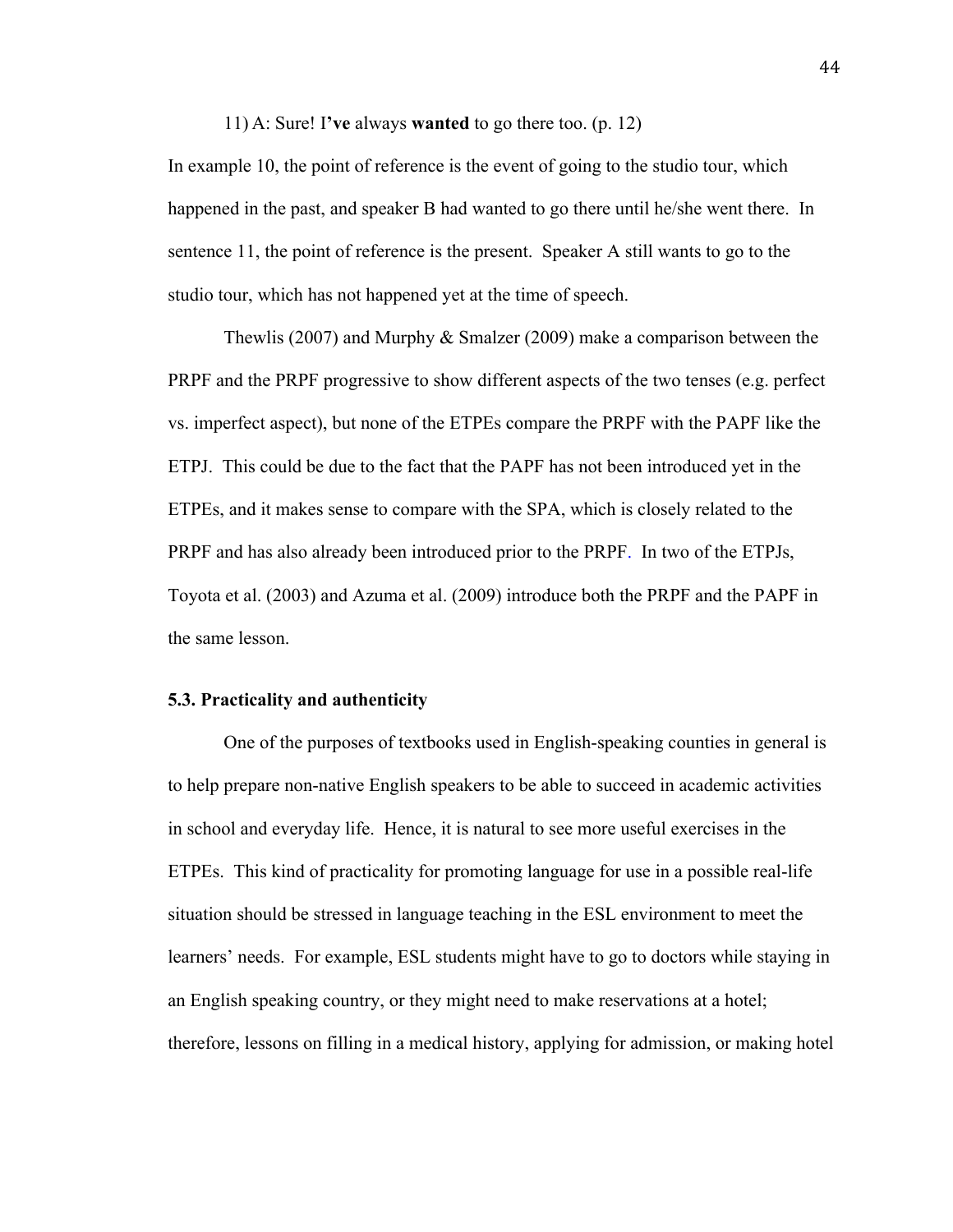reservations can be useful. In this way, the learners will be prepared to use the language in their real-life situations.

Activities found in the ETPEs which require information that could be useful in such practical situations are writing a personal essay and asking a partner what kind of experience he/she has had in the past, using "Have you ever…?". Another useful activity found is editing a written text. In this activity, learners are editors, paying critical attention to the use of each different tense.

In the ETPJs, not many practical activities were found. Since English is not spoken or used in learners' everyday lives, it might not be practical to learn how to explain about one's medical history at a doctor's office. However, writing a personal history could be an appropriate exercise for learners, since each learner can relate the content of the writing to him/herself. Thus, it will lead to a meaningful learning activity for them.

Meaningful learning is an important learning strategy, and this is not limited to language learning. In contrast with rote learning, which has little "association with existing cognitive structure" (Brown, 2006, p. 91), meaningful learning involves connecting new information with learners' own personal experience. The new information may be better retained. This kind of activity was found in two of the ETPJs, which include tasks where learners write about places they have been (Shiozawa et al., 2008, p. 37) or things that they have been interested in (Toyota et al., 2003, p. 13). Echevarria et al. (2007) claim that "students are more successful when they are able to make connections between what they know and what they are learning by relating classroom experiences to their own lives" (p. 38). They further explain that this kind of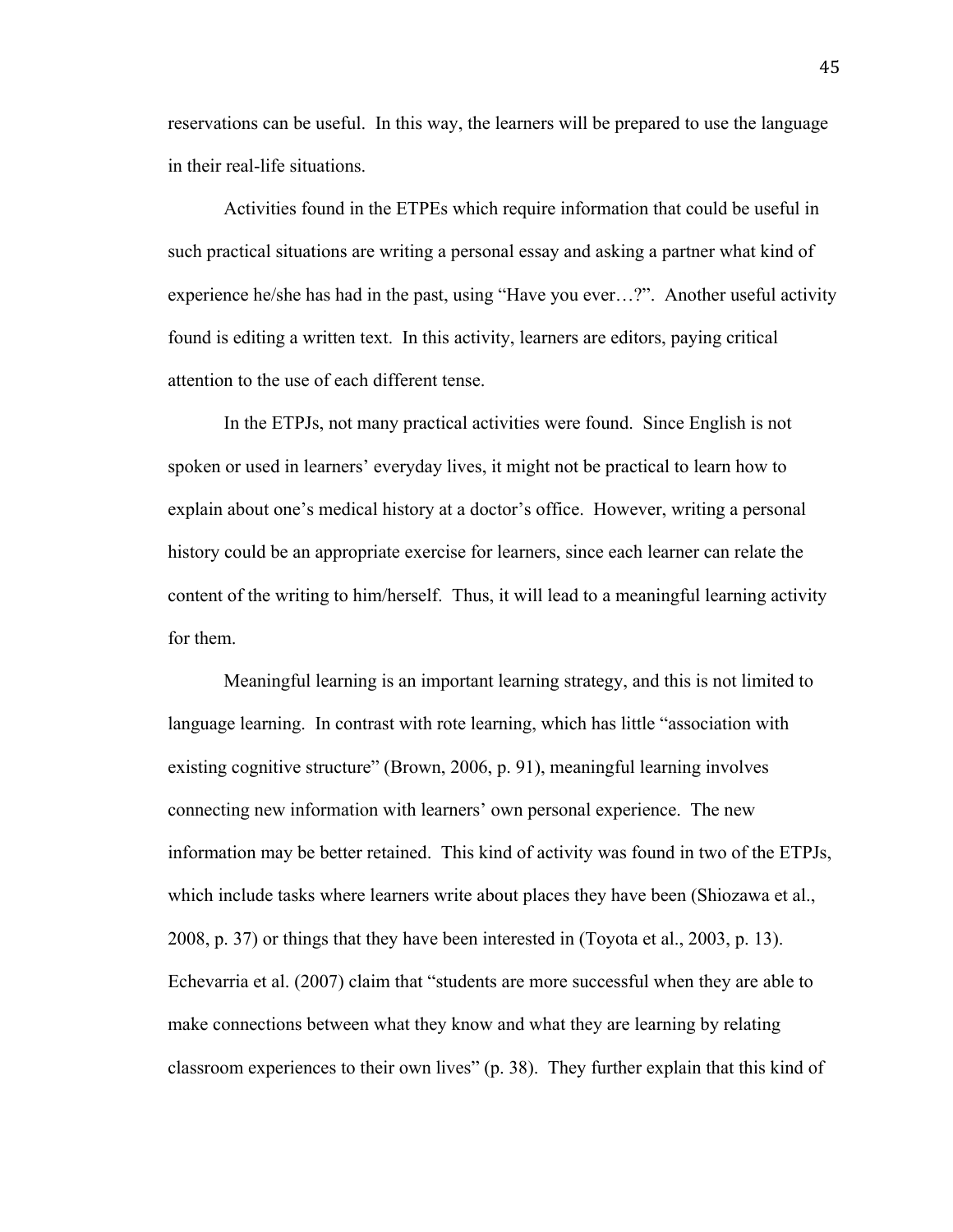meaningful experience can be authentic, because it represents their real-life experience. This leads to another important characteristic of language learning: authenticity.

Tomlinson (2003) stresses the importance of using authentic texts, which are defined as "texts not written especially for language teaching," because they "can provide exposure to language as it is typically used" (p. 5). Authentic texts can be found in publications such as magazines, newspapers, or blogs on the Internet. Using these can help learners to recognize in which contexts the PRPF is used in the actual world. It is also helpful for learners to be exposed to "realistic input" (Tomlinson, 2003, p. 77) so that they can adapt and use it in real situations.

In the ETPEs, there are activities in which learners are asked to find personal essays (Thewlis, 2007, p. 243) or famous living people's biographical texts (Pavlik, 2004, p. 108) on the Internet and look at how different tenses are used in them. Another example is to find newspaper articles and compare the SPA and the PRPF use in them (Thewlis, 2007, p. 243).

Tomlinson (2003) also rationalizes the use of non-authentic texts. He claims that non-authentic texts can play an important role to draw learners' attention to a new grammatical feature. Some part of the text can be altered in a way that makes learners aware of the form. None of the ETPJs deal with authentic texts. The opening texts and dialogues seem artificially composed by authors. Some of the examples seem to contain "unnatural" use. There are examples where a sentence does not fit in the given context, or sentences that do not seem to fit any realistic context. For example, the sentence, "He has seldom eaten with his family," (Shiozawa et al., 2008, p. 36) implies that he has not eaten with his family much in his whole life so far, and it sounds a little odd. It might be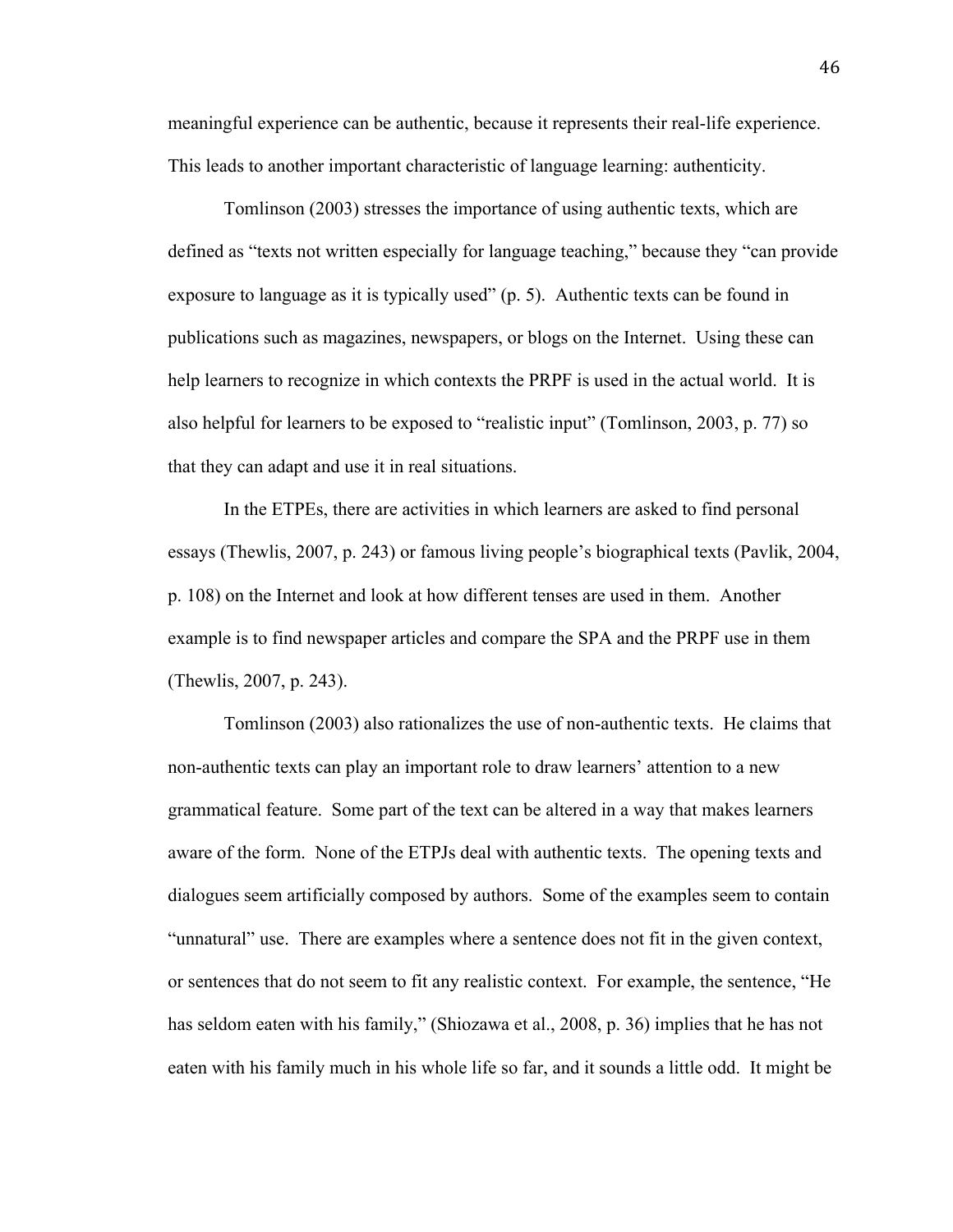more natural if it is in the present tense: "He seldom eats with his family." The misuse of *before* is also frequently seen in the ETPJs. There are cases in which *before* is used in the PRPF in a conversation in a textbook where it is unlikely in a real conversation:

### A: Do you know him?

12) B: No, I have never met him *before*. (Shiozawa et al., 2008, p. 37)

Sentence 12, "I have never met him before," is usually used in a situation when a speaker meets somebody for the first time. If A and B in the example are talking about "him," who is not at the scene, and B has not met "him," B would normally say, "No, I have never met him." *Before* would not normally be used in this situation. Overall, the example sentences presented in the ETPJs seem to stress grammatical form more than situations that are appropriate for the PRPF.

Related to authenticity, contextual features relating to discourse and situation are crucial to consider. If a speaker's utterances do not make sense to the hearer, communication fails. It is important for learners to be able to reply appropriately in a dialogue or make logical sense in an essay they are composing. The ETPEs provide some such context in the form of dialogue exercises. For example, learners are expected to fill in the missing parts of a conversation, using the PRPF. This kind of exercise helps them incorporate the PRPF in an extended context. In the PIE textbook, there are three dialogues using the PRPF that learners can practice, but they appear to be slightly "unnatural" and tailored to stress the form of the PRPF. Dialogue exercises were found in some of the ETPJs, but they usually provide just enough information to figure out the expected tense based on the textbook rules. There are no dialogues with multiple turns to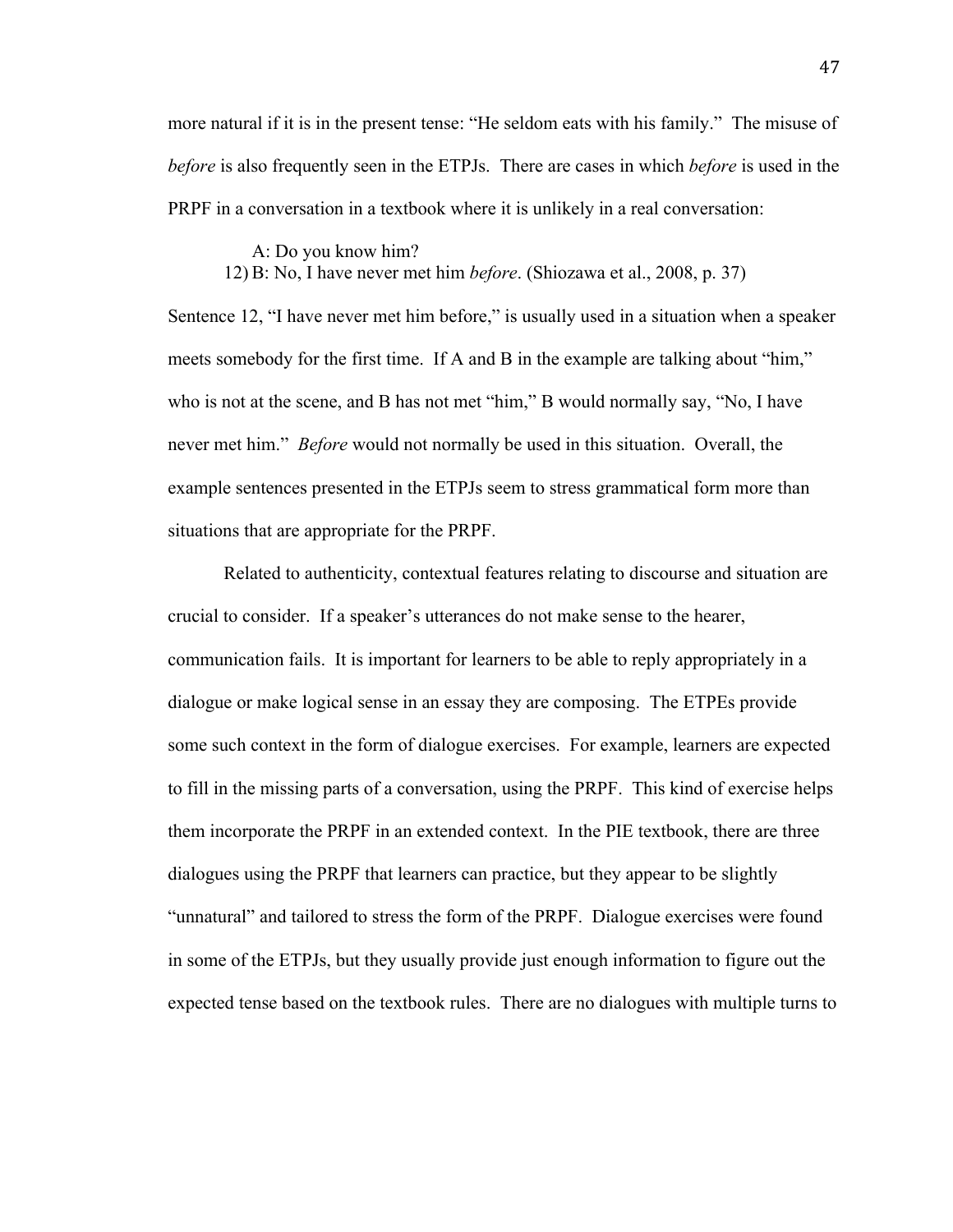offer learners necessary contextual information for use in real life. Without contextual information, it would be difficult to learn pragmatic use of the PRPF.

### **6. Conclusions**

### **6.1.\$Summary**

There seems to be a significant difference between the ETPJs and ETPEs in approaching the PRPF. A more practical and communicative approach was seen in the ETPEs. More contextualized and situational explanations are offered. The ETPJs give example sentences to help learners understand the PRPF; however, it would be difficult to learn the implications of the PRPF sentences without a teacher's supplementary explanation of the situational contexts, since little detail is offered in the textbooks. The ETPEs offer for practice more meaningful situations that learners can relate to, such as explaining their medical histories or writing essays about their own personal histories. Learners can actually engage in an activity as a "semi-real-life" experience, in the sense that learners are actually talking about their real selves, rather than a "pretend-to-be" activity, which often happens in language learning classrooms. Learners need to be exposed to a clearer distinction between the SPA and the PRPF; otherwise, they might send a wrong message.

There are situations where either the SPA or the PRPF can be used. It is crucial to clarify why one tense should be used rather than the other. Depending on a speaker's viewpoint, it could be either the SPA or the PRPF for a situation which occurred in the past. The ETPEs do not seem to clarify the difference in situations in which either tense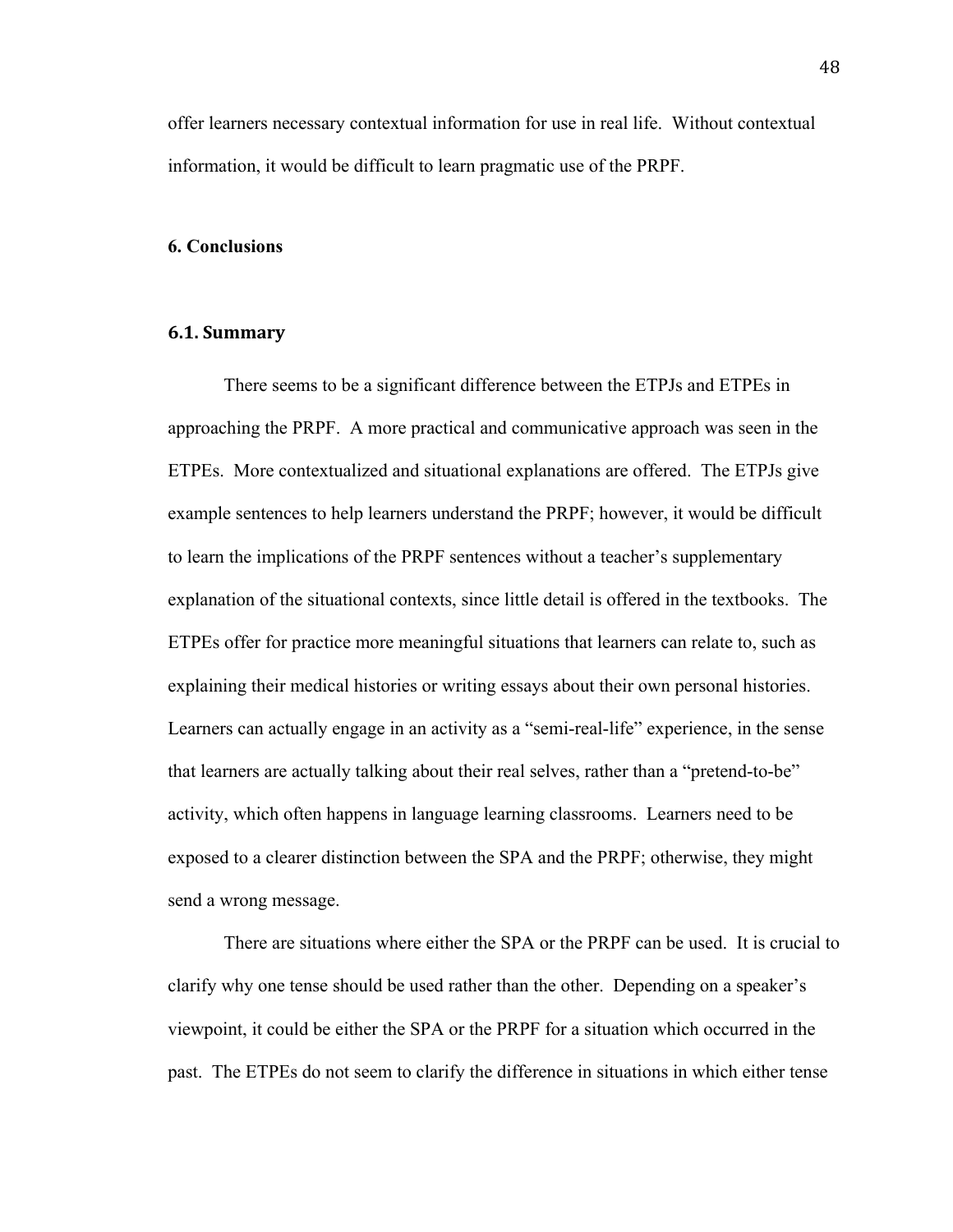can be used. The ETPEs have a tendency to let learners discover patterns or rules of the PRPF, and this awareness-raising activity is helpful in language learning. The ETPJs, on the other hand, tend to present rules first, and demonstrate them with example sentences; this can work effectively in situations where a large amount of grammatical information needs to be learned in a limited time.

With the MECSST's efforts to put emphasis on communication skills, dialogues are frequently used in the exercises in the ETPJs, and this is to be encouraged. The sentences used in the exercises in the MECSST-approved textbooks show communicative characteristics; however, some unnaturalness in the utterances was observed. Students are not given many opportunities to freely communicate with others using the PRPF. Not many exercises that help learners exploit language in a communicative way are included. Especially in my old English textbook, PIE, there seems to be a heavy stress on drills and exercises. Many cases of drills using recitation and repetition of a new grammatical form occur. In comparison with the MECSST-approved textbooks, the PIE (non-MECSST approved) textbook has many different kinds of grammar exercises, but the approach is somewhat closer to the grammar translation method, where teachers explain the rules and students repeat and recite the "correct" answers over and over. Generally, the kinds of exercises that JLEs are engaged in tend to be passive, whereas ESL learners are expected to actively engage in the exercises in the textbooks.

It is important to bear in mind that some special factors need to be considered in EFL environments. Learners in Japan have fewer opportunities to be exposed to English and almost no opportunities to use it in their everyday lives. In most public high schools, English is taught in Japanese (there are schools where English is taught in English, but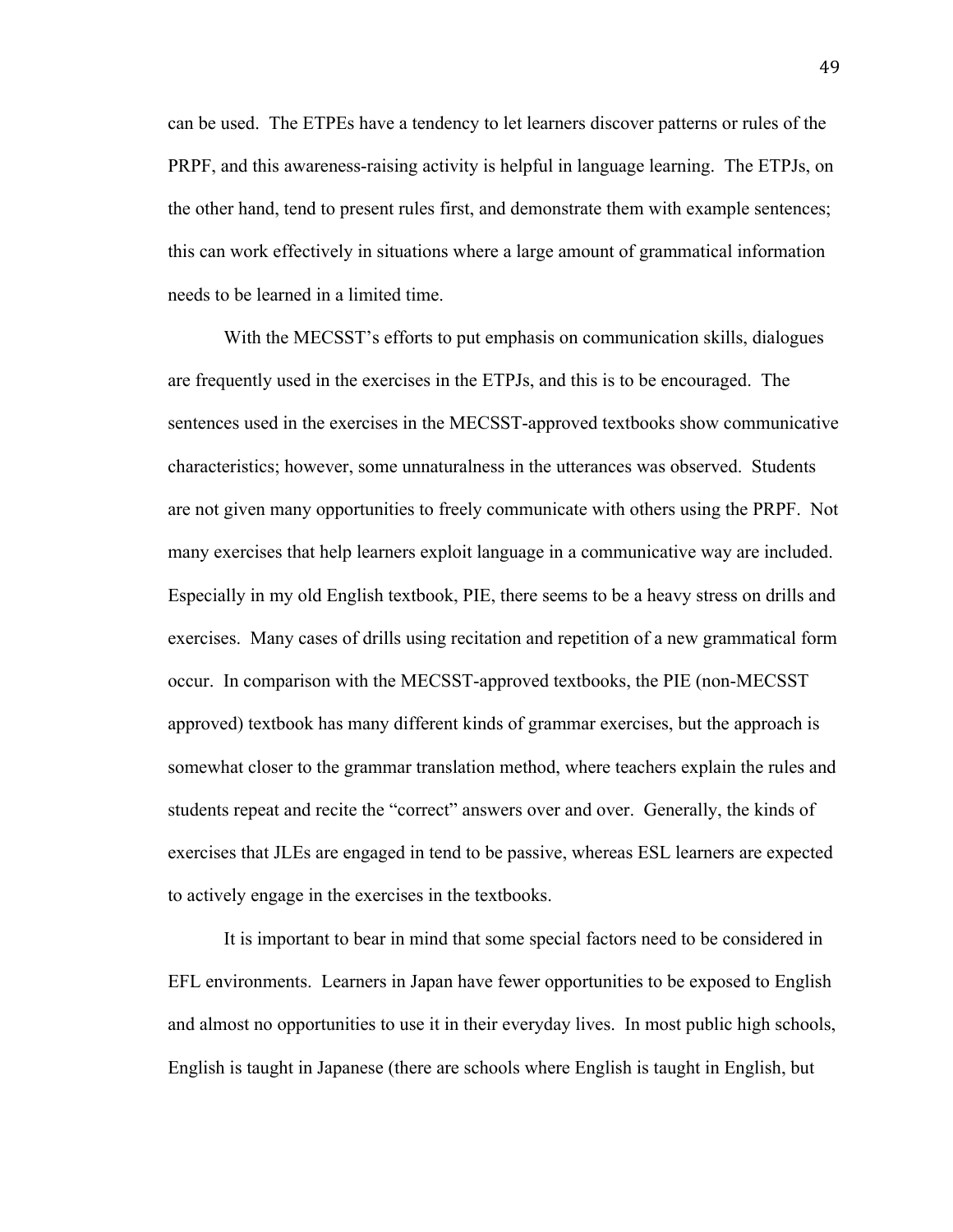not many), although there is what is called an "Oral Communication" class, usually held only once a week, and taught by both a native English teacher and a Japanese English teacher. Another factor is that the goal of most students is to pass a college entrance exam, and they need to get high scores on the English test. This means they need to be able to answer the questions asked in the college entrance exam correctly. Not many exams ask students to write a short essay, for instance. In writing classes, Japanese high school students learn grammar rules, and they are expected to write English translations, rather than create their own sentences. They might be able to get good grades on the English exams, but they might have difficulty writing a coherent text in English, and have difficulty communicating with people in/from other countries in real-life situations. In order to avoid this problem, it is necessary for them to read and listen to how people actually communicate in English. Thus, authentic materials and exercises introducing pragmatic features should play an important role.

### **6.2. Teaching suggestions**

Based on the findings of this study, suggestions are offered to help learners understand the PRPF in the EFL environment. In order for learners to be able to use the PRPF correctly and appropriately, they need to recognize what it is that is unique about the PRPF and distinctive from the SPA. In other words, they need to know the reasons to use the PRPF in place of the SPA. Authentic materials, such as newspaper articles, excerpts from books, or blogs or essays found on the Internet can serve as examples of how the PRPF is actually used by native speakers. Reading a movie script or book excerpt that uses the PRPF and the SPA could help learners differentiate these two tenses.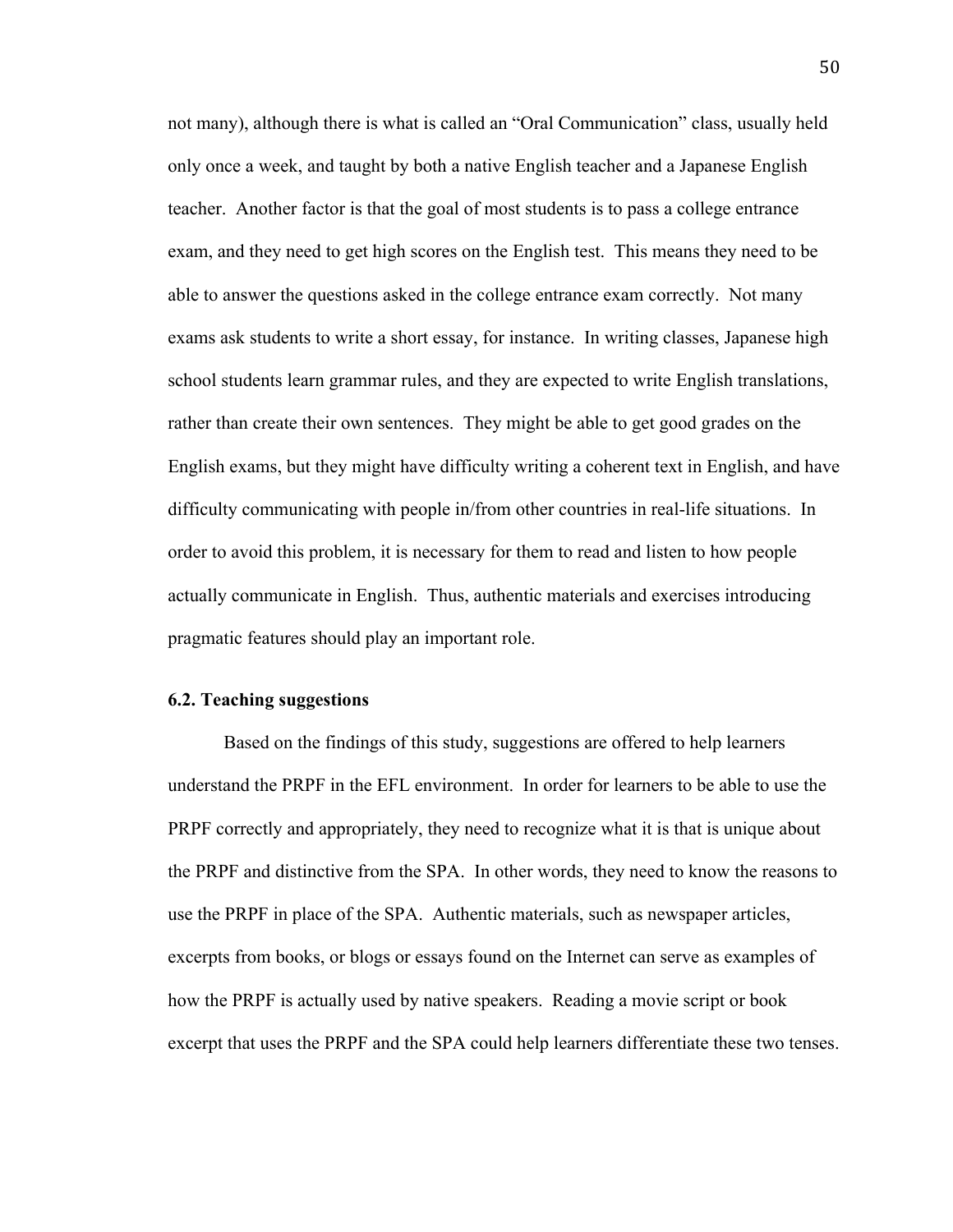Instead of choosing an appropriate tense in a single sentence, a situation should be given, and then learners should be asked to write a sentence, using a tense that fits the situation. EFL learners can learn pragmatic aspects of English by creating conversation, for example, between two high school friends who have not seen each other for ten years. They can ask each other how they have been doing since they graduated from elementary school. In this way, learners will be aware of how and in what situation they should use the PRPF.

### **6.3. Limitations of the research**

I have to admit that it has been almost seven years since I left my teaching position in Japan, and my evaluation is based on my past teaching experience and the textbooks currently used in Japan. The actual English classroom could be different from what is described in this paper. The analysis could be made more precise and accurate with the help of a survey of teachers who are currently teaching in Japan. In addition, more textbooks could be examined, including more non-MESCCT-approved ones.

### **6.4. Suggestions for further research**

For further research, testing the comprehension of the PRPF of JLEs at both the intermediate and advanced levels, and finding what is lacking in their understanding of this tense would provide some ideas for the development of more effective teaching materials. It would also be useful to ask English teachers in Japan to evaluate ETPJs and provide information about the current English curricula. Based on this information, more accurate and practical teaching suggestions could be offered.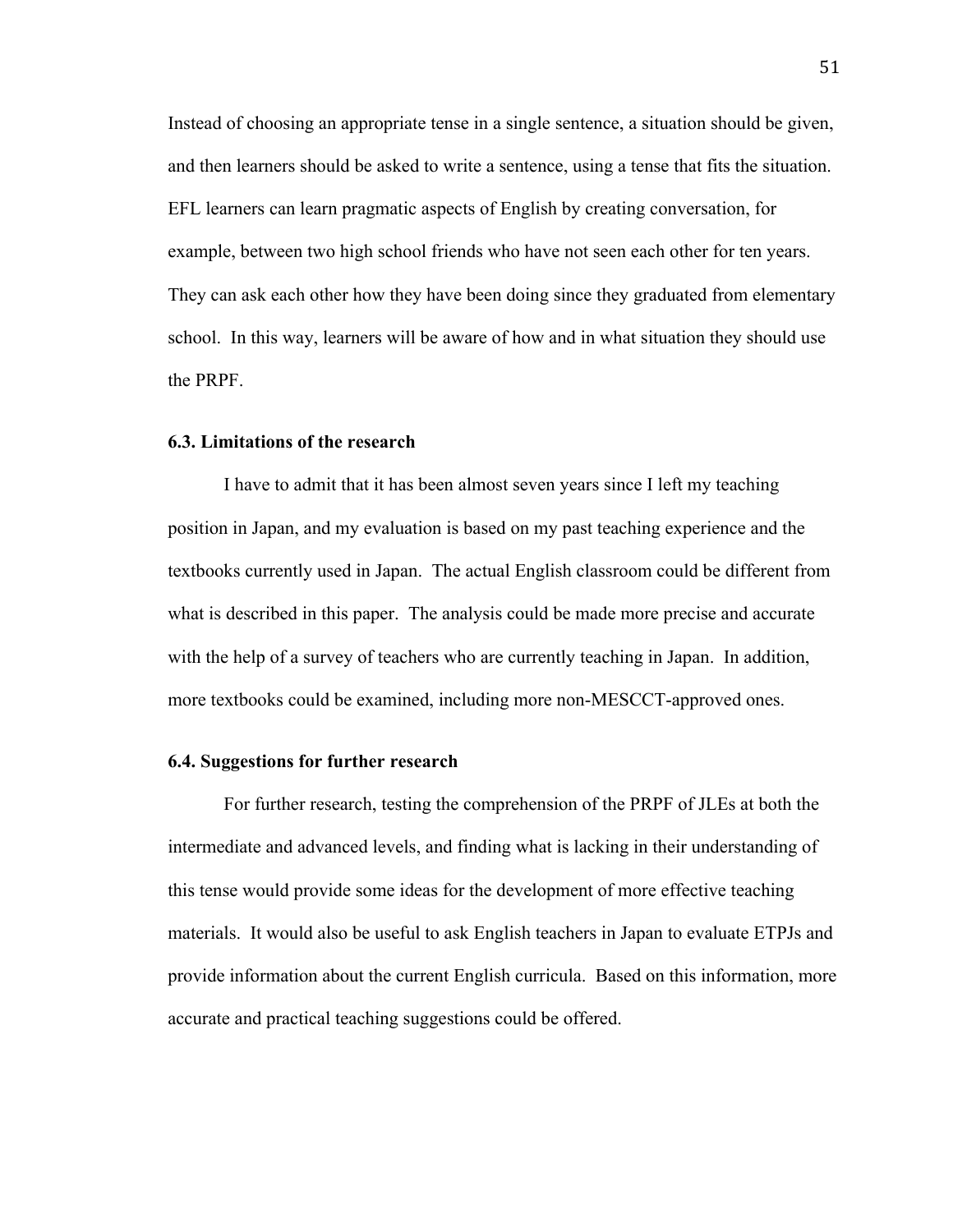### **References**

- Azuma, N., Hachimiya, T., Saito, H., Nakamura, A., Tsuruta, T., Molden, D. & Aspinall, R. W. (2009). *Sunshine writing.* Tokyo: Kairyudo.
- Bardovi-Harlig, K. (2000). *Tense and aspect in second language acquisition: Form, meaning and use*. Malden, MA: Blackwell.
- Bardovi-Harlig, K. (2001). Another piece of the puzzle: The emergence of the present perfect. *Language Learning*, *51*(Supplement 1), 215-64.
- Brown, H. D. (2007). *Principles of language learning and teaching.* New York: Pearson Education.
- Collins, L. (2007). L1 difference and L2 similarities: Teaching verb tenses in English. *ELT Journal, 61*(4), 295-303.
- Collins, P. & Lee, J. F. K. (2005). English grammar in current Hong Kong textbooks: A critical appraisal. *TESL Reporter, 38*(2), 37-49.
- Comrie, B. (1976). *Aspect.* Cambridge: Cambridge University Press.
- Cunningsworth, A. (1995). *Choosing your coursebook*. Oxford: Heinemann.
- Dahl, Ö. (1985). *Tense and aspect system.* Oxford: Basil Blackwell.
- DeCarrico, S. J. (1986). Tense, aspect, and time in the English modality system. *TESOL Quarterly, 20*(4), 665-682.
- Diaz-Rico, L. (2004). *Strategies for teaching English learners*. Boston, MA: Pearson Education, Inc.
- Echevarria, J., Vogt, M., & Short, D. J. (2008). *Making content comprehensible for English learners.* Boston: Pearson Education, Inc.
- Eckersley, C. E. & Eckersley, J. M. (1973). *A comprehensive English grammar for foreign students.* London: Longman.

Flynn, R. M. (1996). *Progress in English (book 2).* Osaka: Edikku.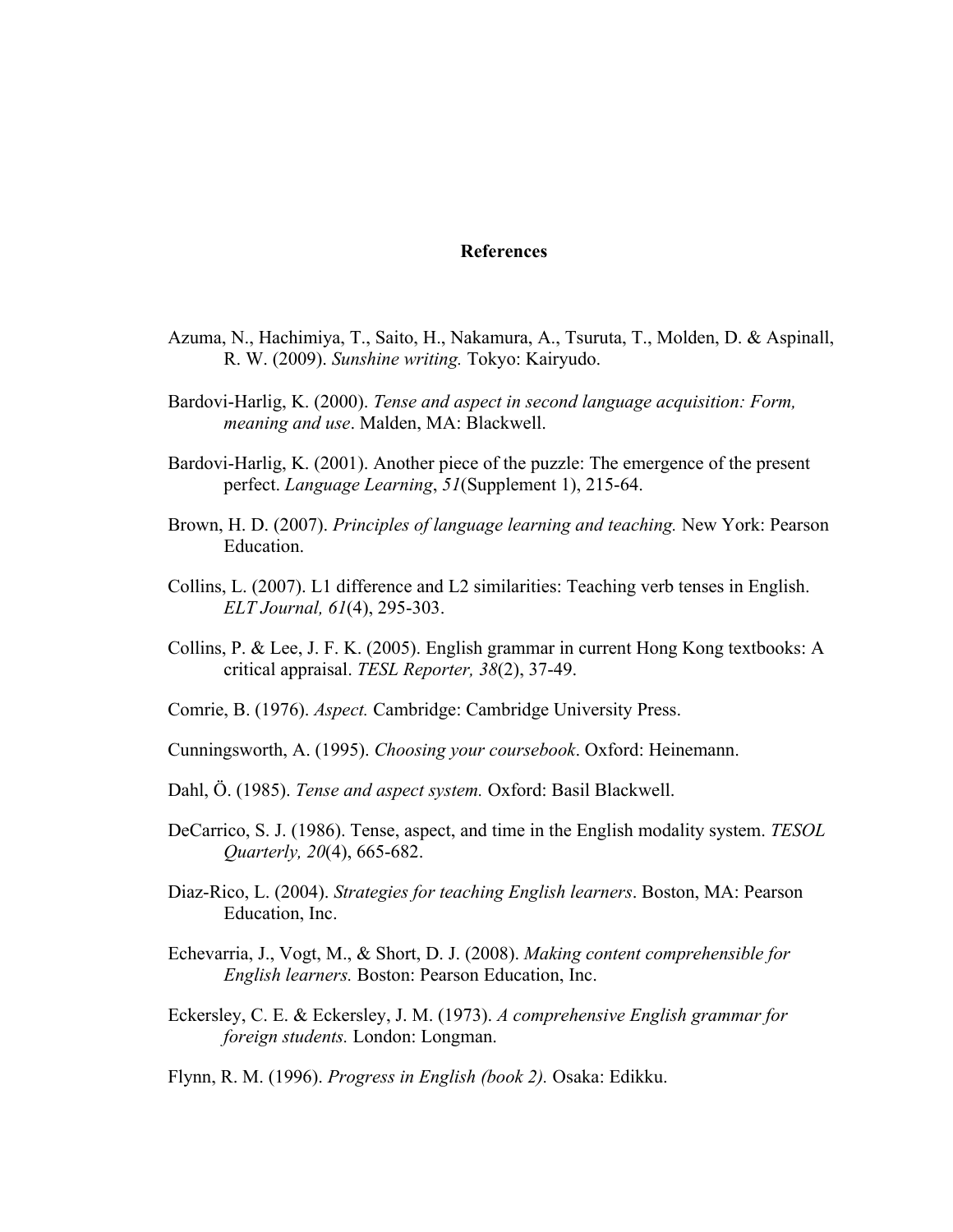Hinkel, E. (1992). L2 tense and time reference. *TESOL Quarterly, 26*(3), 557-572.

- Inoue, K. (1978). How many senses does the English present perfect have? In D. Farkas, M. W. Jacobsen, & W. K. Todays (Eds.), *Papers from the fourteenth regional meeting Chicago Linguistic Society* (pp. 167-78). Chicago: University of Chicago.
- Lado, R. (1957). *Linguistics across cultures: Applied linguistics for language teachers.* Ann Arbor: University of Michigan Press.
- Lightbown, P. M. & Spada, N. (2000). Do they know what they're doing? L2 learners' awareness of L1 influence. *Language Awareness, 9*(4), 198-217.
- Liszka, A. S. (2004). Exploring the effect of first language influence on second language pragmatic processes from a syntactic deficit perspective. *Second Language Research, 20*(3), 212-31.
- Litz, D. R. A. (2005). Textbook evaluation and ELT management: a South Korean case study. *Asian EFL Journal, October thesis.* Retrieved from: http://www.asian-efljournal.com/thesis.php
- Lonin, T. & Zubizarreta, M. L. (2010). Introduction to the special issue: selective first language influence and retreat from negative transfer. *Second Language Research, 26*(3), 283-91.
- McCoard, R. W. (1978). *The English perfect: Tense-choice and pragmatic inferences.*  Amsterdam: North Holland.
- McCawley, J. D. (1971). Tense and time reference in English. In C. J. Fillmore and D. T. Langendoen (Eds.), *Studies in Linguistic Semantics* (pp. 96-113). New York: Holt, Rinehart and Winston.
- Ministry of Education, Culture, Sports, Science and Techonology. (n. d. ) The Course of Study for Foreign Languages [Kotogakko gakushu shido yoryo, gaikokugo]. Retrieved from: http://www.mext.go.jp/b\_menu/shuppan/sonota/990301d/990301i.htm
- Moy, H. R. (1977). Contextual factors in the use of the present perfect. *TESOL Quarterly, 11*(3), 303-09.
- Murphy, R. & Smalzer, W.R. (2009). *Grammar in use intermediate: self-study reference and practice for students of North American English.* New York: Cambridge University Press.
- Odlin, T. (1989). *Language transfer: Cross-linguistic influence in language learning*. Cambridge: Cambridge University Press.